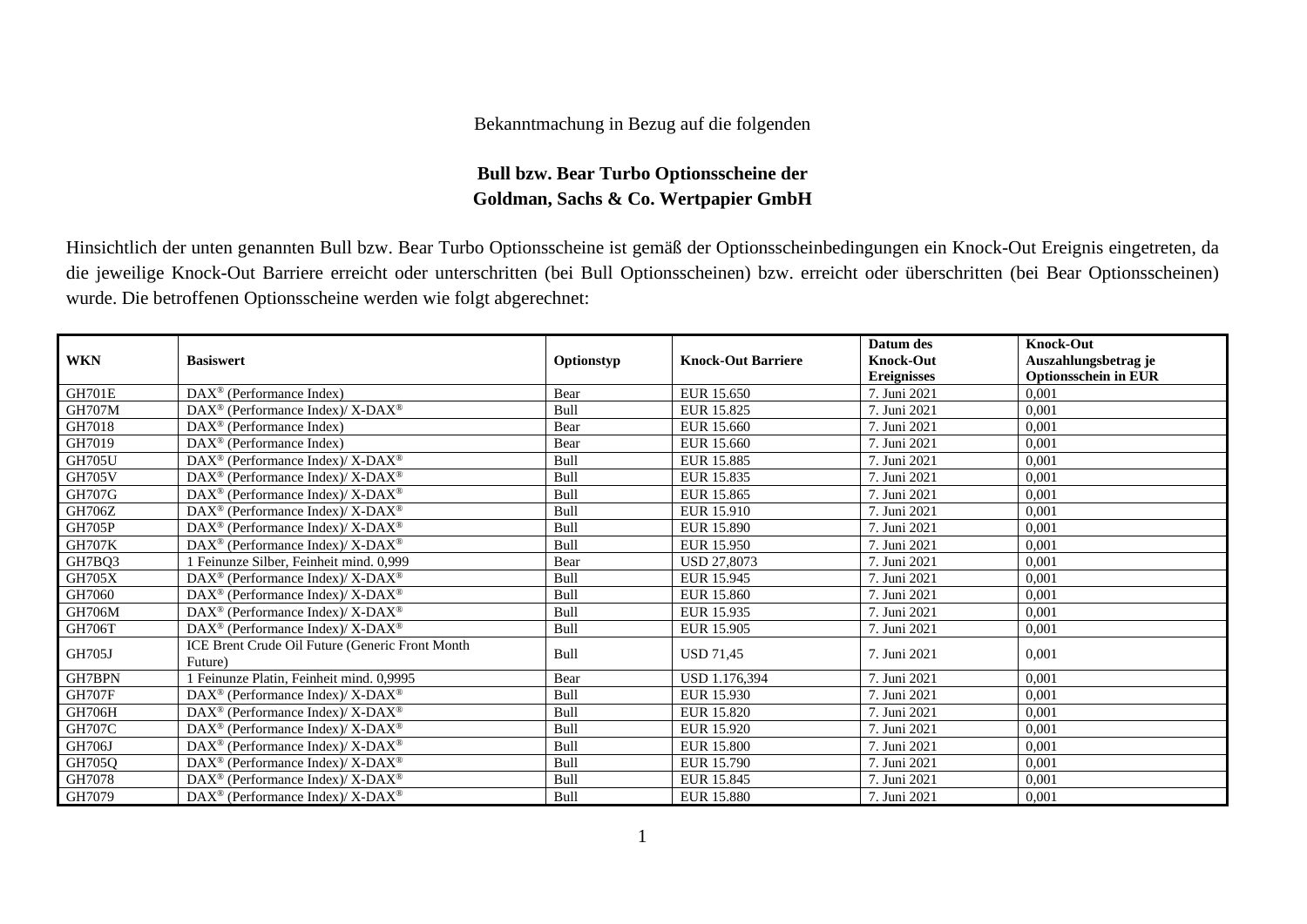|               |                                                                           |            |                           | Datum des        | <b>Knock-Out</b>            |
|---------------|---------------------------------------------------------------------------|------------|---------------------------|------------------|-----------------------------|
| <b>WKN</b>    | <b>Basiswert</b>                                                          | Optionstyp | <b>Knock-Out Barriere</b> | <b>Knock-Out</b> | Auszahlungsbetrag je        |
|               |                                                                           |            |                           | Ereignisses      | <b>Optionsschein in EUR</b> |
| GH7071        | DAX <sup>®</sup> (Performance Index)/ X-DAX <sup>®</sup>                  | Bull       | EUR 15.830                | 7. Juni 2021     | 0,001                       |
| GH7062        | $\overline{\text{DAX}^{\otimes}}$ (Performance Index)/X-DAX <sup>®</sup>  | Bull       | EUR 15.955                | 7. Juni 2021     | 0,001                       |
| <b>GH706X</b> | $\overline{\text{DAX}^{\otimes}}$ (Performance Index)/X-DAX <sup>®</sup>  | Bull       | EUR 15.805                | 7. Juni 2021     | 0,001                       |
| GH7064        | DAX <sup>®</sup> (Performance Index)/ X-DAX <sup>®</sup>                  | Bull       | EUR 15.855                | 7. Juni 2021     | 0,001                       |
| <b>GH706D</b> | DAX <sup>®</sup> (Performance Index)/ X-DAX <sup>®</sup>                  | Bull       | EUR 15.925                | 7. Juni 2021     | 0,001                       |
| <b>GH706G</b> | DAX <sup>®</sup> (Performance Index)/ X-DAX <sup>®</sup>                  | Bull       | EUR 15.850                | 7. Juni 2021     | 0,001                       |
| GH7069        | $DAX^{\circledast}$ (Performance Index)/ X-DAX <sup>®</sup>               | Bull       | EUR 15.840                | 7. Juni 2021     | 0,001                       |
| <b>GH706Y</b> | $DAX^{\circledast}$ (Performance Index)/ X-DAX <sup>®</sup>               | Bull       | EUR 15.915                | 7. Juni 2021     | 0,001                       |
| GH7068        | $DAX^{\circledcirc}$ (Performance Index)/ X-DAX <sup>®</sup>              | Bull       | EUR 15.795                | 7. Juni 2021     | 0,001                       |
| <b>GH705Y</b> | DAX <sup>®</sup> (Performance Index)/ X-DAX <sup>®</sup>                  | Bull       | <b>EUR 15.810</b>         | 7. Juni 2021     | 0,001                       |
| GH7066        | DAX <sup>®</sup> (Performance Index)/ X-DAX <sup>®</sup>                  | Bull       | <b>EUR 15.870</b>         | 7. Juni 2021     | 0,001                       |
| GH7067        | DAX <sup>®</sup> (Performance Index)/ X-DAX <sup>®</sup>                  | Bull       | EUR 15.815                | 7. Juni 2021     | 0,001                       |
| GH7070        | DAX <sup>®</sup> (Performance Index)/ X-DAX <sup>®</sup>                  | Bull       | EUR 15.875                | 7. Juni 2021     | 0,001                       |
| <b>GH706N</b> | DAX <sup>®</sup> (Performance Index)/ X-DAX <sup>®</sup>                  | Bull       | EUR 15.900                | 7. Juni 2021     | 0,001                       |
| GH7076        | $DAX^{\circledcirc}$ (Performance Index)                                  | Bull       | EUR 15.835                | 7. Juni 2021     | 0,001                       |
| <b>GH705E</b> | NYMEX Light, Sweet Crude Oil Future (Generic Front                        | Bull       | <b>USD 69,11</b>          | 7. Juni 2021     | 0,001                       |
|               | Month Future)                                                             |            |                           |                  |                             |
| <b>GH706L</b> | $\overline{\text{DAX}^{\otimes}}$ (Performance Index)                     | Bull       | EUR 15.915                | 7. Juni 2021     | 0,001                       |
| GH7077        | DAX <sup>®</sup> (Performance Index)                                      | Bull       | EUR 15.905                | 7. Juni 2021     | 0,001                       |
| <b>GH707L</b> | DAX <sup>®</sup> (Performance Index)                                      | Bull       | EUR 15.860                | 7. Juni 2021     | 0,001                       |
| GH7075        | $DAX^{\circledcirc}$ (Performance Index)                                  | Bull       | EUR 15.935                | 7. Juni 2021     | 0.001                       |
| GH7063        | DAX <sup>®</sup> (Performance Index)                                      | Bull       | <b>EUR 15.880</b>         | 7. Juni 2021     | 0,001                       |
| <b>GH707J</b> | $\overline{\text{DAX}^{\otimes}}$ (Performance Index)                     | Bull       | EUR 15.955                | 7. Juni 2021     | 0,001                       |
| <b>GH705R</b> | $\overline{\text{DAX}^{\otimes}}$ (Performance Index)                     | Bull       | EUR 15.945                | 7. Juni 2021     | 0,001                       |
| <b>GH706A</b> | $DAX^{\circledast}$ (Performance Index)                                   | Bull       | EUR 15.930                | 7. Juni 2021     | 0,001                       |
| <b>GH707E</b> | $DAX^{\circledast}$ (Performance Index)                                   | Bull       | <b>EUR 15.900</b>         | 7. Juni 2021     | 0,001                       |
| GH09S0        | MDAX <sup>®</sup> (Performance Index)                                     | Bear       | EUR 33.708,50773409       | 7. Juni 2021     | 0,001                       |
| <b>GH706S</b> | $DAX^{\circledast}$ (Performance Index)/ $\overline{X-DAX^{\circledast}}$ | Bull       | EUR 15.895                | 7. Juni 2021     | 0,001                       |
| <b>GH705N</b> | $DAX^{\circledR}$ (Performance Index)                                     | Bull       | EUR 15.910                | 7. Juni 2021     | 0,001                       |
| <b>GH706E</b> | $DAX^{\circledast}$ (Performance Index)                                   | Bull       | EUR 15.845                | 7. Juni 2021     | 0,001                       |
| <b>GH706C</b> | $DAX^{\circledast}$ (Performance Index)                                   | Bull       | EUR 15.825                | 7. Juni 2021     | 0,001                       |
| <b>GH707B</b> | $DAX^{\circledast}$ (Performance Index)                                   | Bull       | EUR 15.865                | 7. Juni 2021     | 0,001                       |
| <b>GH707H</b> | $DAX^{\circledcirc}$ (Performance Index)                                  | Bull       | EUR 15.940                | 7. Juni 2021     | 0,001                       |
| <b>GH706P</b> | DAX <sup>®</sup> (Performance Index)                                      | Bull       | <b>EUR 15.885</b>         | 7. Juni 2021     | 0,001                       |
| <b>GH707A</b> | $\overline{\text{DAX}^{\otimes}}$ (Performance Index)                     | Bull       | EUR 15.875                | 7. Juni 2021     | 0,001                       |
| <b>GH705Z</b> | $DAX^{\circledR}$ (Performance Index)                                     | Bull       | EUR 15.855                | 7. Juni 2021     | 0,001                       |
| GH7072        | DAX <sup>®</sup> (Performance Index)/ X-DAX <sup>®</sup>                  | Bull       | EUR 15.940                | 7. Juni 2021     | 0,001                       |
| <b>GH705T</b> | DAX <sup>®</sup> (Performance Index)                                      | Bull       | <b>EUR 15.800</b>         | 7. Juni 2021     | 0,001                       |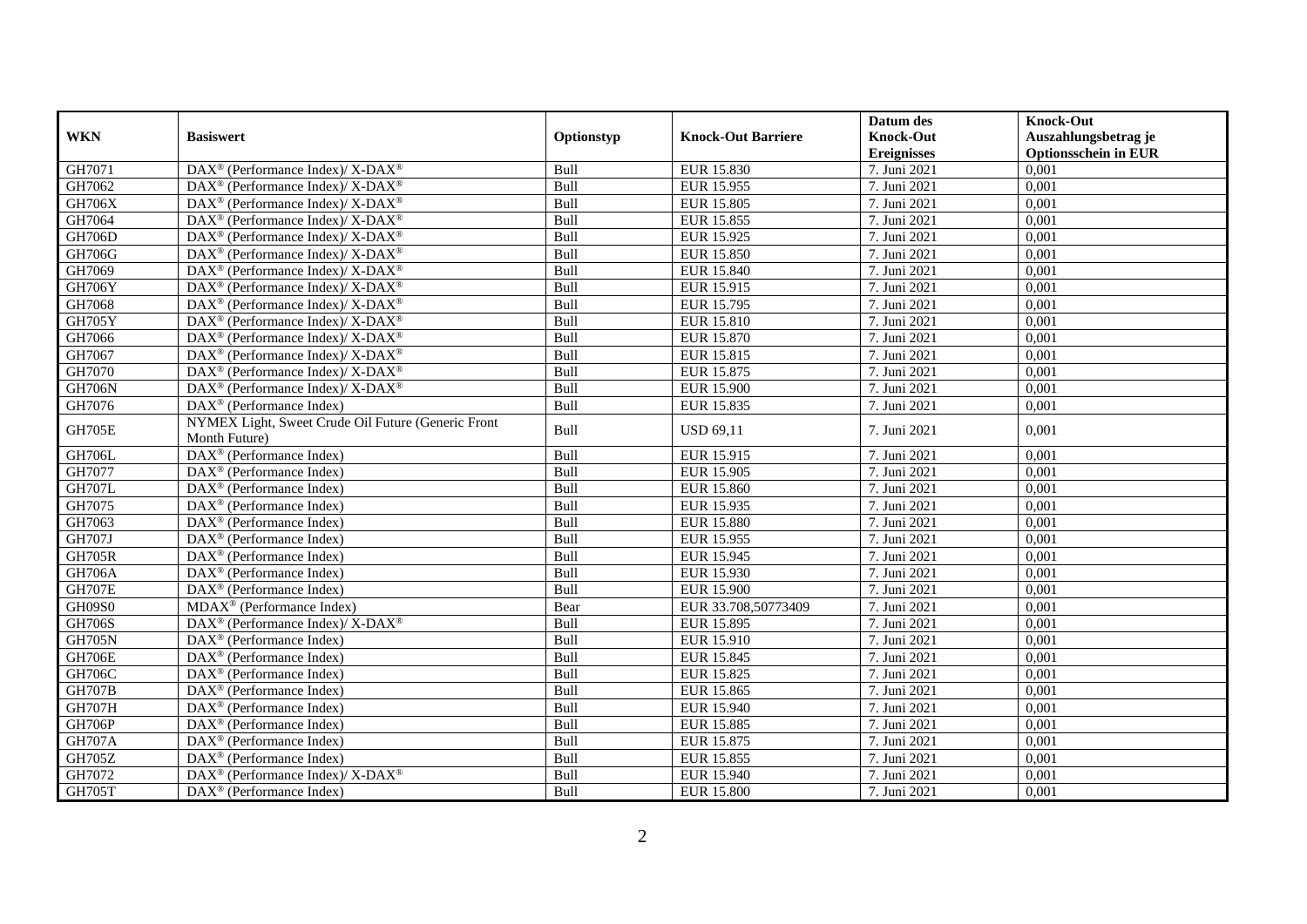|                 |                                                                   |            |                           | Datum des                              | <b>Knock-Out</b>                                    |
|-----------------|-------------------------------------------------------------------|------------|---------------------------|----------------------------------------|-----------------------------------------------------|
| <b>WKN</b>      | <b>Basiswert</b>                                                  | Optionstyp | <b>Knock-Out Barriere</b> | <b>Knock-Out</b><br><b>Ereignisses</b> | Auszahlungsbetrag je<br><b>Optionsschein in EUR</b> |
| GH7065          | DAX <sup>®</sup> (Performance Index)                              | Bull       | EUR 15.925                | 7. Juni 2021                           | 0,001                                               |
| <b>GH701Y</b>   | $\overline{\text{DAX}}^{\textcirc}$ (Performance Index)           | Bear       | EUR 15.625                | 7. Juni 2021                           | 0,001                                               |
| GH7016          | DAX <sup>®</sup> (Performance Index)                              | Bull       | EUR 15.660                | 7. Juni 2021                           | 0,001                                               |
| <b>GH701A</b>   | DAX <sup>®</sup> (Performance Index)                              | Bear       | EUR 15.660                | 7. Juni 2021                           | 0,001                                               |
| <b>GH705L</b>   | 10-Year U.S. Treasury Note Future (Generic Front<br>Month Future) | Bear       | <b>USD 132</b>            | 7. Juni 2021                           | 0,001                                               |
| GH7025          | DAX <sup>®</sup> (Performance Index)                              | Bear       | EUR 15.620                | 7. Juni 2021                           | 0,001                                               |
| <b>GH706R</b>   | $\overline{\text{DAX}}^{\textcircled{}}$ (Performance Index)      | Bull       | EUR 15.795                | 7. Juni 2021                           | 0,001                                               |
| <b>GH706K</b>   | DAX <sup>®</sup> (Performance Index)                              | Bull       | EUR 15.790                | 7. Juni 2021                           | 0,001                                               |
| <b>GH705S</b>   | $DAX^{\circledast}$ (Performance Index)                           | Bull       | <b>EUR 15.840</b>         | 7. Juni 2021                           | 0,001                                               |
| GH7073          | $\overline{\text{DAX}}^{\textcircled{}}$ (Performance Index)      | Bull       | <b>EUR 15.810</b>         | 7. Juni 2021                           | 0,001                                               |
| GH7CPU          | HelloFresh SE                                                     | Bear       | <b>EUR 78,83</b>          | 7. Juni 2021                           | 0,001                                               |
| <b>GH706U</b>   | DAX <sup>®</sup> (Performance Index)                              | Bull       | EUR 15.890                | 7. Juni 2021                           | 0.001                                               |
| GH10RC          | ICE Brent Crude Oil Future (Generic Front Month<br>Future)        | Bear       | <b>USD 72,22</b>          | 7. Juni 2021                           | 0,001                                               |
| <b>GH705H</b>   | ICE Brent Crude Oil Future (Generic Front Month<br>Future)        | Bull       | <b>USD 71,95</b>          | 7. Juni 2021                           | 0,001                                               |
| GF9TQN          | $K+SAG$                                                           | Bear       | EUR 11.82528751           | 7. Juni 2021                           | 0.001                                               |
| <b>GH701M</b>   | DAX <sup>®</sup> (Performance Index)                              | Bear       | EUR 15.640                | 7. Juni 2021                           | 0,001                                               |
| <b>GH702C</b>   | $DAX^{\circledast}$ (Performance Index)                           | Bear       | EUR 15.610                | 7. Juni 2021                           | 0,001                                               |
| <b>GH706W</b>   | $\overline{\text{DAX}}^{\textcircled{}}$ (Performance Index)      | Bull       | <b>EUR 15.850</b>         | 7. Juni 2021                           | 0,001                                               |
| <b>GH701B</b>   | DAX <sup>®</sup> (Performance Index)                              | Bear       | EUR 15.660                | 7. Juni 2021                           | 0,001                                               |
| <b>GH701C</b>   | $DAX^{\circledR}$ (Performance Index)                             | Bear       | EUR 15.660                | 7. Juni 2021                           | 0.001                                               |
| GH706Q          | DAX <sup>®</sup> (Performance Index)                              | Bull       | <b>EUR 15.870</b>         | 7. Juni 2021                           | 0,001                                               |
| GH7CNM          | BP Plc                                                            | Bull       | GBP 3,23                  | 7. Juni 2021                           | 0,001                                               |
| <b>GH707D</b>   | DAX <sup>®</sup> (Performance Index)                              | Bull       | <b>EUR 15.830</b>         | 7. Juni 2021                           | 0,001                                               |
| <b>GH701U</b>   | $\overline{\text{DAX}^{\otimes}}$ (Performance Index)             | Bear       | EUR 15.630                | 7. Juni 2021                           | 0,001                                               |
| <b>GH701G</b>   | $DAX^{\circledR}$ (Performance Index)                             | Bear       | EUR 15.650                | 7. Juni 2021                           | 0,001                                               |
| <b>GH706V</b>   | $DAX^{\otimes}$ (Performance Index)                               | Bull       | EUR 15.920                | 7. Juni 2021                           | 0,001                                               |
| GH7CEN          | STMicroelectronics N.V.                                           | Bear       | EUR 30,54                 | 7. Juni 2021                           | 0,001                                               |
| GH7AJE          | MorphoSys AG                                                      | Bear       | EUR 69,22212055           | 7. Juni 2021                           | 0,001                                               |
| <b>GH701H</b>   | DAX <sup>®</sup> (Performance Index)                              | Bear       | EUR 15.650                | 7. Juni 2021                           | 0,001                                               |
| GH7CNN          | <b>BP</b> Plc                                                     | Bull       | GBP 3,2                   | 7. Juni 2021                           | 0,001                                               |
| <b>GH701J</b>   | DAX <sup>®</sup> (Performance Index)                              | Bear       | EUR 15.650                | 7. Juni 2021                           | 0,001                                               |
| GH6T9Q          | COMPAGNIE DE SAINT GOBAIN SA                                      | Bear       | EUR 57,56265808           | 7. Juni 2021                           | 0,001                                               |
| <b>GH701F</b>   | DAX <sup>®</sup> (Performance Index)                              | Bear       | EUR 15.650                | 7. Juni 2021                           | 0,001                                               |
| <b>GH701K</b>   | $DAX^{\circledast}$ (Performance Index)                           | Bear       | EUR 15.650                | 7. Juni 2021                           | 0,001                                               |
| $\text{GH700Z}$ | $\overline{\text{DAX}^{\otimes}}$ (Performance Index)             | Bull       | EUR 15.670                | 7. Juni 2021                           | 0,001                                               |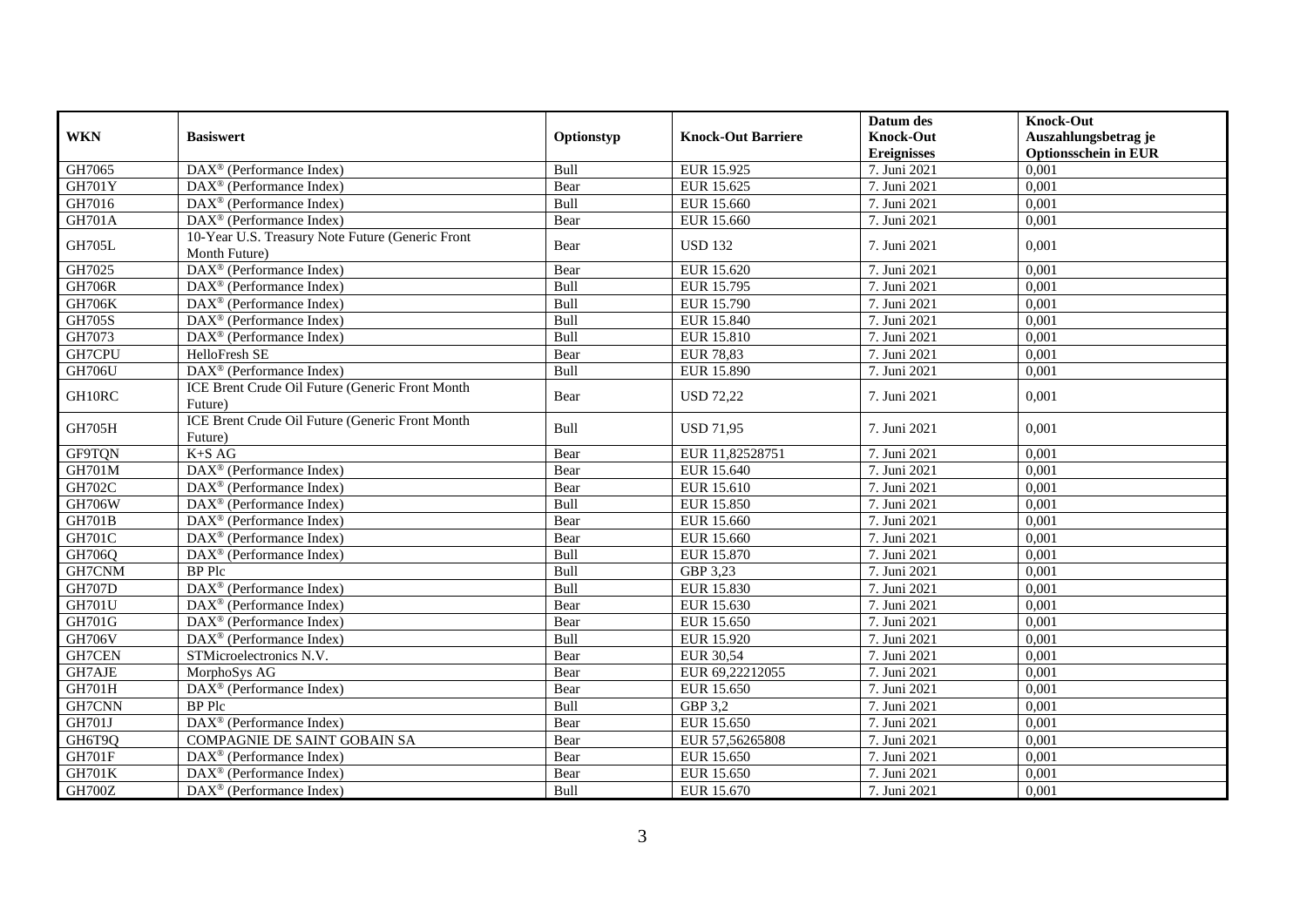|               |                                                              |            |                           | Datum des          | <b>Knock-Out</b>            |
|---------------|--------------------------------------------------------------|------------|---------------------------|--------------------|-----------------------------|
| <b>WKN</b>    | <b>Basiswert</b>                                             | Optionstyp | <b>Knock-Out Barriere</b> | <b>Knock-Out</b>   | Auszahlungsbetrag je        |
|               |                                                              |            |                           | <b>Ereignisses</b> | <b>Optionsschein in EUR</b> |
| GH7017        | $\overline{\text{DAX}^{\otimes}}$ (Performance Index)        | Bear       | EUR 15.660                | 7. Juni 2021       | 0,001                       |
| GH7061        | $DAX^{\circledR}$ (Performance Index)                        | Bull       | EUR 15.815                | 7. Juni 2021       | 0,001                       |
| GH7CJ1        | Sartorius AG                                                 | Bull       | EUR 383,35                | 7. Juni 2021       | 0,001                       |
| GH7074        | $DAX^{\circledast}$ (Performance Index)                      | Bull       | EUR 15.805                | 7. Juni 2021       | 0,001                       |
| GH7CK9        | Bayerische Motoren Werke AG (BMW)                            | Bear       | EUR 94,59                 | 7. Juni 2021       | 0,001                       |
| GH7AHM        | MorphoSys AG                                                 | Bear       | EUR 69,54194553           | 7. Juni 2021       | 0,001                       |
| <b>GH706F</b> | $DAX^{\circledR}$ (Performance Index)                        | Bull       | EUR 15.895                | 7. Juni 2021       | 0,001                       |
| <b>GH705W</b> | $DAX^{\circledast}$ (Performance Index)                      | Bull       | <b>EUR 15.820</b>         | 7. Juni 2021       | 0,001                       |
| <b>GH706B</b> | $DAX^{\circledast}$ (Performance Index)                      | Bull       | EUR 15.950                | 7. Juni 2021       | 0,001                       |
| GH5A47        | Geberit AG                                                   | Bear       | CHF 660,51225049          | 7. Juni 2021       | 0,001                       |
| <b>GH701P</b> | DAX <sup>®</sup> (Performance Index)                         | Bull       | EUR 15.640                | 7. Juni 2021       | 0,001                       |
| <b>GH701R</b> | DAX <sup>®</sup> (Performance Index)                         | Bull       | EUR 15.640                | 7. Juni 2021       | 0,001                       |
| <b>GH700S</b> | $\overline{\text{DAX}}^{\textcircled{}}$ (Performance Index) | Bull       | EUR 15.675                | 7. Juni 2021       | 0,001                       |
| GH701Q        | $DAX^{\circledcirc}$ (Performance Index)                     | Bull       | EUR 15.640                | 7. Juni 2021       | 0,001                       |
| <b>GH701S</b> | DAX <sup>®</sup> (Performance Index)                         | Bull       | EUR 15.640                | 7. Juni 2021       | 0,001                       |
| <b>GH701N</b> | DAX <sup>®</sup> (Performance Index)                         | Bull       | EUR 15.640                | 7. Juni 2021       | 0,001                       |
| GH60VH        | $K+SAG$                                                      | Bear       | EUR 12,02846218           | 7. Juni 2021       | 0,001                       |
| <b>GH701D</b> | DAX <sup>®</sup> (Performance Index)                         | Bull       | EUR 15.650                | 7. Juni 2021       | 0,001                       |
| GH7AHK        | MorphoSys AG                                                 | Bear       | EUR 68,91229009           | 7. Juni 2021       | 0,001                       |
| <b>GH701L</b> | DAX <sup>®</sup> (Performance Index)                         | Bull       | EUR 15.640                | 7. Juni 2021       | 0,001                       |
| GH6TMH        | $K+SAG$                                                      | Bear       | EUR 12,10811352           | 7. Juni 2021       | 0.001                       |
| GH6TDW        | Bayer AG                                                     | Bear       | EUR 52,70925063           | 7. Juni 2021       | 0,001                       |
| GH6TL3        | $K+SAG$                                                      | Bear       | EUR 11,93828025           | 7. Juni 2021       | 0,001                       |
| GH7AHL        | MorphoSys AG                                                 | Bear       | EUR 69,86177052           | 7. Juni 2021       | 0,001                       |
| GH7CFJ        | Ubisoft Entertainment S.A.                                   | Bear       | <b>EUR 57,85</b>          | 7. Juni 2021       | 0,001                       |
| GF9TRG        | Continental AG                                               | Bear       | EUR 129,8488672           | 7. Juni 2021       | 0,001                       |
| GH1DU7        | HelloFresh SE                                                | Bear       | EUR 81,06191783           | 7. Juni 2021       | 0,001                       |
| GH7CR0        | <b>BP</b> Plc                                                | Bull       | GBP 3,21                  | 7. Juni 2021       | 0,001                       |
| GH7AHH        | MorphoSys AG                                                 | Bear       | EUR 68,5924651            | 7. Juni 2021       | 0,001                       |
| GH7CMP        | <b>BP</b> Plc                                                | Bull       | GBP 3,18                  | 7. Juni 2021       | 0.001                       |
| GH7026        | $DAX^{\circledR}$ (Performance Index)                        | Bull       | EUR 15.620                | 7. Juni 2021       | 0,001                       |
| GH7021        | $DAX^{\circledR}$ (Performance Index)                        | Bull       | EUR 15.625                | 7. Juni 2021       | 0,001                       |
| GH7022        | $DAX^{\circledR}$ (Performance Index)                        | Bull       | EUR 15.625                | 7. Juni 2021       | 0,001                       |
| <b>GH701V</b> | $\overline{\text{DAX}}^{\textcircled{}}$ (Performance Index) | Bull       | EUR 15.630                | 7. Juni 2021       | 0,001                       |
| GH7027        | DAX <sup>®</sup> (Performance Index)                         | Bull       | EUR 15.620                | 7. Juni 2021       | 0,001                       |
| GH7014        | $DAX^{\circledcirc}$ (Performance Index)                     | Bear       | EUR 15.670                | 7. Juni 2021       | 0,001                       |
| GH7029        | $DAX^{\circledast}$ (Performance Index)                      | Bull       | EUR 15.620                | 7. Juni 2021       | 0,001                       |
| GH7015        | DAX <sup>®</sup> (Performance Index)                         | Bear       | EUR 15.670                | 7. Juni 2021       | 0,001                       |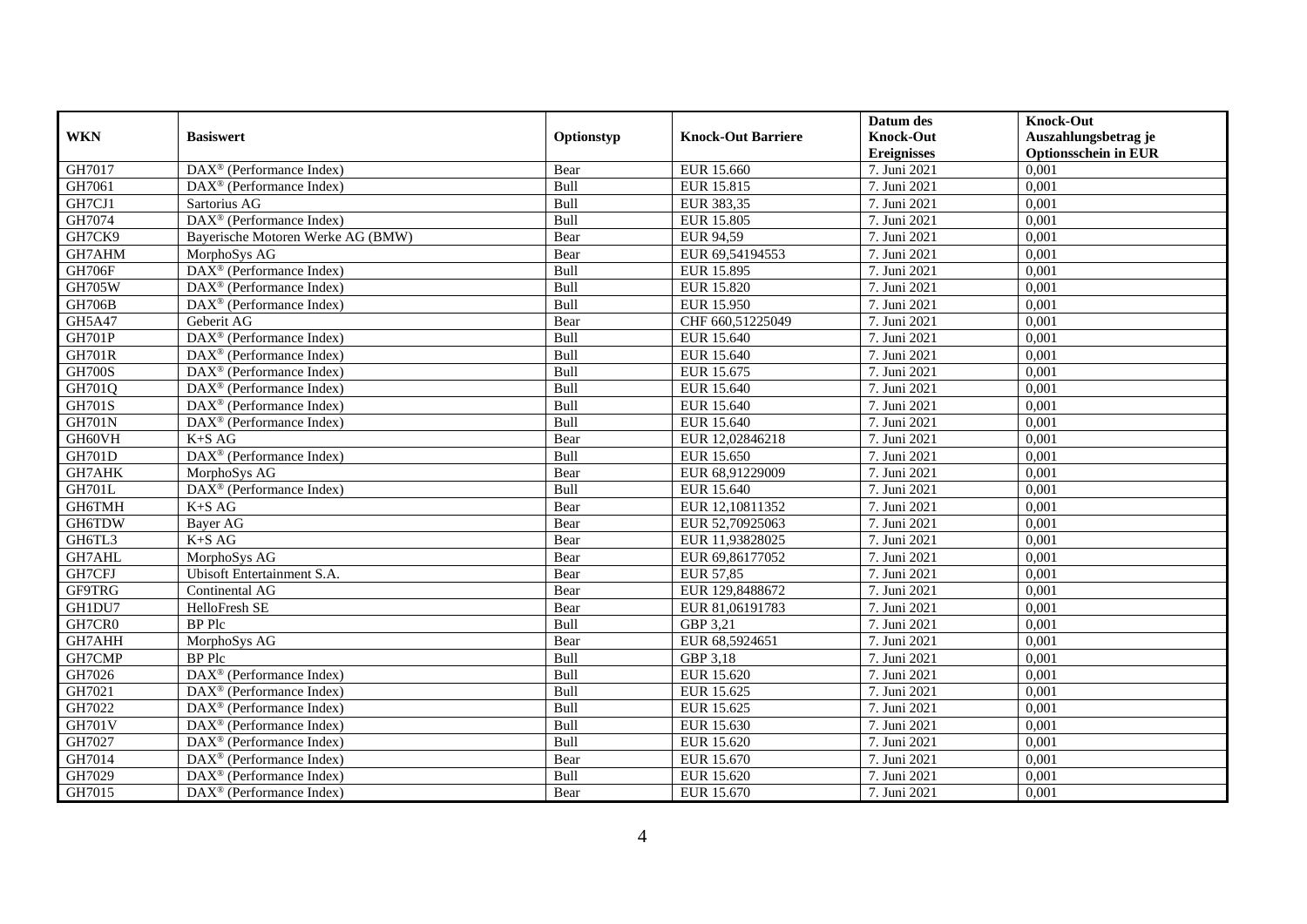|               |                                                       |            |                           | Datum des          | <b>Knock-Out</b>            |
|---------------|-------------------------------------------------------|------------|---------------------------|--------------------|-----------------------------|
| <b>WKN</b>    | <b>Basiswert</b>                                      | Optionstyp | <b>Knock-Out Barriere</b> | <b>Knock-Out</b>   | Auszahlungsbetrag je        |
|               |                                                       |            |                           | <b>Ereignisses</b> | <b>Optionsschein in EUR</b> |
| GH7012        | DAX <sup>®</sup> (Performance Index)                  | Bear       | EUR 15.670                | 7. Juni 2021       | 0,001                       |
| <b>GH701Z</b> | $\overline{\text{DAX}^{\otimes}}$ (Performance Index) | Bull       | EUR 15.625                | 7. Juni 2021       | 0,001                       |
| GH700T        | $DAX^{\circledast}$ (Performance Index)               | Bear       | EUR 15.675                | 7. Juni 2021       | 0,001                       |
| <b>GH700V</b> | $DAX^{\circledast}$ (Performance Index)               | Bear       | EUR 15.675                | 7. Juni 2021       | 0.001                       |
| GH700X        | $\overline{\text{DAX}^{\otimes}}$ (Performance Index) | Bear       | EUR 15.675                | 7. Juni 2021       | 0,001                       |
| GH7023        | $DAX^{\circledR}$ (Performance Index)                 | Bull       | EUR 15.625                | 7. Juni 2021       | 0,001                       |
| GH700W        | $DAX^{\circledR}$ (Performance Index)                 | Bear       | EUR 15.675                | 7. Juni 2021       | 0,001                       |
| GH7010        | DAX <sup>®</sup> (Performance Index)                  | Bear       | EUR 15.670                | 7. Juni 2021       | 0,001                       |
| <b>GH701T</b> | $DAX^{\circledast}$ (Performance Index)               | Bull       | EUR 15.630                | 7. Juni 2021       | 0,001                       |
| <b>GH702A</b> | $DAX^{\circledast}$ (Performance Index)               | Bull       | EUR 15.620                | 7. Juni 2021       | 0,001                       |
| GF9ZPL        | Continental AG                                        | Bear       | EUR 130,61407044          | 7. Juni 2021       | 0,001                       |
| GH7024        | DAX <sup>®</sup> (Performance Index)                  | Bull       | EUR 15.620                | 7. Juni 2021       | 0,001                       |
| <b>GH700U</b> | DAX <sup>®</sup> (Performance Index)                  | Bear       | EUR 15.675                | 7. Juni 2021       | 0,001                       |
| <b>GH701W</b> | $DAX^{\circledR}$ (Performance Index)                 | Bull       | EUR 15.630                | 7. Juni 2021       | 0,001                       |
| <b>GH701X</b> | DAX <sup>®</sup> (Performance Index)                  | Bull       | EUR 15.625                | 7. Juni 2021       | 0,001                       |
| GH7028        | DAX <sup>®</sup> (Performance Index)                  | Bull       | EUR 15.620                | 7. Juni 2021       | 0,001                       |
| GH4Y2B        | Porsche Automobil Holding SE                          | Bear       | EUR 100,20338556          | 7. Juni 2021       | 0,001                       |
| GH7CPY        | Aurubis AG                                            | Bear       | <b>EUR 79.54</b>          | 7. Juni 2021       | 0.001                       |
| GH5WBD        | Deutsche Post AG                                      | Bear       | EUR 57,05706385           | 7. Juni 2021       | 0,001                       |
| GH7013        | DAX <sup>®</sup> (Performance Index)                  | Bear       | EUR 15.670                | 7. Juni 2021       | 0,001                       |
| GH7AGR        | Deutsche Lufthansa AG                                 | Bull       | EUR 10,57258701           | 7. Juni 2021       | 0.001                       |
| GH7020        | $\overline{\text{DAX}^{\otimes}}$ (Performance Index) | Bull       | EUR 15.625                | 7. Juni 2021       | 0,001                       |
| GH700Y        | DAX <sup>®</sup> (Performance Index)                  | Bear       | EUR 15.675                | 7. Juni 2021       | 0,001                       |
| GH7011        | DAX <sup>®</sup> (Performance Index)                  | Bear       | EUR 15.670                | 7. Juni 2021       | 0,001                       |
| GH45GA        | Bayerische Motoren Werke AG (BMW)                     | Bear       | EUR 95,33339189           | 7. Juni 2021       | 0.001                       |
| GH7CN2        | <b>BP</b> Plc                                         | Bull       | GBP 3,16                  | 7. Juni 2021       | 0,001                       |
| GH2ST7        | ACS, Actividades de Construcción y Servicios, S.A.    | Bull       | EUR 25,04008363           | 7. Juni 2021       | 0,001                       |
| GH60PL        | Solvay SA                                             | Bear       | EUR 114,69980858          | 7. Juni 2021       | 0,001                       |
| GH5S1M        | Nestlé S.A.                                           | Bear       | CHF 112,92901358          | 7. Juni 2021       | 0,001                       |
| GH6BRT        | <b>BASF SE</b>                                        | Bear       | EUR 68,79780729           | 7. Juni 2021       | 0,001                       |
| GH7CQ3        | Aurubis AG                                            | Bear       | EUR 79,93                 | 7. Juni 2021       | 0,001                       |
| GH6X1E        | Geberit AG                                            | Bear       | CHF 664,44095239          | 7. Juni 2021       | 0.001                       |
| GH3GTC        | Porsche Automobil Holding SE                          | Bear       | EUR 100,87088862          | 7. Juni 2021       | 0,001                       |
| GH47T3        | Daimler AG                                            | Bear       | EUR 80,33365328           | 7. Juni 2021       | 0,001                       |
| GH7CJ2        | Sartorius AG                                          | Bull       | EUR 381,41                | 7. Juni 2021       | 0,001                       |
| GH5NR3        | L'Oréal S.A.                                          | Bear       | EUR 378,47627687          | 7. Juni 2021       | 0,001                       |
| GH7AKF        | <b>SAP SE</b>                                         | Bear       | EUR 115,47607352          | 7. Juni 2021       | 0,001                       |
| GH6JN7        | Lanxess AG                                            | Bear       | EUR 63,58204887           | 7. Juni 2021       | 0,001                       |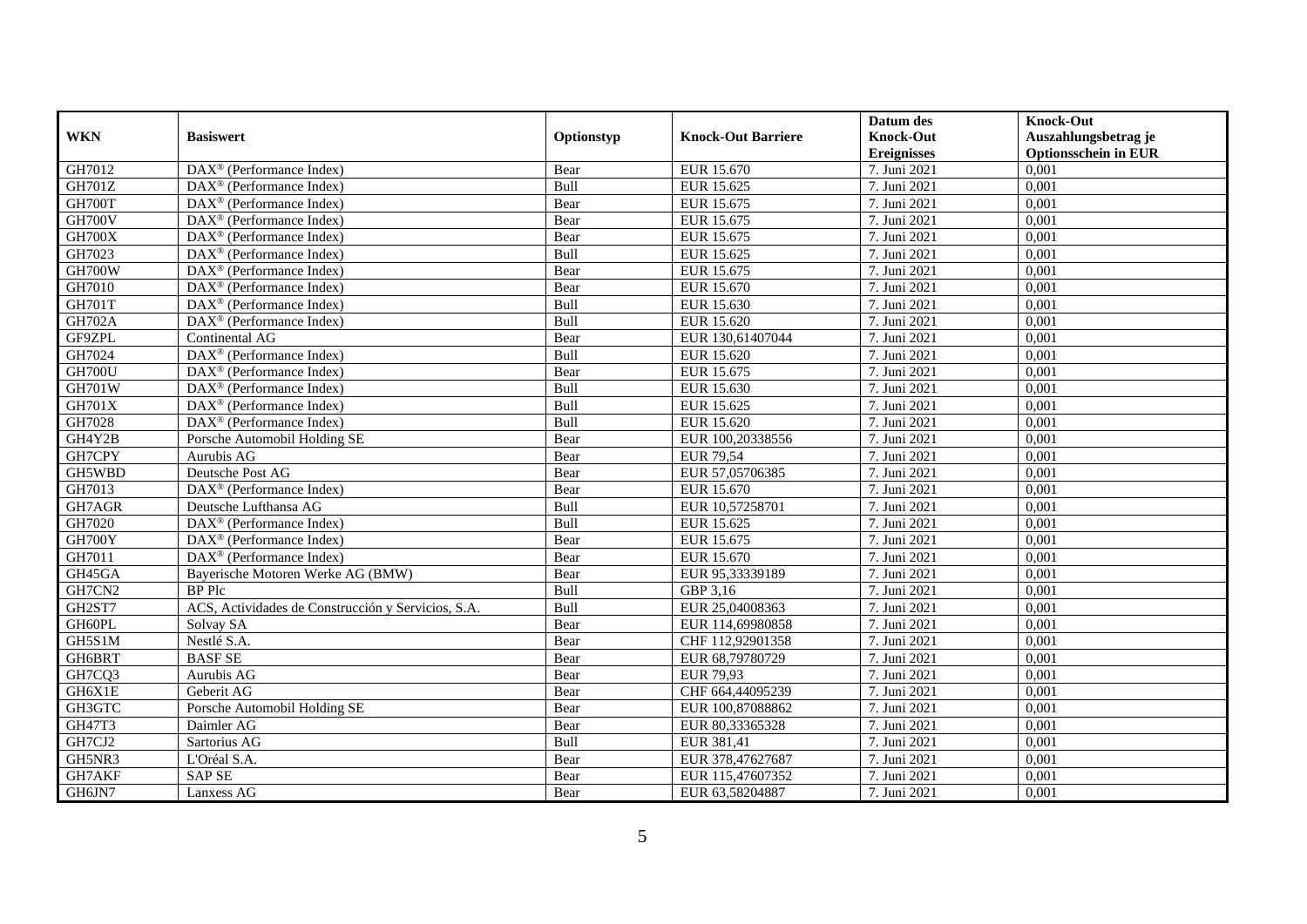|               |                                                                           |            |                           | Datum des          | <b>Knock-Out</b>            |
|---------------|---------------------------------------------------------------------------|------------|---------------------------|--------------------|-----------------------------|
| <b>WKN</b>    | <b>Basiswert</b>                                                          | Optionstyp | <b>Knock-Out Barriere</b> | <b>Knock-Out</b>   | Auszahlungsbetrag je        |
|               |                                                                           |            |                           | <b>Ereignisses</b> | <b>Optionsschein in EUR</b> |
| GH7CEB        | <b>OMV AG</b>                                                             | Bear       | EUR 51,09                 | 7. Juni 2021       | 0,001                       |
| <b>GH6TCX</b> | Bayer AG                                                                  | Bear       | EUR 52,96904979           | 7. Juni 2021       | 0,001                       |
| <b>GH1KRM</b> | Koninklijke Ahold Delhaize N.V.                                           | Bear       | EUR 24,39415986           | 7. Juni 2021       | 0,001                       |
| GH0Y7V        | HelloFresh SE                                                             | Bear       | EUR 81,88183417           | 7. Juni 2021       | 0.001                       |
| GH1B7Z        | EssilorLuxottica SA                                                       | Bear       | EUR 144,62481186          | 7. Juni 2021       | 0,001                       |
| GH7AL7        | Wacker Chemie AG                                                          | Bear       | EUR 138,38427391          | 7. Juni 2021       | 0,001                       |
| GH6RY8        | $DAX^{\circledast}$ (Performance Index)                                   | Bear       | EUR 15.710                | 7. Juni 2021       | 0,001                       |
| GH67FM        | $\overline{\text{DAX}^{\otimes}}$ (Performance Index)                     | Bear       | EUR 15.710                | 7. Juni 2021       | 0,001                       |
| GH6UC6        | $\text{DAX}^{\circledast}$ (Performance Index)                            | Bear       | EUR 15.710                | 7. Juni 2021       | 0,001                       |
| GH4XDE        | $\text{DAX}^{\circledast}$ (Performance Index)                            | Bear       | EUR 15.710                | 7. Juni 2021       | 0,001                       |
| GH67FN        | $\overline{\text{DAX}^{\otimes}}$ (Performance Index)                     | Bear       | EUR 15.710                | 7. Juni 2021       | 0.001                       |
| GH4XDF        | $\overline{\text{DAX}}^{\textcirc}$ (Performance Index)                   | Bear       | EUR 15.710                | 7. Juni 2021       | 0,001                       |
| <b>GH09S4</b> | MDAX <sup>®</sup> (Performance Index)                                     | Bear       | EUR 33.739,09465032       | 7. Juni 2021       | 0,001                       |
| GH3XDE        | DAX <sup>®</sup> (Performance Index)/ X-DAX <sup>®</sup>                  | Bear       | EUR 15.713,50210402       | 7. Juni 2021       | 0,001                       |
| GH3NUN        | $\text{DAX}^{\circledast}$ (Performance Index)                            | Bear       | EUR 15.709,9652247        | 7. Juni 2021       | 0,001                       |
| GH1DN4        | CAC 40 <sup>®</sup> Index                                                 | Bear       | EUR 6.525,1               | 7. Juni 2021       | 0,001                       |
| GD34ZB        | $\overline{\text{DAX}^{\otimes}}$ (Performance Index)                     | Bear       | EUR 15.712,1568921        | 7. Juni 2021       | 0,001                       |
| GH36DN        | $DAX^{\circledast}$ (Performance Index)/ $\overline{X-DAX^{\circledast}}$ | Bear       | EUR 15.703.20425644       | 7. Juni 2021       | 0.001                       |
| GH6BU0        | <b>BASFSE</b>                                                             | Bear       | EUR 69,12717444           | 7. Juni 2021       | 0,001                       |
| GH7ABK        | Compagnie Generale des Etablissements Michelin SCA                        | Bear       | EUR 132,44409604          | 7. Juni 2021       | 0,001                       |
| GF6LGA        | Beiersdorf AG                                                             | Bear       | EUR 101,33326653          | 7. Juni 2021       | 0.001                       |
| GH3GUX        | Unicredit S.p.A.                                                          | Bear       | EUR 10,81988279           | 7. Juni 2021       | 0,001                       |
| GH6UC4        | DAX <sup>®</sup> (Performance Index)                                      | Bear       | EUR 15.725                | 7. Juni 2021       | 0,001                       |
| GH6F2A        | DAX <sup>®</sup> (Performance Index)                                      | Bear       | <b>EUR 15.730</b>         | 7. Juni 2021       | 0,001                       |
| GH67FJ        | $DAX^{\circledR}$ (Performance Index)                                     | Bear       | EUR 15.720                | 7. Juni 2021       | 0.001                       |
| GH6RY7        | $\text{DAX}^{\otimes}$ (Performance Index)                                | Bear       | EUR 15.720                | 7. Juni 2021       | 0,001                       |
| GH4KKK        | DAX <sup>®</sup> (Performance Index)                                      | Bear       | EUR 15.725                | 7. Juni 2021       | 0,001                       |
| GH5UDU        | $\overline{\text{DAX}^{\otimes}}$ (Performance Index)                     | Bear       | EUR 15.725                | 7. Juni 2021       | 0,001                       |
| GH2UVK        | CAC 40 <sup>®</sup> Index                                                 | Bear       | EUR 6.533,92              | 7. Juni 2021       | 0.001                       |
| GH6F2B        | $DAX^{\circledcirc}$ (Performance Index)                                  | Bear       | EUR 15.720                | 7. Juni 2021       | 0,001                       |
| GH6UC5        | $\text{DAX}^{\circledast}$ (Performance Index)                            | Bear       | EUR 15.720                | 7. Juni 2021       | 0,001                       |
| GH6RY5        | $DAX^{\circledR}$ (Performance Index)                                     | Bear       | EUR 15.730                | 7. Juni 2021       | 0.001                       |
| GH67FE        | $DAX^{\circledast}$ (Performance Index)                                   | Bear       | EUR 15.730                | 7. Juni 2021       | 0,001                       |
| GH1B1Z        | $\overline{\text{DAX}}^{\textcirc}$ (Performance Index)                   | Bear       | EUR 15.728,72979129       | 7. Juni 2021       | 0,001                       |
| GH43YH        | DAX <sup>®</sup> (Performance Index)                                      | Bear       | EUR 15.725                | 7. Juni 2021       | 0,001                       |
| GH6RY6        | DAX <sup>®</sup> (Performance Index)                                      | Bear       | EUR 15.725                | 7. Juni 2021       | 0,001                       |
| GH67FF        | $DAX^{\circledast}$ (Performance Index)                                   | Bear       | EUR 15.725                | 7. Juni 2021       | 0,001                       |
| GH4MLY        | DAX <sup>®</sup> (Performance Index)/ X-DAX <sup>®</sup>                  | Bear       | EUR 15.728,02075503       | 7. Juni 2021       | 0,001                       |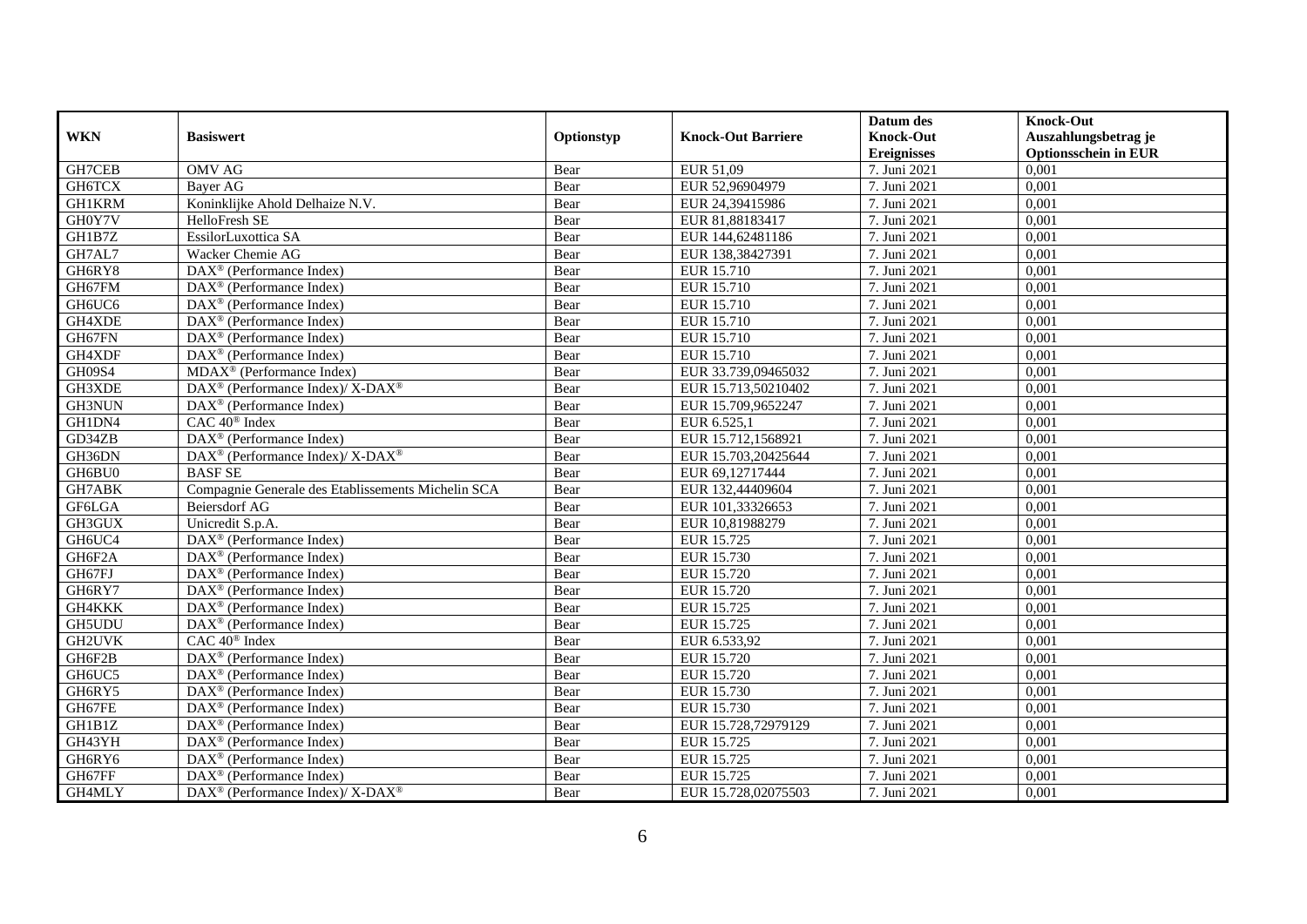|               |                                         |            |                           | Datum des          | <b>Knock-Out</b>            |
|---------------|-----------------------------------------|------------|---------------------------|--------------------|-----------------------------|
| <b>WKN</b>    | <b>Basiswert</b>                        | Optionstyp | <b>Knock-Out Barriere</b> | <b>Knock-Out</b>   | Auszahlungsbetrag je        |
|               |                                         |            |                           | <b>Ereignisses</b> | <b>Optionsschein in EUR</b> |
| GH4BU4        | $DAX^{\circledast}$ (Performance Index) | Bear       | EUR 15.719,64225325       | 7. Juni 2021       | 0,001                       |
| GH36KP        | Deutsche Telekom AG                     | Bear       | EUR 17,35624872           | 7. Juni 2021       | 0,001                       |
| GH6JN6        | Lanxess AG                              | Bear       | EUR 64,03121561           | 7. Juni 2021       | 0,001                       |
| GH09S1        | MDAX <sup>®</sup> (Performance Index)   | Bear       | EUR 33.770,32269821       | 7. Juni 2021       | 0,001                       |
| GH60RT        | Edenred S.A.                            | Bear       | EUR 46,70861593           | 7. Juni 2021       | 0,001                       |
| GH6REQ        | Moncler S.p.A                           | Bear       | EUR 59,07011181           | 7. Juni 2021       | 0,001                       |
| GH7AKU        | Wacker Chemie AG                        | Bear       | EUR 139,06390201          | 7. Juni 2021       | 0,001                       |
| <b>GH6TKB</b> | $K+SAG$                                 | Bear       | EUR 12,1580645            | 7. Juni 2021       | 0,001                       |
| <b>GH1WCB</b> | Zalando SE                              | Bear       | EUR 97,01472047           | 7. Juni 2021       | 0,001                       |
| GH1WC9        | Zalando SE                              | Bear       | EUR 97,49470048           | 7. Juni 2021       | 0,001                       |
| GB7PM3        | $CAC 40$ <sup>®</sup> Index             | Bear       | EUR 6.539,31              | 7. Juni 2021       | 0,001                       |
| GH6TKC        | $K+SAG$                                 | Bear       | EUR 12,21800566           | 7. Juni 2021       | 0,001                       |
| GH7CHW        | <b>OMV AG</b>                           | Bear       | EUR 51,41                 | 7. Juni 2021       | 0,001                       |
| GF6MRE        | Continental AG                          | Bear       | EUR 131,46546504          | 7. Juni 2021       | 0,001                       |
| GH1WCE        | Zalando SE                              | Bear       | EUR 97,97468036           | 7. Juni 2021       | 0,001                       |
| GH6TKD        | $K+SAG$                                 | Bear       | EUR 12,2779468            | 7. Juni 2021       | 0,001                       |
| GH7CHA        | Moderna Inc                             | Bear       | <b>USD 209,45</b>         | 7. Juni 2021       | 0,001                       |
| GH6RCJ        | Morgan Stanley                          | Bear       | USD 94.19733097           | 7. Juni 2021       | 0.001                       |
| GH5NR5        | L'Oréal S.A.                            | Bear       | EUR 380,20061044          | 7. Juni 2021       | 0,001                       |
| GH5CJD        | Nasdaq, Inc.                            | Bear       | USD 170,57344343          | 7. Juni 2021       | 0,001                       |
| GH7CHG        | Tesla Inc                               | Bull       | <b>USD 590,55</b>         | 7. Juni 2021       | 0,001                       |
| <b>GH5TLS</b> | BioNTech SE - ADR                       | Bear       | USD 239,28756052          | 7. Juni 2021       | 0,001                       |
| GH5CPS        | Moderna Inc                             | Bear       | USD 207,58240179          | 7. Juni 2021       | 0,001                       |
| GH7CKG        | Beyond Meat, Inc.                       | Bear       | <b>USD 148,28</b>         | 7. Juni 2021       | 0,001                       |
| GH7CMR        | Beyond Meat, Inc.                       | Bear       | <b>USD 143,57</b>         | 7. Juni 2021       | 0,001                       |
| GH4VRB        | General Motors Company                  | Bear       | USD 64,0719452            | 7. Juni 2021       | 0,001                       |
| GH5YNJ        | BlackRock, Inc.                         | Bear       | USD 889,52057079          | 7. Juni 2021       | 0,001                       |
| GH7CMZ        | Bevond Meat, Inc.                       | Bear       | <b>USD 146,71</b>         | 7. Juni 2021       | 0,001                       |
| GH5YW8        | Groupe Bruxelles Lambert S.A.           | Bear       | EUR 94,23772073           | 7. Juni 2021       | 0,001                       |
| GH7ABR        | <b>NESTE OYJ</b>                        | Bear       | EUR 56,28624187           | 7. Juni 2021       | 0,001                       |
| GH3GTT        | <b>BIOGEN INC.</b>                      | Bear       | USD 292,78052811          | 7. Juni 2021       | 0,001                       |
| <b>GH1WKE</b> | Archer-Daniels-Midland Company          | Bear       | USD 69,01324533           | 7. Juni 2021       | 0.001                       |
| GH7ABW        | BioNTech SE - ADR                       | Bear       | USD 237,47177802          | 7. Juni 2021       | 0,001                       |
| GH7CH9        | <b>OMV AG</b>                           | Bear       | EUR 51,73                 | 7. Juni 2021       | 0,001                       |
| GH7ACZ        | BioNTech SE - ADR                       | Bear       | USD 241,47910803          | 7. Juni 2021       | 0,001                       |
| GH7ABF        | BioNTech SE - ADR                       | Bear       | USD 236,39249712          | 7. Juni 2021       | 0,001                       |
| GH7CKK        | Beyond Meat, Inc.                       | Bear       | <b>USD 151,41</b>         | 7. Juni 2021       | 0,001                       |
| GH7ADK        | BioNTech SE - ADR                       | Bear       | USD 235,32320956          | 7. Juni 2021       | 0,001                       |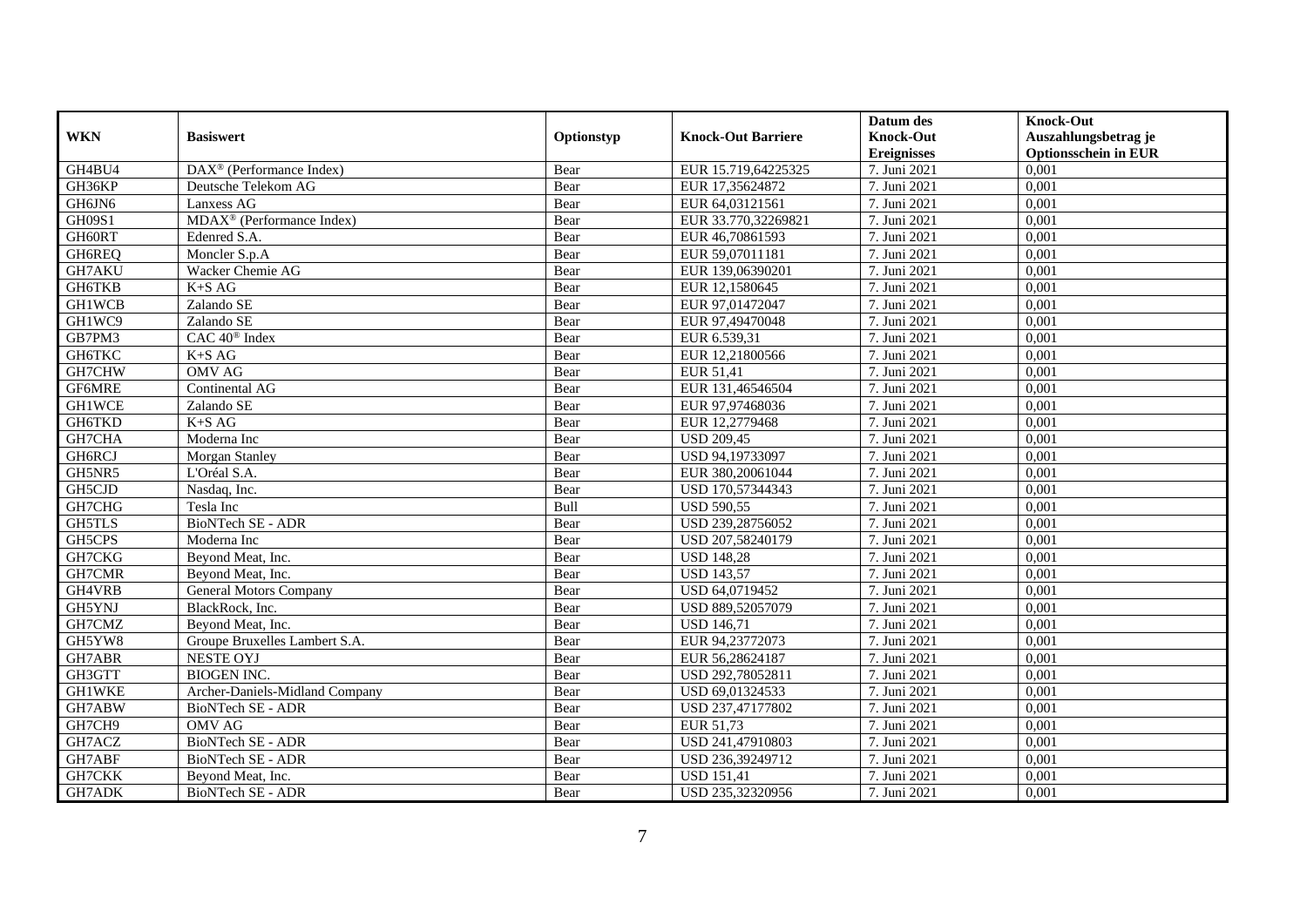|               |                                                    |            |                           | Datum des          | <b>Knock-Out</b>            |
|---------------|----------------------------------------------------|------------|---------------------------|--------------------|-----------------------------|
| <b>WKN</b>    | <b>Basiswert</b>                                   | Optionstyp | <b>Knock-Out Barriere</b> | <b>Knock-Out</b>   | Auszahlungsbetrag je        |
|               |                                                    |            |                           | <b>Ereignisses</b> | <b>Optionsschein in EUR</b> |
| GH66TD        | Banco Bilbao Vizcaya Argentaria S.A.               | Bear       | EUR 5,30859944            | 7. Juni 2021       | 0,001                       |
| GH7CQ4        | Aurubis AG                                         | Bear       | EUR 80,33                 | 7. Juni 2021       | 0,001                       |
| GH4XZ0        | Nvidia Corporation                                 | Bear       | USD 706,49005302          | 7. Juni 2021       | 0,001                       |
| GH29ZD        | Airbus SE                                          | Bear       | EUR 111,6057779           | 7. Juni 2021       | 0,001                       |
| GH7CL7        | Beyond Meat, Inc.                                  | Bear       | <b>USD 145,14</b>         | 7. Juni 2021       | 0,001                       |
| GH29ZB        | Airbus SE                                          | Bear       | EUR 111,09242094          | 7. Juni 2021       | 0,001                       |
| GC9KUN        | T. Rowe Price Group Inc.                           | Bear       | USD 195,31600246          | 7. Juni 2021       | 0,001                       |
| GC77HW        | Air Liquide SA                                     | Bear       | EUR 142,32305603          | 7. Juni 2021       | 0,001                       |
| GH7001        | Dow Jones Industrial Average® Index                | Bear       | <b>USD 34.640</b>         | 7. Juni 2021       | 0,001                       |
| <b>GH6CUV</b> | CAC 40 <sup>®</sup> Index                          | Bear       | EUR 6.544,96              | 7. Juni 2021       | 0,001                       |
| <b>GH704N</b> | NASDAQ-100 Index®                                  | Bear       | <b>USD 13.600</b>         | 7. Juni 2021       | 0,001                       |
| <b>GH6CVG</b> | EURO STOXX 50 <sup>®</sup> Index (Price EUR)       | Bear       | EUR 4.103,00949856        | 7. Juni 2021       | 0,001                       |
| GF6VQH        | $MDAX^{\circledR}$ (Performance Index)             | Bear       | EUR 33.813,00625192       | 7. Juni 2021       | 0,001                       |
| GH6YB9        | Dow Jones Industrial Average <sup>®</sup> Index    | Bear       | <b>USD 34.820</b>         | 7. Juni 2021       | 0,001                       |
| GH6YBA        | Dow Jones Industrial Average <sup>®</sup> Index    | Bear       | <b>USD 34.800</b>         | 7. Juni 2021       | 0,001                       |
| GH6YBB        | Dow Jones Industrial Average® Index                | Bear       | <b>USD 34.780</b>         | 7. Juni 2021       | 0,001                       |
| GH7CKH        | Beyond Meat, Inc.                                  | Bear       | <b>USD 149,85</b>         | 7. Juni 2021       | 0,001                       |
| <b>GH704P</b> | NASDAQ-100 Index®                                  | Bear       | <b>USD 13.580</b>         | 7. Juni 2021       | 0,001                       |
| <b>GH704R</b> | NASDAQ-100 Index®                                  | Bear       | <b>USD 13.540</b>         | 7. Juni 2021       | 0,001                       |
| GH7056        | S&P 500 <sup>®</sup> Index                         | Bear       | <b>USD 4.195</b>          | 7. Juni 2021       | 0,001                       |
| GH704Q        | NASDAQ-100 Index®                                  | Bear       | <b>USD 13.560</b>         | 7. Juni 2021       | 0.001                       |
| GH7000        | Dow Jones Industrial Average® Index                | Bear       | <b>USD 34.660</b>         | 7. Juni 2021       | 0,001                       |
| <b>GH09S3</b> | $MDAX^{\circledR}$ (Performance Index)             | Bear       | EUR 33.862,02426525       | 7. Juni 2021       | 0,001                       |
| GH7CEG        | Medtronic, PLC                                     | Bear       | <b>USD 124,55</b>         | 7. Juni 2021       | 0,001                       |
| GH7CHE        | Moderna Inc                                        | Bear       | <b>USD 213,1</b>          | 7. Juni 2021       | 0,001                       |
| GH7CHF        | Moderna Inc                                        | Bear       | <b>USD 211,88</b>         | 7. Juni 2021       | 0,001                       |
| GH7CM0        | Beyond Meat, Inc.                                  | Bear       | <b>USD 152,99</b>         | 7. Juni 2021       | 0,001                       |
| GH6TGW        | <b>Ballard Power Systems Inc</b>                   | Bull       | USD 16,74557863           | 7. Juni 2021       | 0,001                       |
| <b>GH1TUB</b> | Moderna Inc                                        | Bear       | USD 210,51339563          | 7. Juni 2021       | 0,001                       |
| GH7CF2        | Texas Instruments Incorporated                     | Bear       | <b>USD 189.27</b>         | 7. Juni 2021       | 0.001                       |
| GH5RQ7        | <b>International Business Machines Corporation</b> | Bear       | USD 148,38918265          | 7. Juni 2021       | 0,001                       |
| GH4XY4        | Nvidia Corporation                                 | Bear       | USD 710,03426769          | 7. Juni 2021       | 0,001                       |
| GH6R2M        | Ceconomy AG                                        | Bear       | EUR 5,0465798             | 7. Juni 2021       | 0,001                       |
| GH6TH3        | <b>Ballard Power Systems Inc</b>                   | Bull       | USD 16,66545624           | 7. Juni 2021       | 0,001                       |
| <b>GH1DNC</b> | CAC 40 <sup>®</sup> Index                          | Bear       | EUR 6.552,17              | 7. Juni 2021       | 0,001                       |
| GH2UVH        | CAC 40 <sup>®</sup> Index                          | Bear       | EUR 6.560,35              | 7. Juni 2021       | 0,001                       |
| GH6CVY        | EURO STOXX 50 <sup>®</sup> Index (Price EUR)       | Bear       | EUR 4.106,91292184        | 7. Juni 2021       | 0,001                       |
| GH3UVL        | MDAX <sup>®</sup> (Performance Index)              | Bear       | EUR 33.900,71803981       | 7. Juni 2021       | 0,001                       |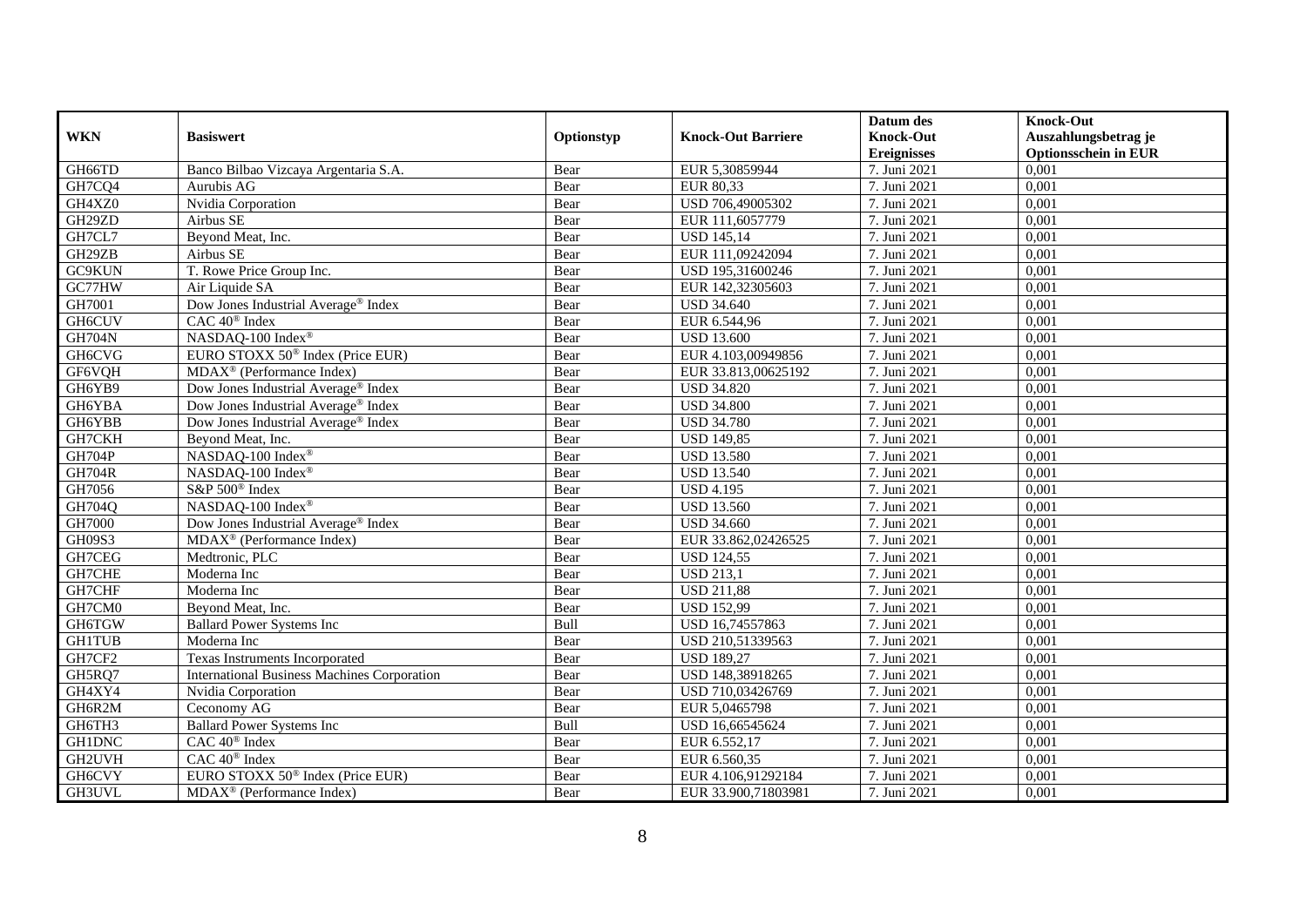|               |                                              |            |                           | Datum des          | <b>Knock-Out</b>            |
|---------------|----------------------------------------------|------------|---------------------------|--------------------|-----------------------------|
| <b>WKN</b>    | <b>Basiswert</b>                             | Optionstyp | <b>Knock-Out Barriere</b> | <b>Knock-Out</b>   | Auszahlungsbetrag je        |
|               |                                              |            |                           | <b>Ereignisses</b> | <b>Optionsschein in EUR</b> |
| <b>GB0W0W</b> | $MDAX^{\circledR}$ (Performance Index)       | Bear       | EUR 33.915,74539612       | 7. Juni 2021       | 0,001                       |
| GB6N6A        | EURO STOXX 50 <sup>®</sup> Index (Price EUR) | Bear       | EUR 4.103,93096442        | 7. Juni 2021       | 0,001                       |
| GH7BQN        | 1 Feinunze Silber, Feinheit mind. 0,999      | Bear       | USD 27,8759394            | 7. Juni 2021       | 0,001                       |
| GH7CH5        | Moderna Inc                                  | Bear       | <b>USD 224,32</b>         | 7. Juni 2021       | 0,001                       |
| <b>GH5LNY</b> | Zoom Video Communications, Inc.              | Bear       | USD 340,02374487          | 7. Juni 2021       | 0,001                       |
| GH7CKN        | Beyond Meat, Inc.                            | Bear       | <b>USD 154,56</b>         | 7. Juni 2021       | 0,001                       |
| GH7CPB        | NIO Inc                                      | Bear       | <b>USD 42,66</b>          | 7. Juni 2021       | 0,001                       |
| GH7CH7        | Moderna Inc                                  | Bear       | <b>USD 220,4</b>          | 7. Juni 2021       | 0,001                       |
| GH7CGZ        | Moderna Inc                                  | Bear       | <b>USD 221,61</b>         | 7. Juni 2021       | 0,001                       |
| GH51Q7        | Aurubis AG                                   | Bear       | EUR 80,75635212           | 7. Juni 2021       | 0,001                       |
| GH7CHJ        | Tesla Inc                                    | Bull       | <b>USD 587,56</b>         | 7. Juni 2021       | 0,001                       |
| GH7CHH        | Moderna Inc                                  | Bear       | <b>USD 214,31</b>         | 7. Juni 2021       | 0,001                       |
| GH7CP8        | NIO Inc                                      | Bear       | <b>USD 42,24</b>          | 7. Juni 2021       | 0,001                       |
| GH2SLH        | Continental AG                               | Bear       | EUR 132,22754986          | 7. Juni 2021       | 0,001                       |
| GH4JTY        | Zoom Video Communications, Inc.              | Bear       | USD 343,27590099          | 7. Juni 2021       | 0,001                       |
| <b>GH398U</b> | Illumina, Inc.                               | Bear       | USD 429,61796727          | 7. Juni 2021       | 0,001                       |
| GH6X8T        | Puma SE                                      | Bear       | EUR 93,96189192           | 7. Juni 2021       | 0,001                       |
| GH01S0        | Moderna Inc                                  | Bear       | USD 218,53874029          | 7. Juni 2021       | 0,001                       |
| GH7CHK        | Tesla Inc                                    | Bull       | <b>USD 584,57</b>         | 7. Juni 2021       | 0,001                       |
| GH6X5A        | Coinbase Global Inc                          | Bull       | USD 226,79912305          | 7. Juni 2021       | 0,001                       |
| GH5YLS        | Anheuser-Busch InBev SA/NV                   | Bear       | EUR 64,08023547           | 7. Juni 2021       | 0.001                       |
| GH7CH6        | Moderna Inc                                  | Bear       | <b>USD 216,74</b>         | 7. Juni 2021       | 0.001                       |
| <b>GH0KHJ</b> | Roche Holding AG                             | Bear       | CHF 324,52906035          | 7. Juni 2021       | 0,001                       |
| GH7CKQ        | Beyond Meat, Inc.                            | Bear       | <b>USD 156,12</b>         | 7. Juni 2021       | 0,001                       |
| GH7ADT        | Intuitive Surgical, Inc.                     | Bear       | USD 841,40522012          | 7. Juni 2021       | 0,001                       |
| GH7AQJ        | Salesforce.com, Inc.                         | Bear       | USD 238,2807453           | 7. Juni 2021       | 0,001                       |
| GH6X90        | Puma SE                                      | Bear       | EUR 93,50217622           | 7. Juni 2021       | 0,001                       |
| GH3H7M        | Keysight Technologies, Inc                   | Bear       | USD 149,69830579          | 7. Juni 2021       | 0,001                       |
| GH6R34        | Ceconomy AG                                  | Bear       | EUR 5,10653917            | 7. Juni 2021       | 0,001                       |
| GH7CH3        | Moderna Inc                                  | Bear       | <b>USD 222,88</b>         | 7. Juni 2021       | 0.001                       |
| GH6R97        | Fortinet, Inc.                               | Bear       | <b>USD 223,454</b>        | 7. Juni 2021       | 0,001                       |
| GH5CPT        | Moderna Inc                                  | Bear       | USD 227,04170623          | 7. Juni 2021       | 0,001                       |
| GH7ABD        | Intuitive Surgical, Inc.                     | Bear       | USD 836,04677899          | 7. Juni 2021       | 0,001                       |
| GH3RQ1        | Porsche Automobil Holding SE                 | Bear       | EUR 101,83039037          | 7. Juni 2021       | 0,001                       |
| GH7CHB        | Moderna Inc                                  | Bear       | <b>USD 215,54</b>         | 7. Juni 2021       | 0,001                       |
| GH5YRR        | Cigna Corporation                            | Bull       | USD 251,81821876          | 7. Juni 2021       | 0,001                       |
| GH3UMN        | NIO Inc                                      | Bear       | USD 42,96834004           | 7. Juni 2021       | 0,001                       |
| GH6JVF        | Verisk Analytics Inc                         | Bull       | USD 169,95809417          | 7. Juni 2021       | 0,001                       |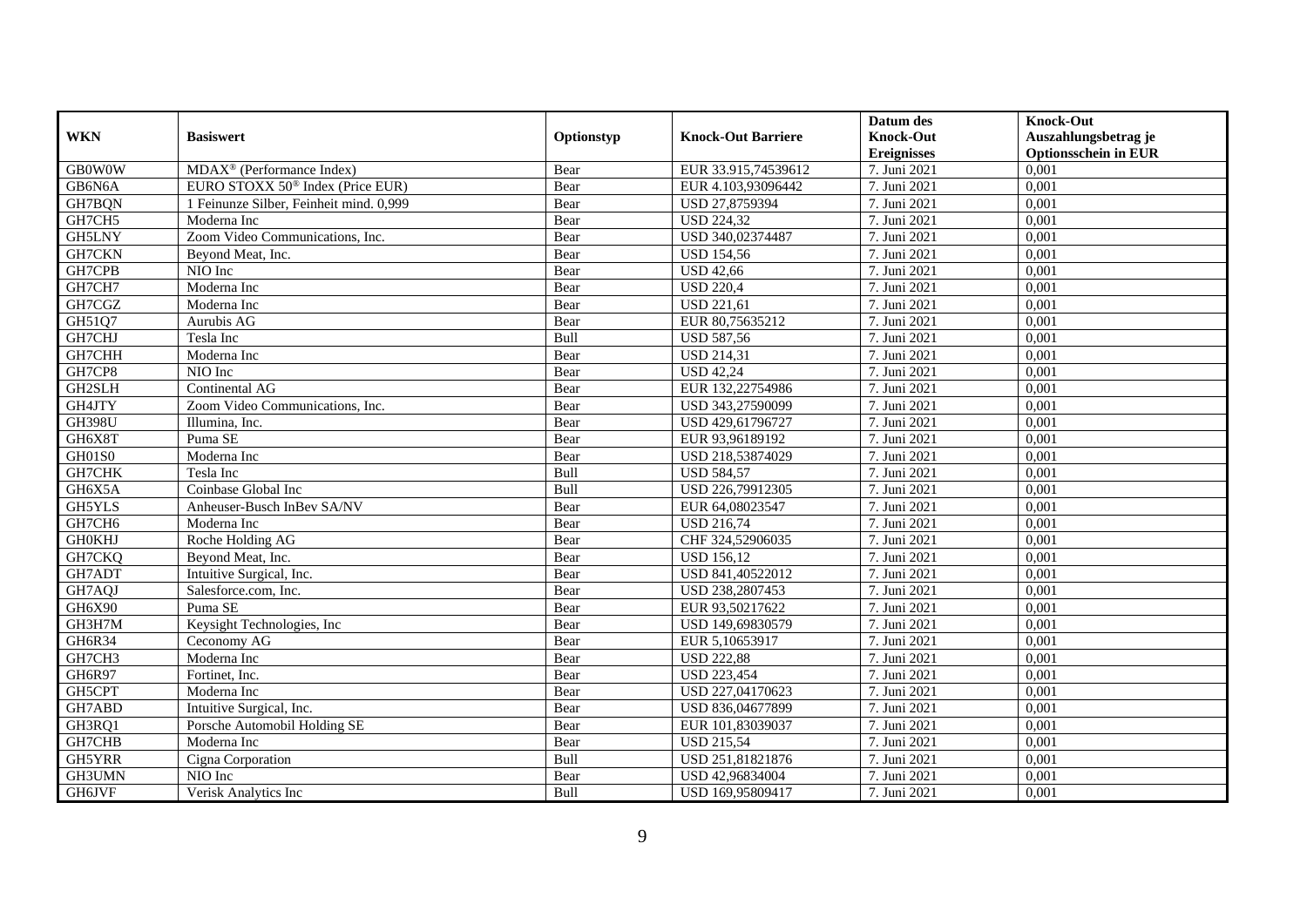|               |                                                            |            |                           | Datum des          | <b>Knock-Out</b>            |
|---------------|------------------------------------------------------------|------------|---------------------------|--------------------|-----------------------------|
| <b>WKN</b>    | <b>Basiswert</b>                                           | Optionstyp | <b>Knock-Out Barriere</b> | <b>Knock-Out</b>   | Auszahlungsbetrag je        |
|               |                                                            |            |                           | <b>Ereignisses</b> | <b>Optionsschein in EUR</b> |
| <b>GH0KGM</b> | Roche Holding AG                                           | Bear       | CHF 322,92253458          | 7. Juni 2021       | 0,001                       |
| GH646F        | Lonza Group AG                                             | Bear       | CHF 596,6213583           | 7. Juni 2021       | 0,001                       |
| GH51JG        | HelloFresh SE                                              | Bear       | EUR 82,51797925           | 7. Juni 2021       | 0,001                       |
| GH6X0X        | Alibaba Group Holding Limited                              | Bull       | <b>USD 216,182</b>        | 7. Juni 2021       | 0,001                       |
| GH6R11        | Ceconomy AG                                                | Bear       | EUR 5,17649176            | 7. Juni 2021       | 0,001                       |
| GH3UPT        | NIO Inc                                                    | Bear       | USD 43,17388337           | 7. Juni 2021       | 0,001                       |
| GH7AE8        | <b>BioNTech SE - ADR</b>                                   | Bear       | USD 243,15798943          | 7. Juni 2021       | 0,001                       |
| GH2PPB        | Fisery. Inc.                                               | Bull       | <b>USD 111,374</b>        | 7. Juni 2021       | 0,001                       |
| GH6R4B        | Hermes International                                       | Bear       | EUR 1.170,68187059        | 7. Juni 2021       | 0,001                       |
| <b>GH09S7</b> | MDAX <sup>®</sup> (Performance Index)                      | Bear       | EUR 33.953,07483702       | 7. Juni 2021       | 0,001                       |
| GH3UME        | NIO Inc                                                    | Bear       | USD 43,3794267            | 7. Juni 2021       | 0,001                       |
| GH7CP5        | NIO Inc                                                    | Bear       | <b>USD 42,45</b>          | 7. Juni 2021       | 0,001                       |
| GH7ADQ        | Lonza Group AG                                             | Bear       | CHF 602,45264495          | 7. Juni 2021       | 0,001                       |
| GH0KG0        | Roche Holding AG                                           | Bear       | CHF 321,32592563          | 7. Juni 2021       | 0,001                       |
| GF8EXC        | Fresenius Medical Care AG & Co. KGaA                       | Bear       | EUR 67,87117429           | 7. Juni 2021       | 0,001                       |
| GH4BWJ        | Facebook, Inc.                                             | Bear       | USD 334,61629994          | 7. Juni 2021       | 0,001                       |
| GH7AJF        | Baidu, Inc.                                                | Bull       | USD 189,03462745          | 7. Juni 2021       | 0,001                       |
| GH5TL4        | American Water Works Co Inc                                | Bear       | USD 157,47932537          | 7. Juni 2021       | 0,001                       |
| GH09S6        | $\overline{\text{MD}}$ AX <sup>®</sup> (Performance Index) | Bear       | EUR 33.985,74296551       | 7. Juni 2021       | 0,001                       |
| GH3918        | Illumina, Inc.                                             | Bear       | USD 432,68999393          | 7. Juni 2021       | 0,001                       |
| GH7CRU        | Delivery Hero AG                                           | Bear       | EUR 111,48                | 7. Juni 2021       | 0.001                       |
| GF5F7Y        | Roche Holding AG                                           | Bear       | CHF 329,6011351           | 7. Juni 2021       | 0.001                       |
| GH7AC2        | Lonza Group AG                                             | Bear       | CHF 606,51104602          | 7. Juni 2021       | 0,001                       |
| GF5YML        | Roche Holding AG                                           | Bear       | CHF 326,19193089          | 7. Juni 2021       | 0,001                       |
| GH4BWG        | Facebook, Inc.                                             | Bear       | USD 336,13484691          | 7. Juni 2021       | 0,001                       |
| GH7ABA        | BioNTech SE - ADR                                          | Bear       | USD 251,30256289          | 7. Juni 2021       | 0,001                       |
| GH5YW4        | Williams Companies Inc.                                    | Bear       | USD 28,18671471           | 7. Juni 2021       | 0,001                       |
| GH6TGX        | <b>Ballard Power Systems Inc</b>                           | Bear       | USD 17,65302496           | 7. Juni 2021       | 0,001                       |
| GH5YW9        | BioNTech SE - ADR                                          | Bear       | USD 247,77042792          | 7. Juni 2021       | 0,001                       |
| GH3UMJ        | NIO Inc                                                    | Bear       | USD 43,58496999           | 7. Juni 2021       | 0.001                       |
| GH45CA        | <b>BIOGEN INC.</b>                                         | Bear       | USD 295,53853295          | 7. Juni 2021       | 0,001                       |
| GH7AV8        | Dow Jones Industrial Average <sup>®</sup> Index            | Bull       | <b>USD 34.600</b>         | 7. Juni 2021       | 0,001                       |
| GH4K00        | Plug Power Inc                                             | Bear       | USD 32,59760886           | 7. Juni 2021       | 0,001                       |
| GH7BPP        | 1 Feinunze Gold, Feinheit mind. 0,995, LBMA                | Bear       | USD 1.894,1799375         | 7. Juni 2021       | 0,001                       |
| GH5YRV        | Cigna Corporation                                          | Bull       | USD 249,51129192          | 7. Juni 2021       | 0,001                       |
| GH3UMS        | NIO Inc                                                    | Bear       | USD 43,79051332           | 7. Juni 2021       | 0,001                       |
| GH4K01        | Plug Power Inc                                             | Bear       | USD 32,75489528           | 7. Juni 2021       | 0,001                       |
| GH6TFM        | <b>Ballard Power Systems Inc</b>                           | Bear       | USD 17,82276559           | 7. Juni 2021       | 0,001                       |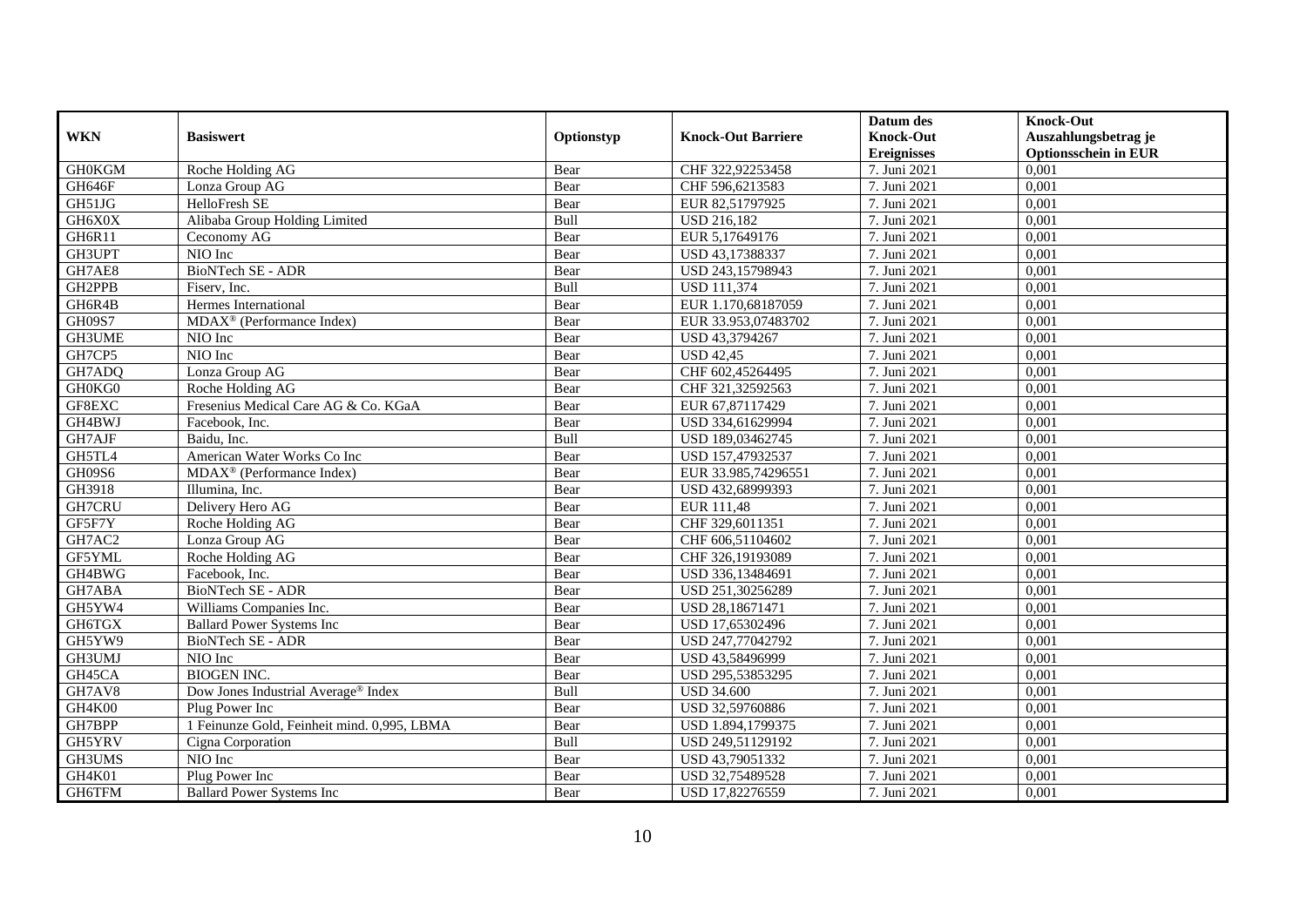|               |                                             |            |                           | Datum des          | <b>Knock-Out</b>            |
|---------------|---------------------------------------------|------------|---------------------------|--------------------|-----------------------------|
| <b>WKN</b>    | <b>Basiswert</b>                            | Optionstyp | <b>Knock-Out Barriere</b> | <b>Knock-Out</b>   | Auszahlungsbetrag je        |
|               |                                             |            |                           | <b>Ereignisses</b> | <b>Optionsschein in EUR</b> |
| GH7BQJ        | 1 Feinunze Silber, Feinheit mind. 0,999     | Bear       | USD 27,94464403           | 7. Juni 2021       | 0,001                       |
| GC2N4H        | Alphabet Inc. - Class C                     | Bear       | USD 2.458,35713614        | 7. Juni 2021       | 0,001                       |
| GH5YNL        | O'Reilly Automotive Inc.                    | Bull       | USD 520,36245575          | 7. Juni 2021       | 0,001                       |
| <b>GH6TGN</b> | <b>Ballard Power Systems Inc</b>            | Bear       | USD 17,56316228           | 7. Juni 2021       | 0,001                       |
| GH2PPM        | Fiserv, Inc.                                | Bull       | <b>USD 110,263</b>        | 7. Juni 2021       | 0.001                       |
| GH6TFQ        | <b>Ballard Power Systems Inc</b>            | Bear       | USD 17,74288764           | 7. Juni 2021       | 0,001                       |
| GH5LBY        | The Cooper Companies, Inc.                  | Bull       | USD 377,52235015          | 7. Juni 2021       | 0,001                       |
| GH45BE        | <b>BIOGEN INC.</b>                          | Bear       | USD 306,73625779          | 7. Juni 2021       | 0,001                       |
| GH3GTW        | <b>BIOGEN INC.</b>                          | Bear       | USD 297,06294517          | 7. Juni 2021       | 0,001                       |
| GH45AT        | <b>BIOGEN INC.</b>                          | Bear       | USD 302,99375577          | 7. Juni 2021       | 0,001                       |
| GH4MJF        | <b>BIOGEN INC.</b>                          | Bear       | USD 330,32184583          | 7. Juni 2021       | 0.001                       |
| GH4598        | <b>BIOGEN INC.</b>                          | Bear       | USD 299,26118081          | 7. Juni 2021       | 0,001                       |
| <b>GH459Z</b> | <b>BIOGEN INC.</b>                          | Bear       | USD 310,45890562          | 7. Juni 2021       | 0,001                       |
| GH7CRG        | Amgen Inc.                                  | Bear       | <b>USD 238,76</b>         | 7. Juni 2021       | 0,001                       |
| GH6JV5        | Verisk Analytics Inc                        | Bull       | USD 167,85551981          | 7. Juni 2021       | 0,001                       |
| GH7AV9        | Dow Jones Industrial Average® Index         | Bull       | <b>USD 34.580</b>         | 7. Juni 2021       | 0,001                       |
| GH7CS2        | Amgen Inc.                                  | Bear       | <b>USD 240,03</b>         | 7. Juni 2021       | 0,001                       |
| GH5YSK        | Cigna Corporation                           | Bull       | USD 247,20436507          | 7. Juni 2021       | 0,001                       |
| GH7BQ2        | 1 Feinunze Gold, Feinheit mind. 0,995, LBMA | Bear       | USD 1.898,85552197        | 7. Juni 2021       | 0,001                       |
| GH7APF        | Peloton Interactive Inc.                    | Bear       | USD 110,38645205          | 7. Juni 2021       | 0,001                       |
| GH6JJW        | <b>Ballard Power Systems Inc</b>            | Bear       | USD 17,9695365            | 7. Juni 2021       | 0,001                       |
| GH5NQU        | Twitter, Inc.                               | Bear       | USD 59,29676698           | 7. Juni 2021       | 0,001                       |
| GH6X87        | <b>CSX</b> Corporation                      | Bull       | USD 98,34834371           | 7. Juni 2021       | 0,001                       |
| GH6XD7        | <b>Ballard Power Systems Inc</b>            | Bear       | USD 17,95804944           | 7. Juni 2021       | 0,001                       |
| GH5ZGA        | NASDAO-100 Index®                           | Bear       | <b>USD 13.800</b>         | 7. Juni 2021       | 0.001                       |
| GH4BY8        | Facebook, Inc.                              | Bear       | USD 337,66331908          | 7. Juni 2021       | 0,001                       |
| GH5NQV        | Twitter, Inc.                               | Bear       | USD 59,61444593           | 7. Juni 2021       | 0,001                       |
| GH7CJE        | Square Inc                                  | Bear       | <b>USD 216,68</b>         | 7. Juni 2021       | 0,001                       |
| GH6TFR        | <b>Ballard Power Systems Inc</b>            | Bear       | USD 18,08236889           | 7. Juni 2021       | 0,001                       |
| GH5ZGB        | NASDAQ-100 Index®                           | Bear       | <b>USD 13.800</b>         | 7. Juni 2021       | 0,001                       |
| GH5ZGC        | NASDAQ-100 Index®                           | Bear       | <b>USD 13.790</b>         | 7. Juni 2021       | 0,001                       |
| GH5RSE        | NASDAQ-100 Index®                           | Bear       | USD 13.799,87             | 7. Juni 2021       | 0.001                       |
| GH5ZGD        | NASDAQ-100 Index®                           | Bear       | <b>USD 13.790</b>         | 7. Juni 2021       | 0,001                       |
| GH5RSD        | NASDAQ-100 Index®                           | Bear       | USD 13.786,43             | 7. Juni 2021       | 0,001                       |
| GH7APJ        | Peloton Interactive Inc.                    | Bear       | USD 110,93608584          | 7. Juni 2021       | 0,001                       |
| GH7BP2        | 1 Feinunze Silber, Feinheit mind. 0,999     | Bear       | USD 28,01056426           | 8. Juni 2021       | 0,001                       |
| GH7BQS        | 1 Feinunze Platin, Feinheit mind. 0,9995    | Bear       | USD 1.179,183             | 8. Juni 2021       | 0,001                       |
| GH4K03        | Plug Power Inc                              | Bear       | USD 32,91218169           | 7. Juni 2021       | 0,001                       |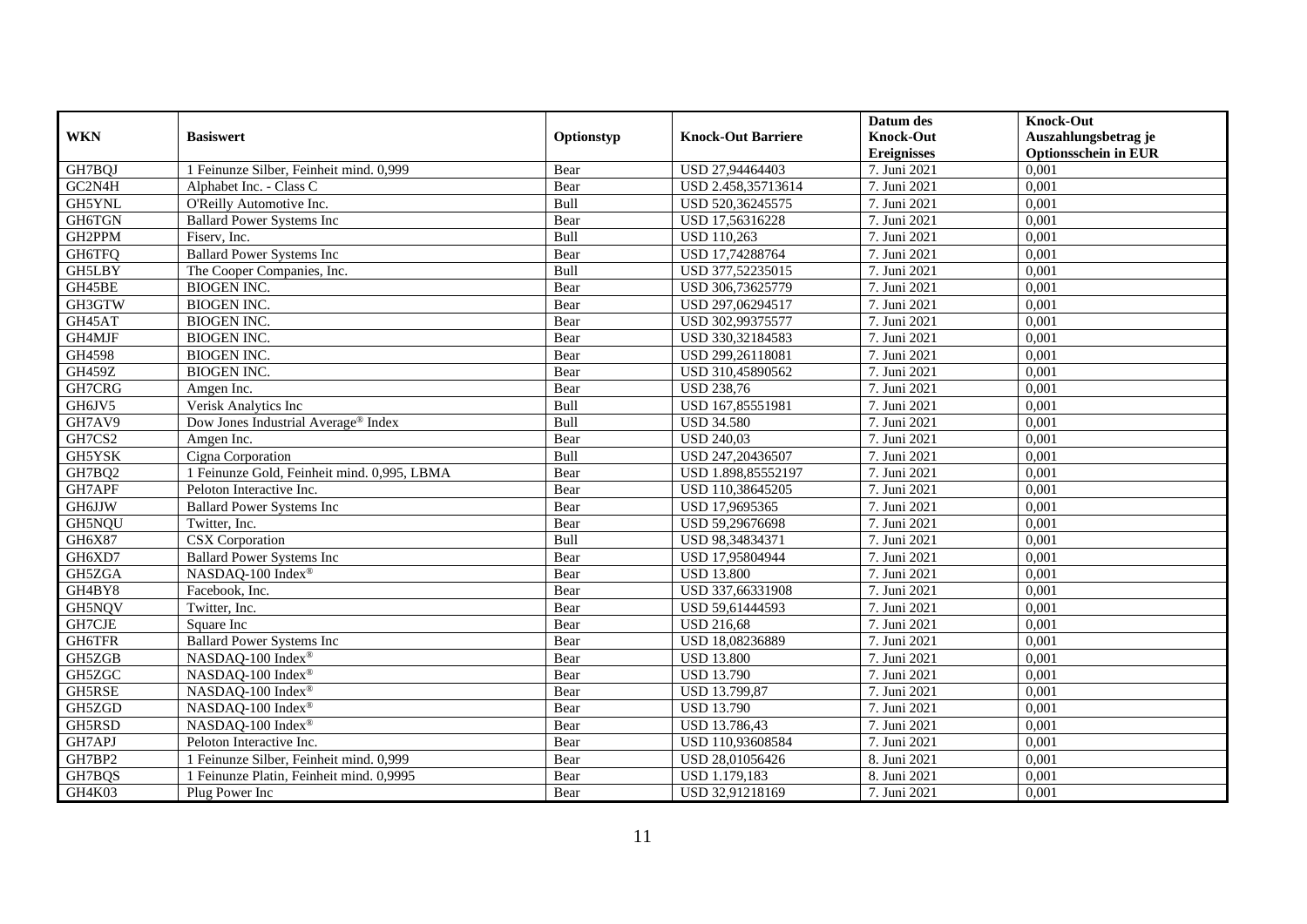|               |                                                                     |            |                           | Datum des          | <b>Knock-Out</b>            |
|---------------|---------------------------------------------------------------------|------------|---------------------------|--------------------|-----------------------------|
| <b>WKN</b>    | <b>Basiswert</b>                                                    | Optionstyp | <b>Knock-Out Barriere</b> | <b>Knock-Out</b>   | Auszahlungsbetrag je        |
|               |                                                                     |            |                           | <b>Ereignisses</b> | <b>Optionsschein in EUR</b> |
| GH5RVQ        | Microsoft Corporation                                               | Bear       | USD 254,05788963          | 7. Juni 2021       | 0.001                       |
| <b>GH705F</b> | NYMEX Light, Sweet Crude Oil Future (Generic Front<br>Month Future) | Bull       | <b>USD 68.62</b>          | 8. Juni 2021       | 0,001                       |
| <b>GH705K</b> | ICE Brent Crude Oil Future (Generic Front Month<br>Future)          | Bull       | <b>USD 70,96</b>          | 8. Juni 2021       | 0,001                       |
| GH7BQK        | 1 Feinunze Gold, Feinheit mind, 0.995, LBMA                         | Bear       | USD 1.903.35101233        | 8. Juni 2021       | 0.001                       |
| GH67LC        | Cotton No. 2 Future (Generic Front Month Future)                    | Bull       | <b>USD 0.85</b>           | 8. Juni 2021       | 0,001                       |
| GH7143        | ICE Brent Crude Oil Future (Generic Front Month<br>Future)          | Bull       | <b>USD 71,97</b>          | 8. Juni 2021       | 0.001                       |
| GH7ABS        | Lonza Group AG                                                      | Bear       | CHF 610,47930534          | 8. Juni 2021       | 0.001                       |
| GH7ACU        | Lonza Group AG                                                      | Bear       | CHF 618,58504726          | 8. Juni 2021       | 0,001                       |
| <b>GH71Z1</b> | <b>RWE AG</b>                                                       | Bear       | <b>EUR 30,94</b>          | 8. Juni 2021       | 0,001                       |
| GH7AF9        | Volkswagen AG                                                       | Bull       | EUR 231,06821502          | 8. Juni 2021       | 0,001                       |
| GH7AD5        | Lonza Group AG                                                      | Bear       | CHF 622,6229261           | 8. Juni 2021       | 0.001                       |
| GH7AFJ        | Volkswagen AG                                                       | Bull       | EUR 232,26867332          | 8. Juni 2021       | 0,001                       |
| GH7ABG        | Lonza Group AG                                                      | Bear       | CHF 630,73866277          | 8. Juni 2021       | 0,001                       |
| GF8EXK        | Fresenius Medical Care AG & Co. KGaA                                | Bear       | EUR 68,15406204           | 8. Juni 2021       | 0,001                       |
| GH71Z6        | <b>RWE AG</b>                                                       | Bear       | EUR 31,09                 | 8. Juni 2021       | 0.001                       |
| GH7AFB        | Volkswagen AG                                                       | Bull       | EUR 234,66958992          | 8. Juni 2021       | 0,001                       |
| GH7ADP        | Lonza Group AG                                                      | Bear       | CHF 626,69078918          | 8. Juni 2021       | 0,001                       |
| <b>GH716F</b> | DAX <sup>®</sup> (Performance Index)                                | Bull       | <b>EUR 15.700</b>         | 8. Juni 2021       | 0,001                       |
| GH7AGU        | Volkswagen AG                                                       | Bull       | EUR 235,87004822          | 8. Juni 2021       | 0,001                       |
| GH7AC8        | Lonza Group AG                                                      | Bear       | CHF 614,52717893          | 8. Juni 2021       | 0,001                       |
| <b>GH716W</b> | DAX <sup>®</sup> (Performance Index)                                | Bear       | <b>EUR 15.680</b>         | 8. Juni 2021       | 0,001                       |
| GH7AG4        | Volkswagen AG                                                       | Bull       | EUR 233,46913162          | 8. Juni 2021       | 0,001                       |
| GH716X        | DAX <sup>®</sup> (Performance Index)                                | Bear       | <b>EUR 15.680</b>         | 8. Juni 2021       | 0,001                       |
| GH7AFN        | Volkswagen AG                                                       | Bull       | EUR 237,07050652          | 8. Juni 2021       | 0,001                       |
| GH7170        | DAX <sup>®</sup> (Performance Index)                                | Bear       | EUR 15.675                | 8. Juni 2021       | 0,001                       |
| <b>GH717B</b> | DAX <sup>®</sup> (Performance Index)                                | Bear       | EUR 15.670                | 8. Juni 2021       | 0,001                       |
| GH7171        | $DAX^{\circledR}$ (Performance Index)                               | Bear       | EUR 15.675                | 8. Juni 2021       | 0,001                       |
| GH7AFG        | Deutsche Lufthansa AG                                               | Bull       | EUR 10,35337777           | 8. Juni 2021       | 0,001                       |
| <b>GH716S</b> | DAX <sup>®</sup> (Performance Index)                                | Bear       | EUR 15.690                | 8. Juni 2021       | 0,001                       |
| GH5TQN        | Vonovia SE                                                          | Bear       | EUR 53,25722814           | 8. Juni 2021       | 0,001                       |
| GH7AGL        | Deutsche Lufthansa AG                                               | Bull       | EUR 10,52343324           | 8. Juni 2021       | 0.001                       |
| <b>GH717C</b> | DAX <sup>®</sup> (Performance Index)                                | Bear       | EUR 15.670                | 8. Juni 2021       | 0,001                       |
| GH716T        | DAX <sup>®</sup> (Performance Index)                                | Bear       | EUR 15.690                | 8. Juni 2021       | 0,001                       |
| GH716Q        | DAX <sup>®</sup> (Performance Index)                                | Bear       | EUR 15.690                | 8. Juni 2021       | 0,001                       |
| GH7AFU        | Deutsche Lufthansa AG                                               | Bull       | EUR 10,41339735           | 8. Juni 2021       | 0,001                       |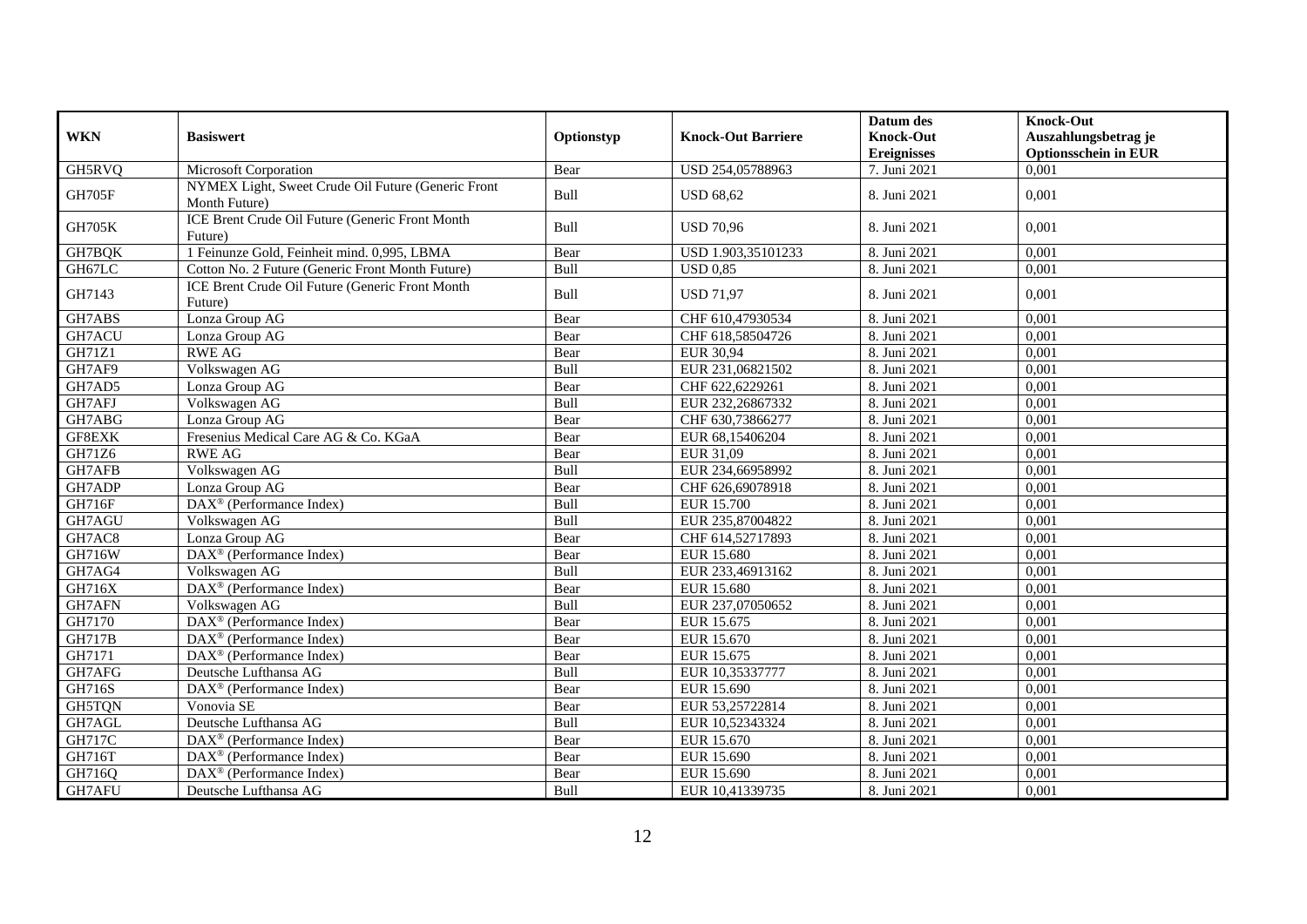|               |                                                              |            |                           | Datum des          | <b>Knock-Out</b>            |
|---------------|--------------------------------------------------------------|------------|---------------------------|--------------------|-----------------------------|
| <b>WKN</b>    | <b>Basiswert</b>                                             | Optionstyp | <b>Knock-Out Barriere</b> | <b>Knock-Out</b>   | Auszahlungsbetrag je        |
|               |                                                              |            |                           | <b>Ereignisses</b> | <b>Optionsschein in EUR</b> |
| <b>GH717E</b> | $\overline{\text{DAX}^{\otimes}}$ (Performance Index)        | Bear       | EUR 15.660                | 8. Juni 2021       | 0,001                       |
| GH716R        | $DAX^{\circledR}$ (Performance Index)                        | Bear       | EUR 15.690                | 8. Juni 2021       | 0,001                       |
| GH7ALJ        | <b>SAP SE</b>                                                | Bear       | EUR 116,03114795          | 8. Juni 2021       | 0,001                       |
| GH7178        | DAX <sup>®</sup> (Performance Index)                         | Bear       | EUR 15.670                | 8. Juni 2021       | 0,001                       |
| GH45GD        | Bayerische Motoren Werke AG (BMW)                            | Bear       | EUR 95,91608727           | 8. Juni 2021       | 0,001                       |
| GH7AFV        | Deutsche Lufthansa AG                                        | Bull       | EUR 10,46341367           | 8. Juni 2021       | 0,001                       |
| <b>GH717M</b> | $\overline{\text{DAX}}^{\textcircled{}}$ (Performance Index) | Bear       | EUR 15.650                | 8. Juni 2021       | 0,001                       |
| GH7179        | $DAX^{\circledR}$ (Performance Index)                        | Bear       | EUR 15.670                | 8. Juni 2021       | 0,001                       |
| GH6TAD        | COMPAGNIE DE SAINT GOBAIN SA                                 | Bear       | EUR 58,47466251           | 8. Juni 2021       | 0,001                       |
| <b>GH716N</b> | $DAX^{\circledast}$ (Performance Index)                      | Bull       | EUR 15.690                | 8. Juni 2021       | 0,001                       |
| GF8F02        | Koninklijke Ahold Delhaize N.V.                              | Bear       | EUR 24,54112973           | 8. Juni 2021       | 0,001                       |
| <b>GH717U</b> | DAX <sup>®</sup> (Performance Index)                         | Bear       | EUR 15.640                | 8. Juni 2021       | 0,001                       |
| <b>GH2A05</b> | Airbus SE                                                    | Bear       | EUR 112,14434813          | 8. Juni 2021       | 0.001                       |
| GH5YN8        | Anheuser-Busch InBev SA/NV                                   | Bear       | EUR 64,38101463           | 8. Juni 2021       | 0,001                       |
| GH716P        | DAX <sup>®</sup> (Performance Index)                         | Bear       | EUR 15.690                | 8. Juni 2021       | 0,001                       |
| GH716U        | DAX <sup>®</sup> (Performance Index)                         | Bear       | EUR 15.690                | 8. Juni 2021       | 0,001                       |
| <b>GH6JTE</b> | Bouygues S.A.                                                | Bear       | EUR 34,14230621           | 8. Juni 2021       | 0,001                       |
| GH716V        | $\overline{\text{DAX}^{\otimes}}$ (Performance Index)        | Bull       | EUR 15.680                | 8. Juni 2021       | 0.001                       |
| GF6U89        | Banco Bilbao Vizcaya Argentaria S.A.                         | Bear       | EUR 5,37467754            | 8. Juni 2021       | 0,001                       |
| GH716Y        | $DAX^{\circledast}$ (Performance Index)                      | Bear       | <b>EUR 15.680</b>         | 8. Juni 2021       | 0,001                       |
| GH716Z        | DAX <sup>®</sup> (Performance Index)                         | Bull       | EUR 15.675                | 8. Juni 2021       | 0,001                       |
| GH36KQ        | Deutsche Telekom AG                                          | Bear       | EUR 17,48299009           | 8. Juni 2021       | 0,001                       |
| GH7176        | $DAX^{\circledast}$ (Performance Index)                      | Bull       | EUR 15.670                | 8. Juni 2021       | 0,001                       |
| <b>GH6TCU</b> | <b>Bayer AG</b>                                              | Bear       | EUR 53,22062359           | 8. Juni 2021       | 0,001                       |
| GH51JH        | HelloFresh SE                                                | Bear       | EUR 83,07782495           | 8. Juni 2021       | 0,001                       |
| GH7177        | $DAX^{\circledast}$ (Performance Index)                      | Bear       | EUR 15.670                | 8. Juni 2021       | 0,001                       |
| GH7174        | DAX <sup>®</sup> (Performance Index)                         | Bear       | EUR 15.675                | 8. Juni 2021       | 0,001                       |
| GH7CS3        | Delivery Hero AG                                             | Bear       | EUR 112,01113228          | 8. Juni 2021       | 0,001                       |
| GH7175        | DAX <sup>®</sup> (Performance Index)                         | Bear       | EUR 15.675                | 8. Juni 2021       | 0,001                       |
| GH71XE        | HelloFresh SE                                                | Bear       | EUR 81,55                 | 8. Juni 2021       | 0,001                       |
| GH7172        | DAX <sup>®</sup> (Performance Index)                         | Bear       | EUR 15.675                | 8. Juni 2021       | 0,001                       |
| GH7CS0        | Delivery Hero AG                                             | Bear       | EUR 112,56103965          | 8. Juni 2021       | 0.001                       |
| <b>GH1WCC</b> | Zalando SE                                                   | Bear       | EUR 98,43529166           | 8. Juni 2021       | 0,001                       |
| GH7173        | DAX <sup>®</sup> (Performance Index)                         | Bear       | EUR 15.675                | 8. Juni 2021       | 0,001                       |
| <b>GH717A</b> | $DAX^{\circledast}$ (Performance Index)                      | Bear       | EUR 15.670                | 8. Juni 2021       | 0,001                       |
| GH71XF        | HelloFresh SE                                                | Bear       | EUR 81,15                 | 8. Juni 2021       | 0,001                       |
| GH71XD        | HelloFresh SE                                                | Bear       | EUR 81,95                 | 8. Juni 2021       | 0,001                       |
| GF6UH0        | Merck KGaA                                                   | Bear       | EUR 150,46832603          | 8. Juni 2021       | 0,001                       |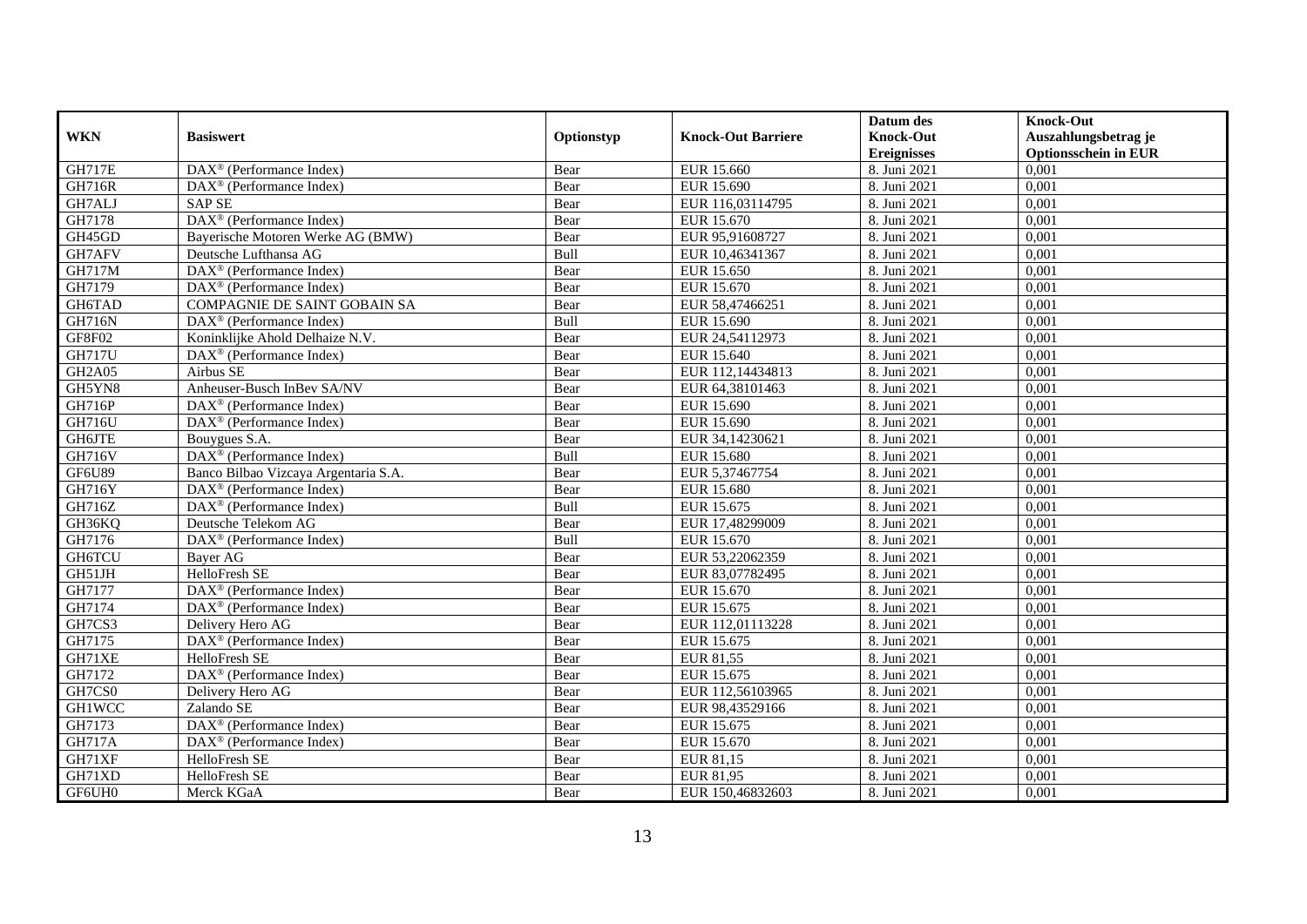|               |                                                          |            |                           | Datum des          | <b>Knock-Out</b>            |
|---------------|----------------------------------------------------------|------------|---------------------------|--------------------|-----------------------------|
| <b>WKN</b>    | <b>Basiswert</b>                                         | Optionstyp | <b>Knock-Out Barriere</b> | <b>Knock-Out</b>   | Auszahlungsbetrag je        |
|               |                                                          |            |                           | <b>Ereignisses</b> | <b>Optionsschein in EUR</b> |
| GC7WCU        | Unicredit S.p.A.                                         | Bear       | EUR 11,01992646           | 8. Juni 2021       | 0,001                       |
| GH7AHN        | MorphoSys AG                                             | Bear       | EUR 70,58849477           | 8. Juni 2021       | 0,001                       |
| GH7AHQ        | MorphoSys AG                                             | Bear       | EUR 70,19877913           | 8. Juni 2021       | 0,001                       |
| GH7217        | ArcelorMittal S.A.                                       | Bull       | <b>EUR 26,65</b>          | 8. Juni 2021       | 0,001                       |
| GH7214        | ArcelorMittal S.A.                                       | Bull       | EUR 26,79                 | 8. Juni 2021       | 0.001                       |
| <b>GH5S28</b> | Nestlé S.A.                                              | Bear       | CHF 113,45886756          | 8. Juni 2021       | 0,001                       |
| GH5TQD        | Vonovia SE                                               | Bear       | EUR 53,51629047           | 8. Juni 2021       | 0,001                       |
| GH7AKJ        | <b>SAP SE</b>                                            | Bear       | EUR 116,60085899          | 8. Juni 2021       | 0,001                       |
| <b>GH717D</b> | DAX <sup>®</sup> (Performance Index)                     | Bull       | EUR 15.660                | 8. Juni 2021       | 0,001                       |
| GH6XB1        | <b>TUI AG</b>                                            | Bull       | EUR 4,86367076            | 8. Juni 2021       | 0,001                       |
| GH71Y2        | <b>HelloFresh SE</b>                                     | Bear       | <b>EUR 83,56</b>          | 8. Juni 2021       | 0,001                       |
| <b>GH717G</b> | DAX <sup>®</sup> (Performance Index)                     | Bull       | <b>EUR 15.660</b>         | 8. Juni 2021       | 0,001                       |
| <b>GH1KRN</b> | Koninklijke Ahold Delhaize N.V.                          | Bear       | EUR 24,7872591            | 8. Juni 2021       | 0,001                       |
| GH7CRW        | Delivery Hero AG                                         | Bear       | EUR 113,11094702          | 8. Juni 2021       | 0,001                       |
| GH717H        | DAX <sup>®</sup> (Performance Index)                     | Bull       | EUR 15.660                | 8. Juni 2021       | 0,001                       |
| GH6R5E        | Hermes International                                     | Bear       | EUR 1.176,29885765        | 8. Juni 2021       | 0,001                       |
| GH7201        | ArcelorMittal S.A.                                       | Bull       | EUR 26,51                 | 8. Juni 2021       | 0,001                       |
| <b>GH717J</b> | $\overline{\text{DAX}^{\otimes}}$ (Performance Index)    | Bull       | EUR 15.660                | 8. Juni 2021       | 0.001                       |
| <b>GH717F</b> | $DAX^{\circledR}$ (Performance Index)                    | Bull       | EUR 15.660                | 8. Juni 2021       | 0,001                       |
| <b>GH717K</b> | DAX <sup>®</sup> (Performance Index)                     | Bull       | EUR 15.660                | 8. Juni 2021       | 0,001                       |
| GH5RRM        | <b>SAP SE</b>                                            | Bear       | EUR 117,3447495           | 8. Juni 2021       | 0,001                       |
| GH6ZKU        | <b>ICE EUA Futures</b>                                   | Bear       | EUR 51,487125             | 7. Juni 2021       | 0,001                       |
| <b>GH716C</b> | DAX <sup>®</sup> (Performance Index)                     | Bear       | EUR 15.725                | 8. Juni 2021       | 0,001                       |
| GH5TRR        | Vonovia SE                                               | Bear       | EUR 53,77535273           | 8. Juni 2021       | 0,001                       |
| GH6JTJ        | Bouygues S.A.                                            | Bear       | EUR 34,55161456           | 8. Juni 2021       | 0,001                       |
| GH6ZKV        | <b>ICE EUA Futures</b>                                   | Bull       | EUR 51,01275              | 7. Juni 2021       | 0,001                       |
| GH716D        | $\overline{\text{DAX}^{\otimes}}$ (Performance Index)    | Bear       | EUR 15.720                | 8. Juni 2021       | 0,001                       |
| <b>GH162R</b> | Merck KGaA                                               | Bear       | EUR 151,45225927          | 8. Juni 2021       | 0.001                       |
| GH6ZKW        | <b>ICE EUA Futures</b>                                   | Bull       | EUR 50,512625             | 7. Juni 2021       | 0,001                       |
| GH716H        | DAX <sup>®</sup> (Performance Index)                     | Bear       | <b>EUR 15.700</b>         | 8. Juni 2021       | 0,001                       |
| GH60RW        | Edenred S.A.                                             | Bear       | EUR 47,26988578           | 8. Juni 2021       | 0,001                       |
| GH71AA        | DAX <sup>®</sup> (Performance Index)/ X-DAX <sup>®</sup> | Bear       | <b>EUR 15.700</b>         | 8. Juni 2021       | 0,001                       |
| <b>GH716J</b> | DAX <sup>®</sup> (Performance Index)                     | Bear       | <b>EUR 15.700</b>         | 8. Juni 2021       | 0,001                       |
| <b>GH6JUG</b> | Legrand SA                                               | Bear       | EUR 88,91468238           | 8. Juni 2021       | 0,001                       |
| GH6ZKX        | <b>ICE EUA Futures</b>                                   | Bull       | EUR 50,0125               | 7. Juni 2021       | 0,001                       |
| GH09HL        | EURO STOXX 50 <sup>®</sup> Index (Price EUR)             | Bear       | EUR 4.110,895779          | 8. Juni 2021       | 0,001                       |
| GF6LJ3        | Symrise AG                                               | Bear       | EUR 111,41993275          | 8. Juni 2021       | 0,001                       |
| <b>GH71A9</b> | DAX <sup>®</sup> (Performance Index)/ X-DAX <sup>®</sup> | Bear       | EUR 15.700                | 8. Juni 2021       | 0,001                       |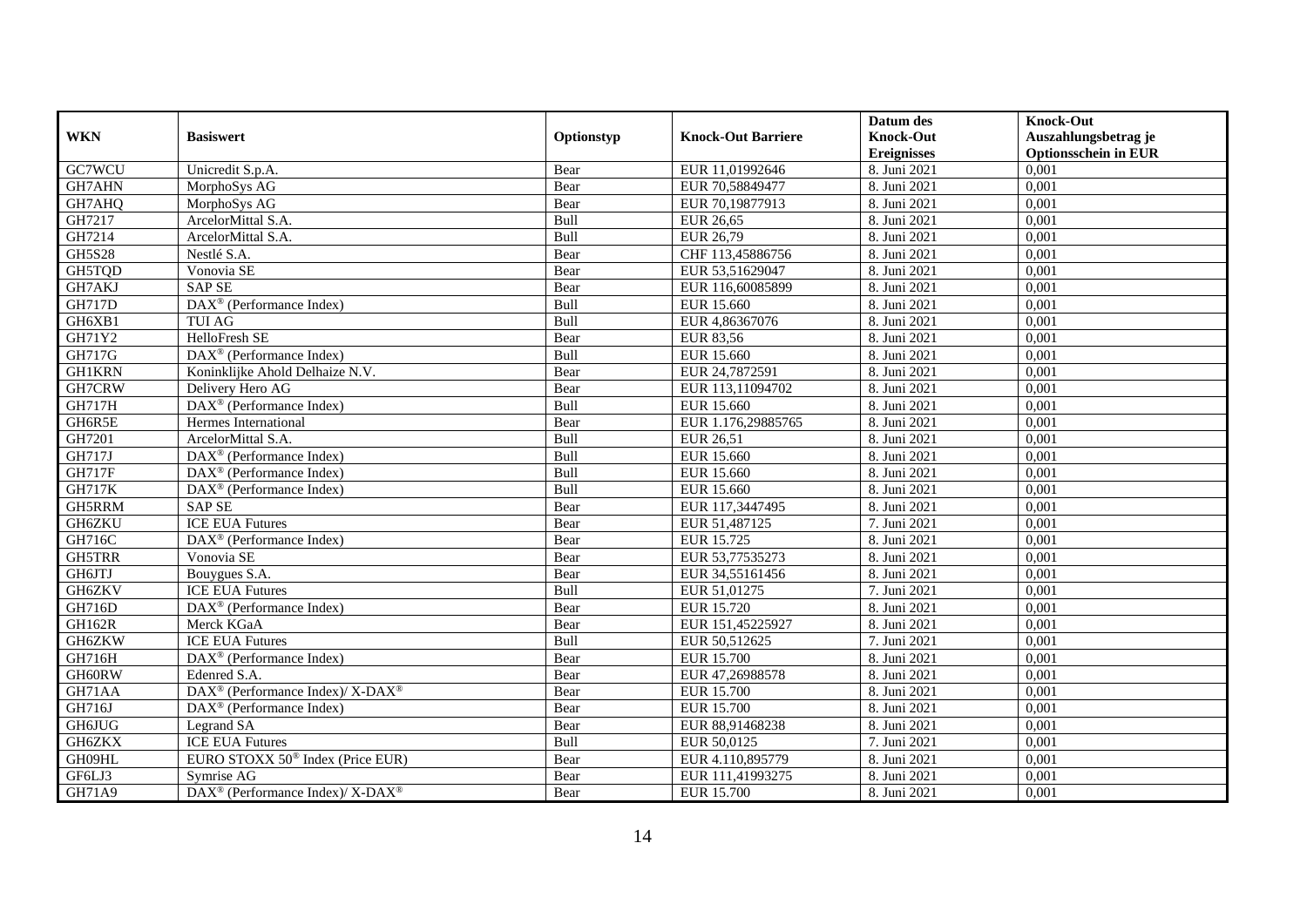|               |                                                       |            |                           | Datum des          | <b>Knock-Out</b>            |
|---------------|-------------------------------------------------------|------------|---------------------------|--------------------|-----------------------------|
| <b>WKN</b>    | <b>Basiswert</b>                                      | Optionstyp | <b>Knock-Out Barriere</b> | <b>Knock-Out</b>   | Auszahlungsbetrag je        |
|               |                                                       |            |                           | <b>Ereignisses</b> | <b>Optionsschein in EUR</b> |
| GH716K        | DAX <sup>®</sup> (Performance Index)                  | Bear       | <b>EUR 15.700</b>         | 8. Juni 2021       | 0,001                       |
| GH6ZKY        | <b>ICE EUA Futures</b>                                | Bull       | EUR 49,512375             | 7. Juni 2021       | 0,001                       |
| GH716L        | $DAX^{\circledR}$ (Performance Index)                 | Bear       | EUR 15.700                | 8. Juni 2021       | 0,001                       |
| GH6ZKZ        | <b>ICE EUA Futures</b>                                | Bull       | EUR 49,01225              | 7. Juni 2021       | 0,001                       |
| GH716M        | DAX <sup>®</sup> (Performance Index)                  | Bear       | <b>EUR 15.700</b>         | 8. Juni 2021       | 0,001                       |
| <b>GH716E</b> | $DAX^{\circledast}$ (Performance Index)               | Bear       | EUR 15.710                | 8. Juni 2021       | 0,001                       |
| GH716G        | DAX <sup>®</sup> (Performance Index)                  | Bear       | EUR 15.700                | 8. Juni 2021       | 0,001                       |
| GH6ZKS        | <b>ICE EUA Futures</b>                                | Bear       | EUR 52,48250109           | 8. Juni 2021       | 0,001                       |
| GH6ZKT        | <b>ICE EUA Futures</b>                                | Bear       | EUR 51.987                | 7. Juni 2021       | 0.001                       |
| GH1G9N        | CAC 40 <sup>®</sup> Index                             | Bear       | EUR 6.566,14              | 8. Juni 2021       | 0,001                       |
| <b>GH6R87</b> | Givaudan SA                                           | Bear       | CHF 4.097,59012255        | 8. Juni 2021       | 0,001                       |
| GH7CKS        | Porsche Automobil Holding SE                          | Bull       | EUR 98,16800822           | 8. Juni 2021       | 0,001                       |
| <b>GH717S</b> | $DAX^{\circledast}$ (Performance Index)               | Bull       | EUR 15.650                | 8. Juni 2021       | 0,001                       |
| <b>GH717T</b> | $\text{DAX}^{\otimes}$ (Performance Index)            | Bull       | EUR 15.640                | 8. Juni 2021       | 0,001                       |
| GH7CRX        | Delivery Hero AG                                      | Bear       | EUR 113,66085439          | 8. Juni 2021       | 0,001                       |
| GH6R4D        | Hermes International                                  | Bear       | EUR 1.182,02544427        | 8. Juni 2021       | 0,001                       |
| <b>GH717L</b> | DAX <sup>®</sup> (Performance Index)                  | Bull       | EUR 15.650                | 8. Juni 2021       | 0,001                       |
| GH7CS1        | Delivery Hero AG                                      | Bear       | EUR 114,21076176          | 8. Juni 2021       | 0,001                       |
| <b>GH162P</b> | Merck KGaA                                            | Bear       | EUR 152,15266119          | 8. Juni 2021       | 0,001                       |
| GH717Q        | DAX <sup>®</sup> (Performance Index)                  | Bull       | EUR 15.650                | 8. Juni 2021       | 0,001                       |
| <b>GH717R</b> | $DAX^{\circledR}$ (Performance Index)                 | Bull       | EUR 15.650                | 8. Juni 2021       | 0,001                       |
| GH7142        | <b>EUREX Euro Bund Future (Generic Front Month</b>    | Bear       | EUR 172,07                | 8. Juni 2021       | 0,001                       |
|               | Future)                                               |            |                           |                    |                             |
| <b>GH717W</b> | $DAX^{\circledast}$ (Performance Index)               | Bull       | EUR 15.640                | 8. Juni 2021       | 0,001                       |
| <b>GH717X</b> | $DAX^{\circledast}$ (Performance Index)               | Bull       | EUR 15.640                | 8. Juni 2021       | 0,001                       |
| <b>GH717N</b> | $\text{DAX}^{\otimes}$ (Performance Index)            | Bull       | EUR 15.650                | 8. Juni 2021       | 0,001                       |
| <b>GH717P</b> | $\text{DAX}^{\circledast}$ (Performance Index)        | Bull       | EUR 15.650                | 8. Juni 2021       | 0.001                       |
| <b>GH717Y</b> | $\overline{\text{DAX}^{\otimes}}$ (Performance Index) | Bull       | EUR 15.640                | 8. Juni 2021       | 0,001                       |
| <b>GH717Z</b> | DAX <sup>®</sup> (Performance Index)                  | Bull       | EUR 15.640                | 8. Juni 2021       | 0,001                       |
| <b>GH717V</b> | DAX <sup>®</sup> (Performance Index)                  | Bull       | EUR 15.640                | 8. Juni 2021       | 0,001                       |
| GH0J9F        | $AEX-Index^{\circledR}$                               | Bear       | EUR 721,67482454          | 8. Juni 2021       | 0,001                       |
| GH71TJ        | Legrand SA                                            | Bear       | EUR 89,53                 | 8. Juni 2021       | 0,001                       |
| GH71V5        | MorphoSys AG                                          | Bull       | <b>EUR 68,88</b>          | 8. Juni 2021       | 0.001                       |
| <b>GH1ZXS</b> | ASML Holding N.V.                                     | Bear       | EUR 565,0748069           | 8. Juni 2021       | 0,001                       |
| GH6R8L        | Givaudan SA                                           | Bear       | CHF 4.122,81184219        | 8. Juni 2021       | 0,001                       |
| GH5YK0        | Anheuser-Busch InBev SA/NV                            | Bear       | EUR 64,68991594           | 8. Juni 2021       | 0,001                       |
| GH71UH        | MorphoSys AG                                          | Bull       | EUR 68,53                 | 8. Juni 2021       | 0,001                       |
| GH0J9G        | $AEX-Index^{\circledR}$                               | Bear       | EUR 722,31627623          | 8. Juni 2021       | 0,001                       |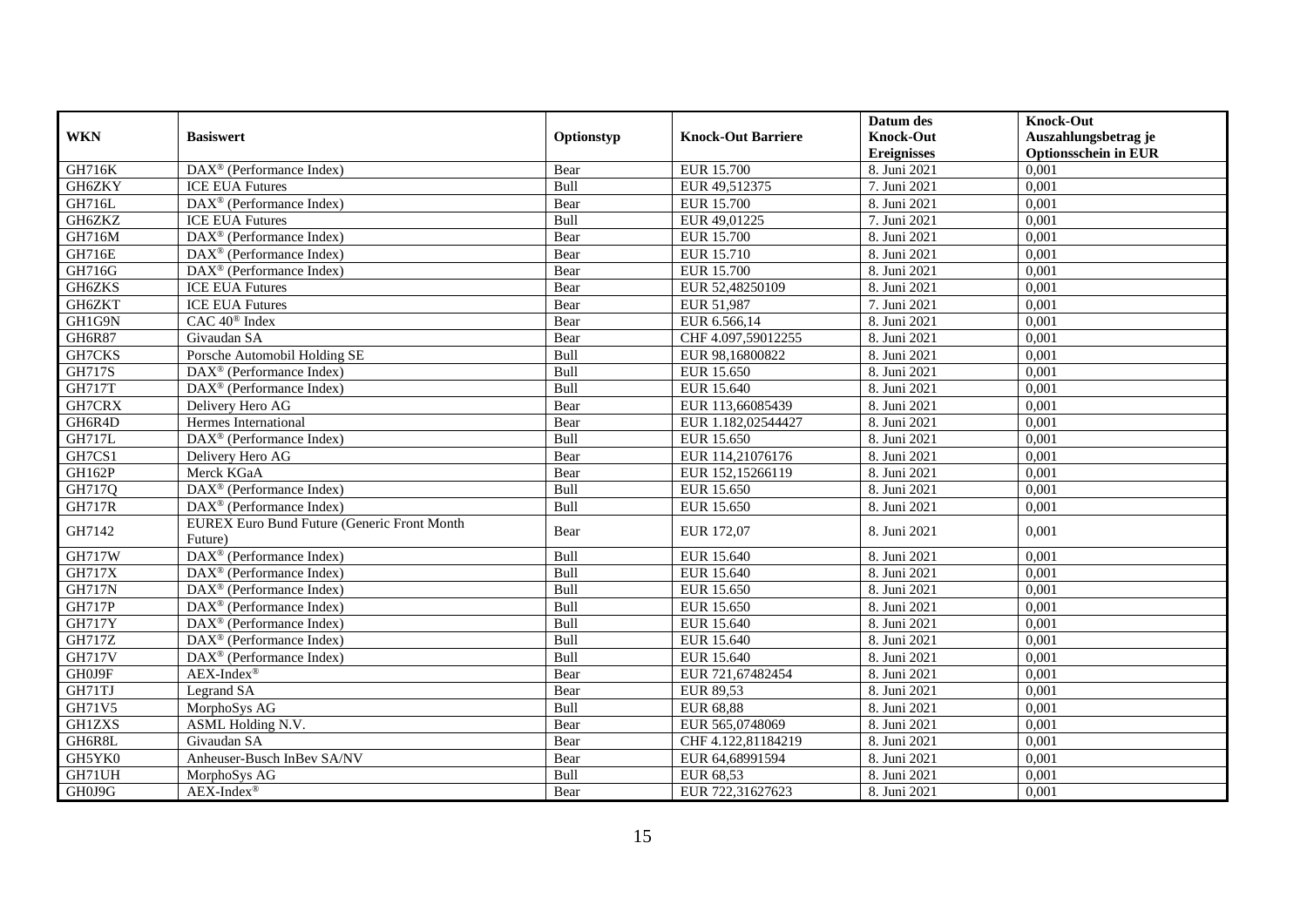|               |                                                 |            |                           | Datum des          | <b>Knock-Out</b>            |
|---------------|-------------------------------------------------|------------|---------------------------|--------------------|-----------------------------|
| <b>WKN</b>    | <b>Basiswert</b>                                | Optionstyp | <b>Knock-Out Barriere</b> | <b>Knock-Out</b>   | Auszahlungsbetrag je        |
|               |                                                 |            |                           | <b>Ereignisses</b> | <b>Optionsschein in EUR</b> |
| GH71UD        | MorphoSys AG                                    | Bull       | EUR 68,18                 | 8. Juni 2021       | 0,001                       |
| GH5NR4        | L'Oréal S.A.                                    | Bear       | EUR 382,07629987          | 8. Juni 2021       | 0,001                       |
| <b>GH5TQB</b> | Vonovia SE                                      | Bear       | EUR 54,04437897           | 8. Juni 2021       | 0,001                       |
| GH6TMV        | Hugo Boss AG                                    | Bear       | EUR 48,09537863           | 8. Juni 2021       | 0,001                       |
| <b>GH1WCF</b> | Zalando SE                                      | Bear       | EUR 98,91517722           | 8. Juni 2021       | 0,001                       |
| GH672Z        | Hugo Boss AG                                    | Bear       | EUR 47,6923218            | 8. Juni 2021       | 0,001                       |
| GH51LM        | LVMH Moët Hennessy Louis Vuitton SE             | Bear       | EUR 663,84869472          | 8. Juni 2021       | 0,001                       |
| <b>GH6TMF</b> | Hugo Boss AG                                    | Bear       | EUR 48,32516544           | 8. Juni 2021       | 0,001                       |
| GH6X03        | 1 Feinunze Palladium, Feinheit mind. 0,9995     | Bull       | <b>USD 2.792,06</b>       | 8. Juni 2021       | 0,001                       |
| GH6X00        | 1 Feinunze Palladium, Feinheit mind. 0,9995     | Bull       | USD 2.770,685             | 8. Juni 2021       | 0,001                       |
| GH6WZN        | 1 Feinunze Palladium, Feinheit mind. 0,9995     | Bull       | USD 2.784,93              | 8. Juni 2021       | 0,001                       |
| GH6WZ7        | 1 Feinunze Palladium, Feinheit mind. 0,9995     | Bull       | USD 2.777,814             | 8. Juni 2021       | 0,001                       |
| GH6WZS        | 1 Feinunze Palladium, Feinheit mind. 0,9995     | Bull       | USD 2.763,561             | 8. Juni 2021       | 0,001                       |
| GH6WZT        | 1 Feinunze Palladium, Feinheit mind. 0,9995     | Bull       | USD 2.756,448             | 8. Juni 2021       | 0,001                       |
| GH5ZJF        | S&P 500 <sup>®</sup> Index                      | Bear       | <b>USD 4.235</b>          | 8. Juni 2021       | 0,001                       |
| GH0J9H        | $AEX-Index^{\circledR}$                         | Bear       | EUR 722,95772803          | 8. Juni 2021       | 0,001                       |
| GH5ZJG        | S&P 500 <sup>®</sup> Index                      | Bear       | <b>USD 4.235</b>          | 8. Juni 2021       | 0,001                       |
| <b>GF538R</b> | EssilorLuxottica SA                             | Bear       | EUR 147,68702587          | 8. Juni 2021       | 0,001                       |
| GF5FFL        | Symrise AG                                      | Bear       | EUR 112,81345135          | 8. Juni 2021       | 0,001                       |
| GH7147        | Dow Jones Industrial Average® Index             | Bull       | <b>USD 34.740</b>         | 8. Juni 2021       | 0,001                       |
| <b>GH714A</b> | Dow Jones Industrial Average <sup>®</sup> Index | Bull       | <b>USD 34.680</b>         | 8. Juni 2021       | 0.001                       |
| GH6TGT        | <b>Ballard Power Systems Inc.</b>               | Bear       | USD 18,34635449           | 8. Juni 2021       | 0,001                       |
| GH4JZJ        | Plug Power Inc                                  | Bear       | USD 33,37435492           | 8. Juni 2021       | 0,001                       |
| GH7CQG        | Nokia Ovi                                       | Bear       | EUR 4,60928762            | 8. Juni 2021       | 0,001                       |
| GH6TFV        | <b>Ballard Power Systems Inc</b>                | Bear       | USD 18,42620806           | 8. Juni 2021       | 0,001                       |
| GH4JZK        | Plug Power Inc                                  | Bear       | USD 33,68883648           | 8. Juni 2021       | 0,001                       |
| GH4K0E        | Plug Power Inc                                  | Bear       | USD 34,1605588            | 8. Juni 2021       | 0,001                       |
| GH4JZM        | Plug Power Inc                                  | Bear       | USD 33,53159571           | 8. Juni 2021       | 0,001                       |
| GH4JZN        | Plug Power Inc                                  | Bear       | USD 33,84607727           | 8. Juni 2021       | 0,001                       |
| GH4JZP        | Plug Power Inc                                  | Bear       | USD 34,00331801           | 8. Juni 2021       | 0.001                       |
| GH6XCK        | <b>Ballard Power Systems Inc</b>                | Bear       | USD 18,21217055           | 8. Juni 2021       | 0,001                       |
| GH71YD        | Ford Motor Company                              | Bull       | <b>USD 15,41</b>          | 8. Juni 2021       | 0,001                       |
| GH6TFU        | <b>Ballard Power Systems Inc</b>                | Bear       | USD 18,5160433            | 8. Juni 2021       | 0,001                       |
| GH5WF9        | Adobe Inc.                                      | Bear       | USD 511,16420386          | 8. Juni 2021       | 0,001                       |
| GH7AQL        | Salesforce.com, Inc.                            | Bear       | USD 239,43381276          | 8. Juni 2021       | 0,001                       |
| GH1G53        | Electronic Arts Inc.                            | Bear       | USD 146,76656496          | 8. Juni 2021       | 0,001                       |
| GH6TFX        | <b>Ballard Power Systems Inc</b>                | Bear       | USD 18,60587855           | 8. Juni 2021       | 0,001                       |
| GH6RB4        | Fortinet, Inc.                                  | Bear       | <b>USD 225,668</b>        | 8. Juni 2021       | 0,001                       |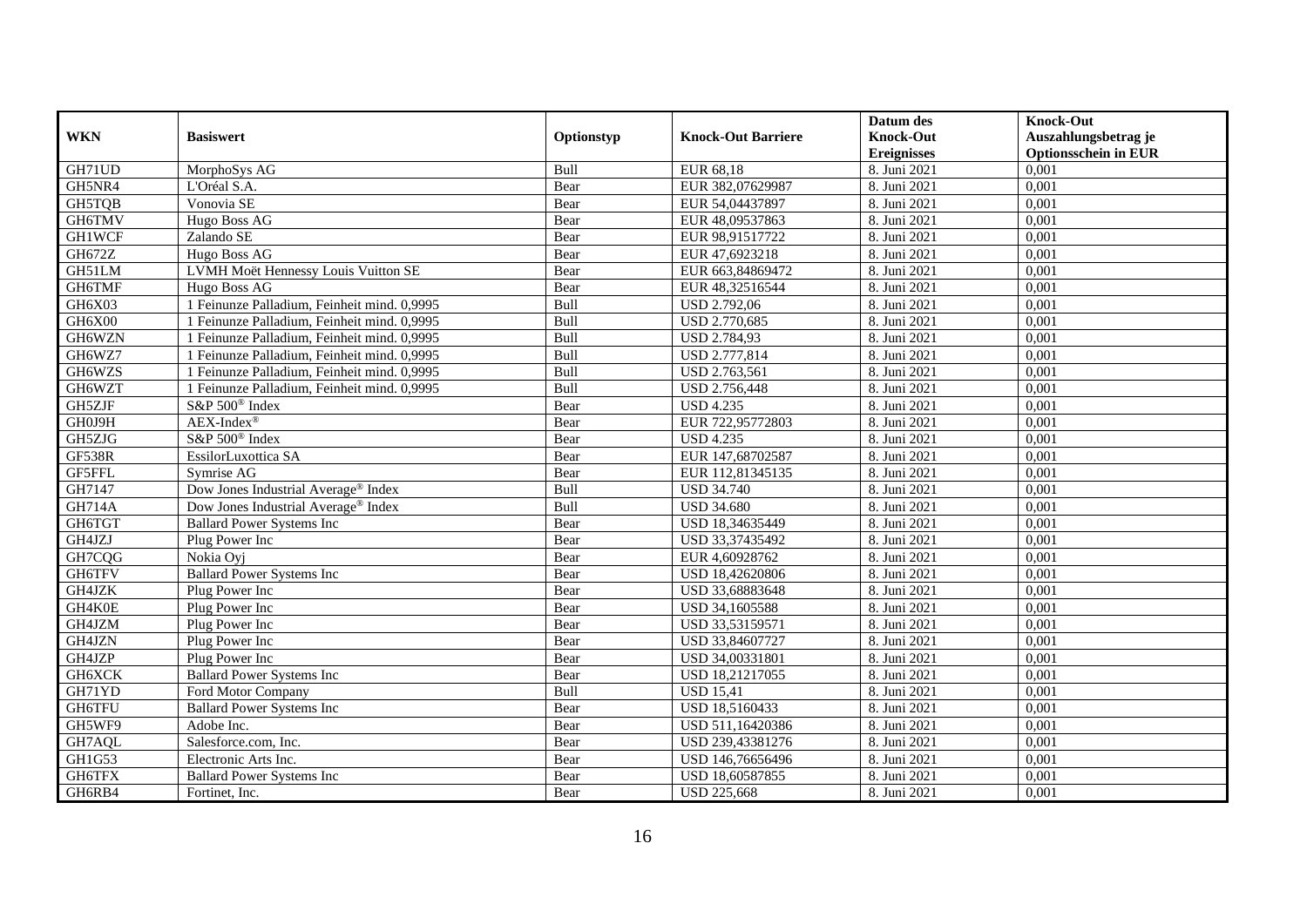|               |                                 |            |                           | Datum des          | <b>Knock-Out</b>            |
|---------------|---------------------------------|------------|---------------------------|--------------------|-----------------------------|
| <b>WKN</b>    | <b>Basiswert</b>                | Optionstyp | <b>Knock-Out Barriere</b> | <b>Knock-Out</b>   | Auszahlungsbetrag je        |
|               |                                 |            |                           | <b>Ereignisses</b> | <b>Optionsschein in EUR</b> |
| GH71YA        | Ford Motor Company              | Bull       | <b>USD 15,68</b>          | 8. Juni 2021       | 0,001                       |
| GH71ST        | Hess Corp.                      | Bull       | <b>USD 87,28</b>          | 8. Juni 2021       | 0,001                       |
| GH7AQS        | Salesforce.com, Inc.            | Bear       | USD 240,61328967          | 8. Juni 2021       | 0,001                       |
| GH71V4        | BioNTech SE - ADR               | Bull       | <b>USD 222,93</b>         | 8. Juni 2021       | 0,001                       |
| GH5WFA        | Adobe Inc.                      | Bear       | USD 515,92886308          | 8. Juni 2021       | 0,001                       |
| GH7AF1        | Tesla Inc                       | Bear       | USD 614,1701884           | 8. Juni 2021       | 0,001                       |
| GH6X7Y        | ASML Holding N.V.               | Bear       | EUR 568,08032671          | 8. Juni 2021       | 0,001                       |
| GH71YB        | Ford Motor Company              | Bull       | <b>USD 15,55</b>          | 8. Juni 2021       | 0,001                       |
| GH71YR        | Activision Blizzard, Inc.       | Bear       | <b>USD 97,12</b>          | 8. Juni 2021       | 0,001                       |
| GH7AF3        | Tesla Inc                       | Bear       | USD 620,23446338          | 8. Juni 2021       | 0,001                       |
| <b>GH723P</b> | Facebook, Inc.                  | Bear       | <b>USD 330,12</b>         | 8. Juni 2021       | 0,001                       |
| <b>GH5WFB</b> | Adobe Inc.                      | Bear       | USD 513,54653348          | 8. Juni 2021       | 0,001                       |
| GH71VW        | BioNTech SE - ADR               | Bull       | <b>USD 226.4</b>          | 8. Juni 2021       | 0,001                       |
| GH3UMK        | NIO Inc                         | Bear       | USD 44,18877534           | 8. Juni 2021       | 0,001                       |
| <b>GH1KWQ</b> | Arista Networks, Inc.           | Bear       | USD 354,2380099           | 8. Juni 2021       | 0,001                       |
| GH5NQW        | Twitter, Inc.                   | Bear       | USD 59,94867407           | 8. Juni 2021       | 0,001                       |
| GH71YS        | Activision Blizzard, Inc.       | Bear       | <b>USD 97,59</b>          | 8. Juni 2021       | 0,001                       |
| GH4K08        | Plug Power Inc                  | Bear       | USD 33,05987333           | 8. Juni 2021       | 0.001                       |
| GH71W2        | BioNTech SE - ADR               | Bull       | <b>USD 221,77</b>         | 8. Juni 2021       | 0,001                       |
| GH7205        | ArcelorMittal S.A.              | Bull       | EUR 26,37                 | 8. Juni 2021       | 0,001                       |
| GH7CPC        | NIO Inc                         | Bear       | USD 44,52702153           | 8. Juni 2021       | 0,001                       |
| GH6X57        | Coinbase Global Inc             | Bull       | USD 224,44393181          | 8. Juni 2021       | 0,001                       |
| GH6JM4        | <b>CUREVAC NV</b>               | Bull       | USD 104,1757756           | 8. Juni 2021       | 0,001                       |
| GH71TG        | NetEase Inc ADR                 | Bear       | <b>USD 114,86</b>         | 8. Juni 2021       | 0,001                       |
| GH7AF6        | Tesla Inc                       | Bear       | USD 617,20732117          | 8. Juni 2021       | 0,001                       |
| <b>GH723U</b> | Facebook, Inc.                  | Bear       | <b>USD 331,75</b>         | 8. Juni 2021       | 0,001                       |
| GH71W3        | <b>BIOGEN INC.</b>              | Bear       | <b>USD 392,19</b>         | 8. Juni 2021       | 0,001                       |
| GH71YT        | Activision Blizzard, Inc.       | Bear       | <b>USD 96,64</b>          | 8. Juni 2021       | 0,001                       |
| GH6JSR        | <b>Vulcan Materials Company</b> | Bull       | USD 177,35589606          | 8. Juni 2021       | 0,001                       |
| GH71W0        | <b>BioNTech SE - ADR</b>        | Bull       | <b>USD 213,66</b>         | 8. Juni 2021       | 0,001                       |
| GH4JZQ        | Plug Power Inc                  | Bear       | USD 34,31779955           | 8. Juni 2021       | 0,001                       |
| GH5LP2        | Zoom Video Communications, Inc. | Bear       | USD 347,2189856           | 8. Juni 2021       | 0.001                       |
| GH7CPD        | NIO Inc                         | Bear       | USD 44,73696034           | 8. Juni 2021       | 0,001                       |
| GH6X5B        | Coinbase Global Inc             | Bull       | USD 225,64518385          | 8. Juni 2021       | 0,001                       |
| <b>GH6JLU</b> | <b>CUREVAC NV</b>               | Bull       | USD 102,25160544          | 8. Juni 2021       | 0,001                       |
| GH71TS        | Tesla Inc                       | Bear       | <b>USD 602,91</b>         | 8. Juni 2021       | 0,001                       |
| GH71UX        | <b>BIOGEN INC.</b>              | Bear       | <b>USD 343,17</b>         | 8. Juni 2021       | 0,001                       |
| GH71YQ        | Activision Blizzard, Inc.       | Bear       | <b>USD 96,17</b>          | 8. Juni 2021       | 0,001                       |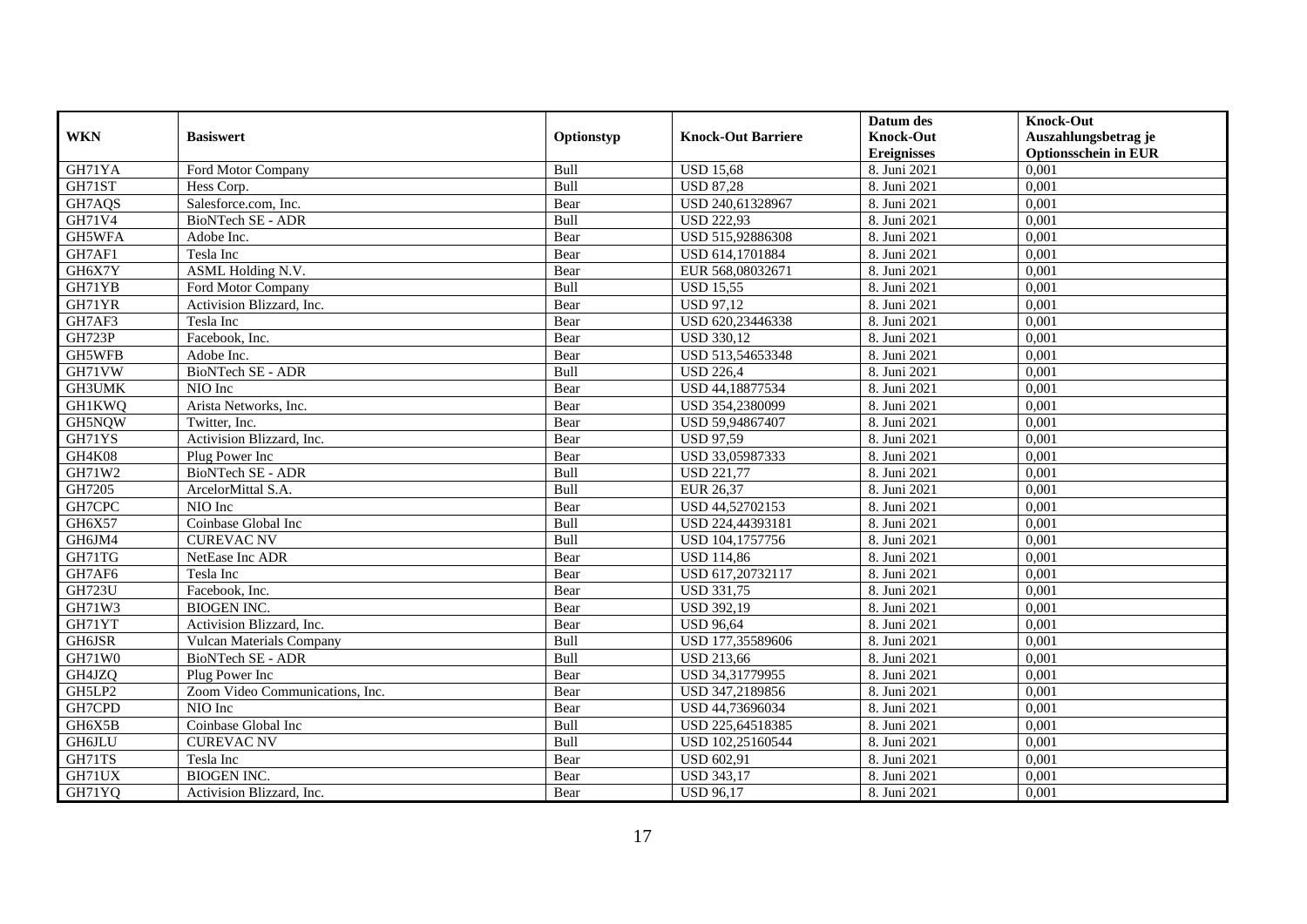|               |                                 |            |                           | Datum des          | <b>Knock-Out</b>            |
|---------------|---------------------------------|------------|---------------------------|--------------------|-----------------------------|
| <b>WKN</b>    | <b>Basiswert</b>                | Optionstyp | <b>Knock-Out Barriere</b> | <b>Knock-Out</b>   | Auszahlungsbetrag je        |
|               |                                 |            |                           | <b>Ereignisses</b> | <b>Optionsschein in EUR</b> |
| GH7202        | ArcelorMittal S.A.              | Bull       | EUR 26,09                 | 8. Juni 2021       | 0,001                       |
| <b>GH71V9</b> | <b>BioNTech SE - ADR</b>        | Bull       | <b>USD 220,61</b>         | 8. Juni 2021       | 0,001                       |
| GH5RVR        | <b>Microsoft Corporation</b>    | Bear       | USD 255,2678867           | 8. Juni 2021       | 0,001                       |
| GH4K04        | Plug Power Inc                  | Bear       | USD 33,21711415           | 8. Juni 2021       | 0,001                       |
| GH6R1Q        | <b>CUREVAC NV</b>               | Bull       | USD 102,8801249           | 8. Juni 2021       | 0.001                       |
| GH71TT        | Tesla Inc                       | Bear       | <b>USD 597,19</b>         | 8. Juni 2021       | 0,001                       |
| <b>GH71V8</b> | <b>BIOGEN INC.</b>              | Bear       | <b>USD 321,74</b>         | 8. Juni 2021       | 0,001                       |
| GH7CHU        | Square Inc                      | Bear       | USD 220,92937248          | 8. Juni 2021       | 0,001                       |
| GH60XX        | Alphabet Inc. - Class C         | Bear       | USD 2.474,07517329        | 8. Juni 2021       | 0,001                       |
| GH4JV0        | Zoom Video Communications, Inc. | Bear       | USD 349,6250887           | 8. Juni 2021       | 0,001                       |
| GH71VR        | BioNTech SE - ADR               | Bull       | <b>USD 215,97</b>         | 8. Juni 2021       | 0.001                       |
| GH7243        | ArcelorMittal S.A.              | Bull       | EUR 26,23                 | 8. Juni 2021       | 0,001                       |
| GH7APM        | Peloton Interactive Inc.        | Bear       | USD 111,46097599          | 8. Juni 2021       | 0,001                       |
| GH71TQ        | Tesla Inc                       | Bear       | <b>USD 594,32</b>         | 8. Juni 2021       | 0,001                       |
| GH7ANM        | <b>CUREVAC NV</b>               | Bull       | USD 106,39691524          | 8. Juni 2021       | 0,001                       |
| GH391A        | Illumina, Inc.                  | Bear       | USD 438,78595826          | 8. Juni 2021       | 0,001                       |
| GH71WJ        | <b>BIOGEN INC.</b>              | Bear       | <b>USD 336,17</b>         | 8. Juni 2021       | 0,001                       |
| GH7CHR        | Square Inc                      | Bear       | USD 219,8595208           | 8. Juni 2021       | 0,001                       |
| GH4JU0        | Zoom Video Communications, Inc. | Bear       | USD 345,34485278          | 8. Juni 2021       | 0,001                       |
| GH71VB        | BioNTech SE - ADR               | Bull       | <b>USD 228,72</b>         | 8. Juni 2021       | 0,001                       |
| GH71TR        | Tesla Inc                       | Bear       | <b>USD 600,05</b>         | 8. Juni 2021       | 0,001                       |
| GH7ANN        | <b>CUREVAC NV</b>               | Bull       | USD 105,27610499          | 8. Juni 2021       | 0,001                       |
| GH7CJF        | Square Inc                      | Bear       | USD 217,71981743          | 8. Juni 2021       | 0,001                       |
| GH7AJM        | Baidu, Inc.                     | Bull       | USD 188,08553124          | 8. Juni 2021       | 0,001                       |
| GH71WD        | <b>BioNTech SE - ADR</b>        | Bull       | <b>USD 212,5</b>          | 8. Juni 2021       | 0.001                       |
| GH71TY        | Tesla Inc                       | Bear       | <b>USD 585,73</b>         | 8. Juni 2021       | 0,001                       |
| GH7ANR        | <b>CUREVAC NV</b>               | Bull       | USD 108,0781306           | 8. Juni 2021       | 0,001                       |
| GH71UT        | <b>BIOGEN INC.</b>              | Bear       | <b>USD 352,98</b>         | 8. Juni 2021       | 0,001                       |
| <b>GH391B</b> | Illumina, Inc.                  | Bear       | USD 435,72417692          | 8. Juni 2021       | 0,001                       |
| GH7CJG        | Square Inc                      | Bear       | USD 218,78966911          | 8. Juni 2021       | 0,001                       |
| GH71VC        | <b>BioNTech SE - ADR</b>        | Bull       | <b>USD 224,09</b>         | 8. Juni 2021       | 0,001                       |
| GH71TV        | Tesla Inc                       | Bear       | <b>USD 605,78</b>         | 8. Juni 2021       | 0.001                       |
| GH71WR        | <b>BIOGEN INC.</b>              | Bear       | <b>USD 312,54</b>         | 8. Juni 2021       | 0,001                       |
| GH7ANS        | <b>CUREVAC NV</b>               | Bull       | USD 104,70569264          | 8. Juni 2021       | 0,001                       |
| GH71VD        | <b>BioNTech SE - ADR</b>        | Bull       | <b>USD 218,29</b>         | 8. Juni 2021       | 0,001                       |
| GH6BMG        | <b>Target Corporation</b>       | Bear       | USD 233,1559006           | 8. Juni 2021       | 0,001                       |
| <b>GH71W8</b> | <b>BIOGEN INC.</b>              | Bear       | <b>USD 367,68</b>         | 8. Juni 2021       | 0,001                       |
| GH7AQ0        | <b>CUREVAC NV</b>               | Bull       | USD 109,19894084          | 8. Juni 2021       | 0,001                       |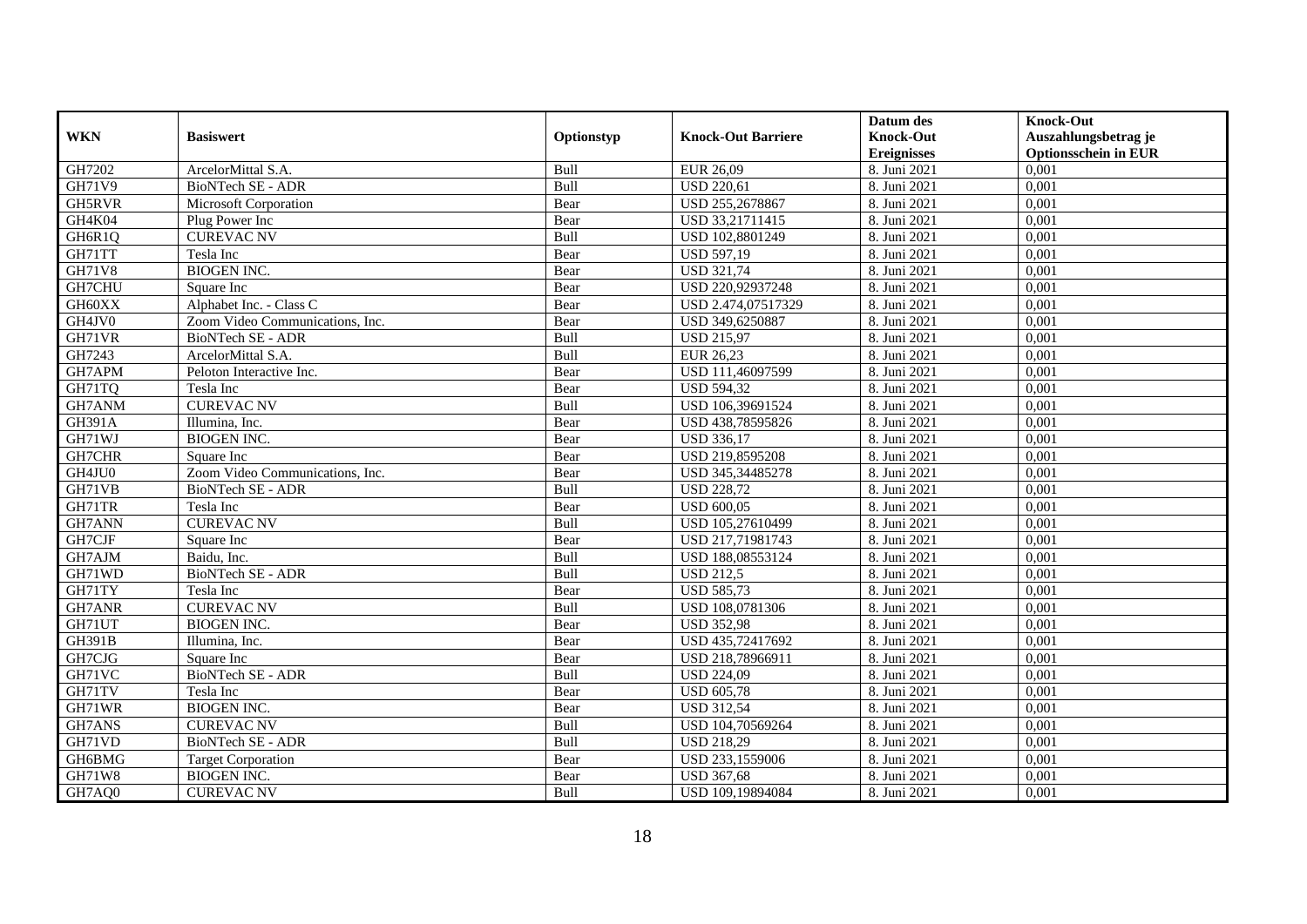|               |                                     |            |                           | Datum des        | <b>Knock-Out</b>            |
|---------------|-------------------------------------|------------|---------------------------|------------------|-----------------------------|
| <b>WKN</b>    | <b>Basiswert</b>                    | Optionstyp | <b>Knock-Out Barriere</b> | <b>Knock-Out</b> | Auszahlungsbetrag je        |
|               |                                     |            |                           | Ereignisses      | <b>Optionsschein in EUR</b> |
| GH71VE        | BioNTech SE - ADR                   | Bull       | <b>USD 217,14</b>         | 8. Juni 2021     | 0,001                       |
| GH71TX        | Tesla Inc                           | Bear       | <b>USD 582,87</b>         | 8. Juni 2021     | 0,001                       |
| GH7ANP        | <b>CUREVAC NV</b>                   | Bull       | USD 106,95732036          | 8. Juni 2021     | 0,001                       |
| GH71U2        | Tesla Inc                           | Bear       | <b>USD 588,59</b>         | 8. Juni 2021     | 0,001                       |
| GH71VP        | <b>BioNTech SE - ADR</b>            | Bull       | <b>USD 214,82</b>         | 8. Juni 2021     | 0,001                       |
| GH6X80        | CSX Corporation                     | Bull       | USD 97,8576889            | 8. Juni 2021     | 0,001                       |
| GH71VU        | BioNTech SE - ADR                   | Bull       | <b>USD 219,45</b>         | 8. Juni 2021     | 0,001                       |
| GH7AP5        | <b>CUREVAC NV</b>                   | Bull       | USD 105,83651011          | 8. Juni 2021     | 0,001                       |
| GH71U3        | Tesla Inc                           | Bear       | <b>USD 591,46</b>         | 8. Juni 2021     | 0,001                       |
| GH71VV        | BioNTech SE - ADR                   | Bull       | <b>USD 225,24</b>         | 8. Juni 2021     | 0,001                       |
| GH7ANT        | <b>CUREVAC NV</b>                   | Bull       | USD 108,63853572          | 8. Juni 2021     | 0,001                       |
| GH71TU        | Tesla Inc                           | Bear       | <b>USD 608,64</b>         | 8. Juni 2021     | 0,001                       |
| GH71V6        | BioNTech SE - ADR                   | Bull       | <b>USD 227,56</b>         | 8. Juni 2021     | 0,001                       |
| GH6R2X        | <b>CUREVAC NV</b>                   | Bull       | USD 103,42080876          | 8. Juni 2021     | 0,001                       |
| GH71VY        | Tesla Inc                           | Bear       | <b>USD 580</b>            | 8. Juni 2021     | 0,001                       |
| GH5ZG7        | NASDAQ-100 Index®                   | Bear       | <b>USD 13.890</b>         | 8. Juni 2021     | 0,001                       |
| GH5RVV        | NASDAQ-100 Index®                   | Bear       | USD 13.812,11             | 8. Juni 2021     | 0,001                       |
| GH7148        | Dow Jones Industrial Average® Index | Bull       | <b>USD 34.720</b>         | 8. Juni 2021     | 0.001                       |
| GH7ANL        | <b>CUREVAC NV</b>                   | Bull       | USD 107,51772548          | 8. Juni 2021     | 0,001                       |
| GH7149        | Dow Jones Industrial Average® Index | Bull       | <b>USD 34.700</b>         | 8. Juni 2021     | 0,001                       |
| GH5ZG8        | NASDAQ-100 Index®                   | Bear       | <b>USD 13.810</b>         | 8. Juni 2021     | 0,001                       |
| GH5RSJ        | NASDAQ-100 Index®                   | Bear       | USD 13.865,73             | 8. Juni 2021     | 0,001                       |
| GH71S5        | Delta Air Lines, Inc.               | Bear       | <b>USD 46,9</b>           | 8. Juni 2021     | 0,001                       |
| <b>GH714B</b> | Dow Jones Industrial Average® Index | Bull       | <b>USD 34.620</b>         | 8. Juni 2021     | 0,001                       |
| <b>GH0KMB</b> | S&P 500 <sup>®</sup> Index          | Bear       | USD 4.233,19992362        | 8. Juni 2021     | 0,001                       |
| GH5ZG9        | NASDAQ-100 Index®                   | Bear       | <b>USD 13.810</b>         | 8. Juni 2021     | 0,001                       |
| GH5RSK        | NASDAQ-100 Index®                   | Bear       | USD 13.879,22             | 8. Juni 2021     | 0,001                       |
| GH7AVA        | Dow Jones Industrial Average® Index | Bull       | <b>USD 34.560</b>         | 8. Juni 2021     | 0,001                       |
| GH5RS2        | NASDAQ-100 Index®                   | Bear       | USD 13.906,01             | 8. Juni 2021     | 0,001                       |
| GH5RS9        | NASDAQ-100 Index®                   | Bear       | USD 13.892,62             | 8. Juni 2021     | 0,001                       |
| GH5RSF        | NASDAQ-100 Index®                   | Bear       | USD 13.852,39             | 8. Juni 2021     | 0,001                       |
| GH5RSG        | NASDAQ-100 Index®                   | Bear       | USD 13.838,94             | 8. Juni 2021     | 0.001                       |
| GH5RSH        | NASDAQ-100 Index®                   | Bear       | USD 13.825,47             | 8. Juni 2021     | 0,001                       |
| GH5X7R        | NASDAQ-100 Index®                   | Bear       | <b>USD 13.860</b>         | 8. Juni 2021     | 0,001                       |
| GH5X7S        | NASDAQ-100 Index®                   | Bear       | <b>USD 13.860</b>         | 8. Juni 2021     | 0,001                       |
| GH5X7Q        | NASDAQ-100 Index®                   | Bear       | <b>USD 13.870</b>         | 8. Juni 2021     | 0,001                       |
| GH5RA5        | NASDAQ-100 Index®                   | Bear       | <b>USD 13.880</b>         | 8. Juni 2021     | 0,001                       |
| GH5M22        | NASDAQ-100 Index®                   | Bear       | <b>USD 13.880</b>         | 8. Juni 2021     | 0,001                       |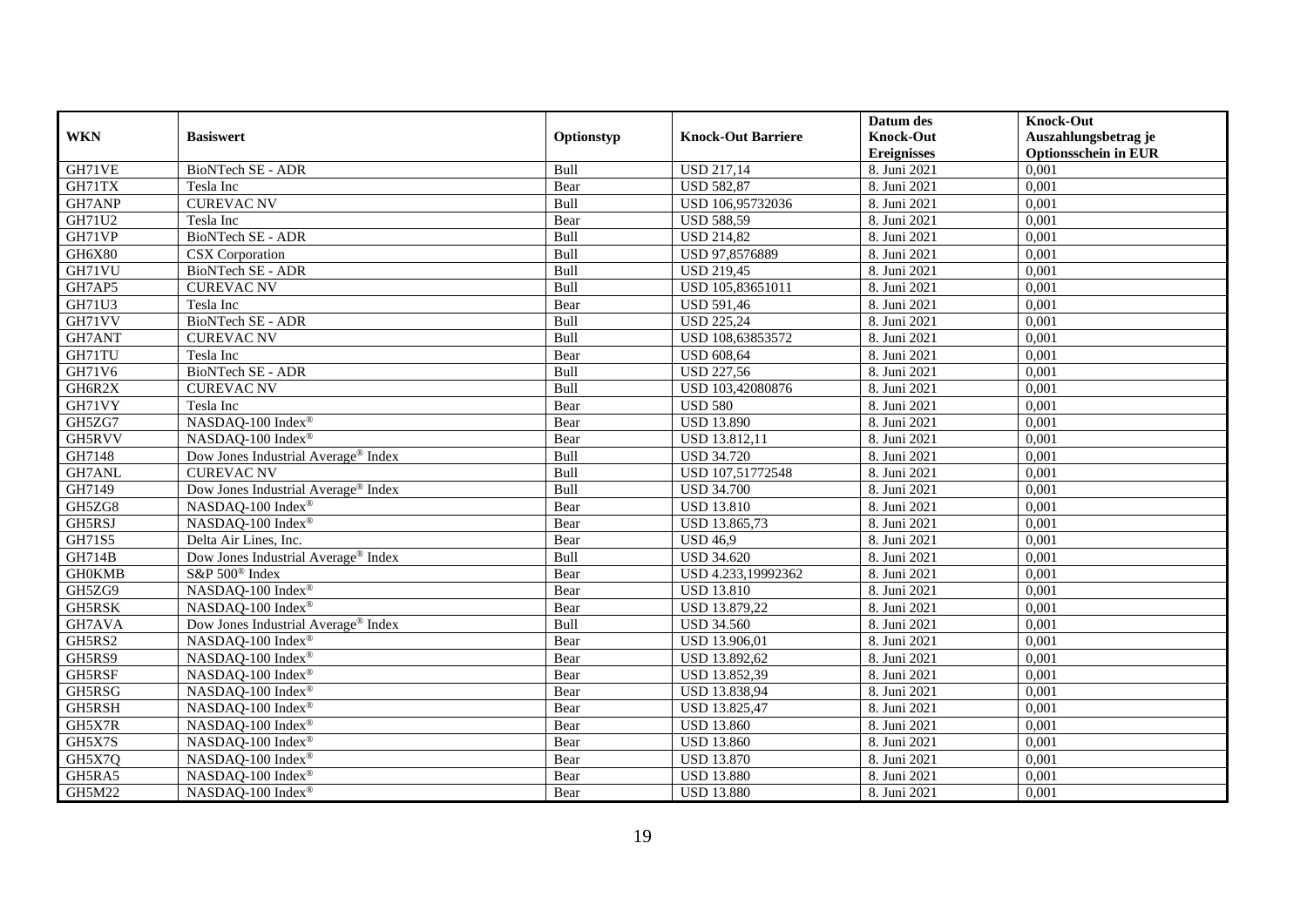|               |                                     |            |                           | Datum des          | <b>Knock-Out</b>            |
|---------------|-------------------------------------|------------|---------------------------|--------------------|-----------------------------|
| <b>WKN</b>    | <b>Basiswert</b>                    | Optionstyp | <b>Knock-Out Barriere</b> | <b>Knock-Out</b>   | Auszahlungsbetrag je        |
|               |                                     |            |                           | <b>Ereignisses</b> | <b>Optionsschein in EUR</b> |
| GH71AG        | S&P 500 <sup>®</sup> Index          | Bear       | <b>USD 4.230</b>          | 8. Juni 2021       | 0,001                       |
| GH5M23        | NASDAQ-100 Index®                   | Bear       | <b>USD 13.870</b>         | 8. Juni 2021       | 0,001                       |
| GH71AH        | S&P 500 <sup>®</sup> Index          | Bull       | <b>USD 4.225</b>          | 8. Juni 2021       | 0,001                       |
| GH5M1X        | NASDAQ-100 Index®                   | Bear       | <b>USD 13.910</b>         | 8. Juni 2021       | 0,001                       |
| GH5RA6        | NASDAQ-100 Index®                   | Bear       | <b>USD 13.850</b>         | 8. Juni 2021       | 0,001                       |
| GH5RA7        | NASDAQ-100 Index®                   | Bear       | <b>USD 13.850</b>         | 8. Juni 2021       | 0,001                       |
| GH5M1Y        | NASDAQ-100 Index®                   | Bear       | <b>USD 13.910</b>         | 8. Juni 2021       | 0,001                       |
| GH5M1Z        | NASDAQ-100 Index®                   | Bear       | <b>USD 13.900</b>         | 8. Juni 2021       | 0,001                       |
| GH5RA8        | NASDAQ-100 Index®                   | Bear       | <b>USD 13.840</b>         | 8. Juni 2021       | 0,001                       |
| GH5RA9        | NASDAQ-100 Index®                   | Bear       | <b>USD 13.840</b>         | 8. Juni 2021       | 0,001                       |
| <b>GH5M20</b> | NASDAQ-100 Index®                   | Bear       | <b>USD 13.900</b>         | 8. Juni 2021       | 0,001                       |
| GH5M21        | NASDAQ-100 Index®                   | Bear       | <b>USD 13.890</b>         | 8. Juni 2021       | 0,001                       |
| GH5RAA        | NASDAQ-100 Index®                   | Bear       | <b>USD 13.820</b>         | 8. Juni 2021       | 0,001                       |
| GH5RAB        | NASDAQ-100 Index®                   | Bear       | <b>USD 13.820</b>         | 8. Juni 2021       | 0,001                       |
| GH5X7T        | NASDAQ-100 Index®                   | Bear       | <b>USD 13.830</b>         | 8. Juni 2021       | 0,001                       |
| GH5X7U        | NASDAQ-100 Index®                   | Bear       | <b>USD 13.830</b>         | 8. Juni 2021       | 0,001                       |
| GH6R95        | PPG Industries, Inc.                | Bull       | USD 177,71850276          | 8. Juni 2021       | 0,001                       |
| GH6X5C        | Coinbase Global Inc                 | Bull       | USD 223,24267978          | 8. Juni 2021       | 0.001                       |
| GH6X88        | <b>CSX</b> Corporation              | Bull       | USD 97,35744512           | 8. Juni 2021       | 0,001                       |
| GH7CKR        | Porsche Automobil Holding SE        | Bull       | EUR 97,66796743           | 8. Juni 2021       | 0,001                       |
| GH7AVB        | Dow Jones Industrial Average® Index | Bull       | <b>USD 34.540</b>         | 8. Juni 2021       | 0,001                       |
| GH6TFY        | <b>Ballard Power Systems Inc</b>    | Bear       | USD 18,77556736           | 8. Juni 2021       | 0,001                       |
| GH4VSK        | Medtronic, PLC                      | Bull       | USD 120,80296065          | 8. Juni 2021       | 0,001                       |
| GH7CFP        | Merck & Co., Inc.                   | Bull       | USD 72,30403675           | 8. Juni 2021       | 0,001                       |
| GH5YPZ        | Bristol-Myers Squibb Company        | Bull       | USD 63,62811717           | 8. Juni 2021       | 0,001                       |
| GH6BJ3        | Coinbase Global Inc                 | Bull       | USD 221,65053543          | 8. Juni 2021       | 0,001                       |
| GH7CKW        | Porsche Automobil Holding SE        | Bull       | EUR 97,16792664           | 8. Juni 2021       | 0,001                       |
| GH7CJN        | <b>Barrick Gold Corporation</b>     | Bear       | USD 23,4977218            | 8. Juni 2021       | 0,001                       |
| GH6JV6        | WEC Energy Group Inc.               | Bull       | USD 92,10235534           | 8. Juni 2021       | 0,001                       |
| GH5YRW        | Cigna Corporation                   | Bull       | USD 244,93474832          | 8. Juni 2021       | 0,001                       |
| GH7APN        | Peloton Interactive Inc.            | Bear       | USD 112,01048779          | 8. Juni 2021       | 0,001                       |
| <b>GH1WCG</b> | Zalando SE                          | Bear       | EUR 99,39506269           | 8. Juni 2021       | 0,001                       |
| GH4VQS        | Medtronic, PLC                      | Bull       | USD 122,05829109          | 8. Juni 2021       | 0,001                       |
| GH5YP4        | Bristol-Myers Squibb Company        | Bull       | USD 63,94911665           | 8. Juni 2021       | 0,001                       |
| GH6BL8        | The Cooper Companies, Inc.          | Bull       | USD 371,54677192          | 8. Juni 2021       | 0,001                       |
| <b>GH71V0</b> | Martin Marietta Materials, Inc.     | Bear       | <b>USD 356,77</b>         | 8. Juni 2021       | 0,001                       |
| GH7APC        | Applied Materials, Inc.             | Bull       | USD 137,32878899          | 8. Juni 2021       | 0,001                       |
| GH6JNX        | Exxon Mobil Corporation             | Bear       | USD 62,19872552           | 8. Juni 2021       | 0,001                       |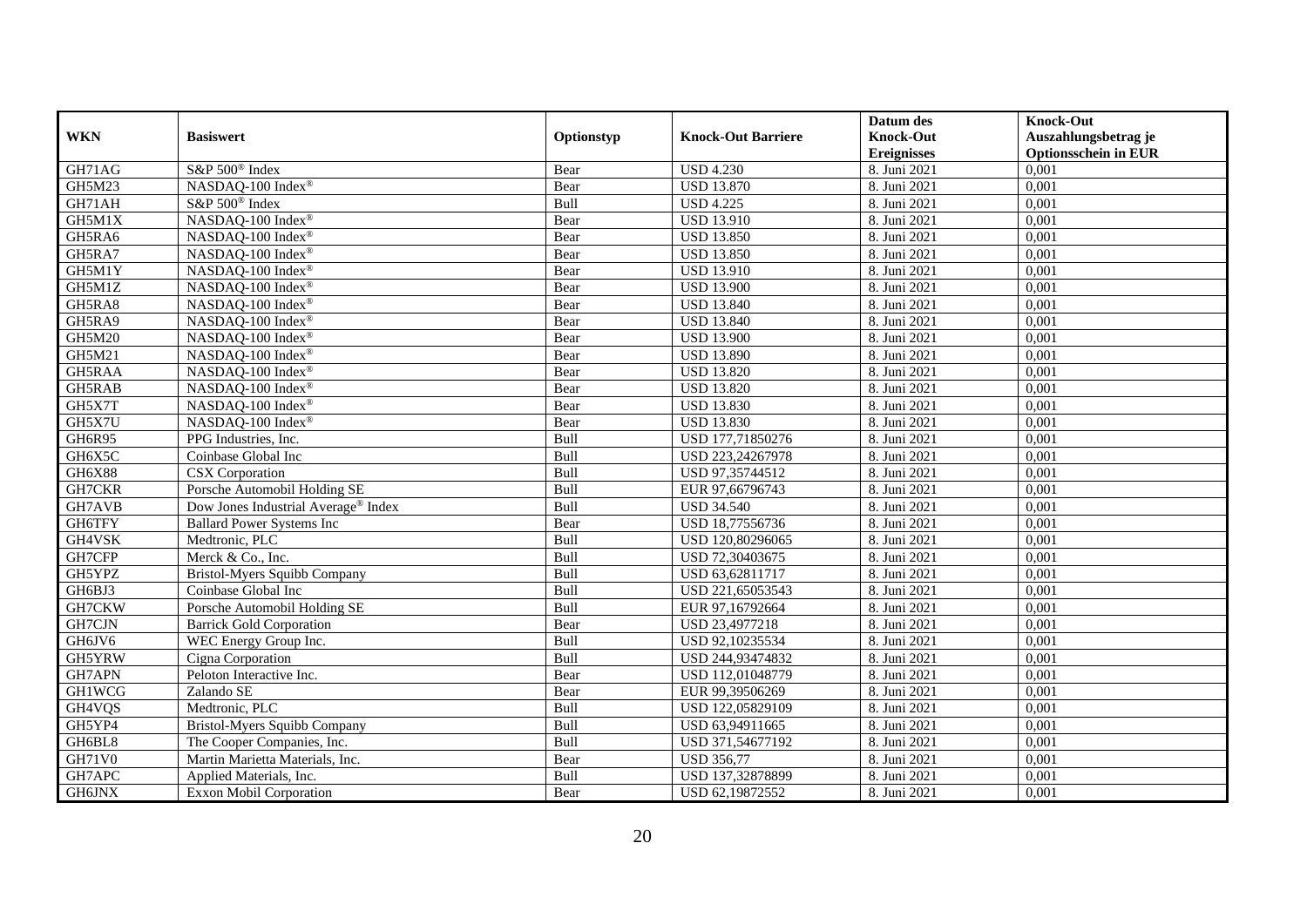| <b>WKN</b>    | <b>Basiswert</b>                                                    | Optionstyp | <b>Knock-Out Barriere</b> | Datum des<br><b>Knock-Out</b> | <b>Knock-Out</b><br>Auszahlungsbetrag je |
|---------------|---------------------------------------------------------------------|------------|---------------------------|-------------------------------|------------------------------------------|
|               |                                                                     |            |                           | <b>Ereignisses</b>            | <b>Optionsschein in EUR</b>              |
| GH4VQU        | Medtronic, PLC                                                      | Bull       | USD 121,42560453          | 8. Juni 2021                  | 0,001                                    |
| GH6BJX        | Coinbase Global Inc                                                 | Bull       | USD 220,52632293          | 8. Juni 2021                  | 0,001                                    |
| GH7ANU        | Applied Materials, Inc.                                             | Bull       | USD 136,62843817          | 8. Juni 2021                  | 0,001                                    |
| GH6JNR        | <b>Exxon Mobil Corporation</b>                                      | Bear       | USD 61,72903719           | 8. Juni 2021                  | 0,001                                    |
| GH7141        | NYMEX Light, Sweet Crude Oil Future (Generic Front<br>Month Future) | Bear       | <b>USD 69,45</b>          | 8. Juni 2021                  | 0.001                                    |
| GH7002        | Dow Jones Industrial Average® Index                                 | Bull       | <b>USD 34.520</b>         | 8. Juni 2021                  | 0,001                                    |
| <b>GH719Y</b> | NASDAQ-100 Index®                                                   | Bull       | <b>USD 13.760</b>         | 8. Juni 2021                  | 0,001                                    |
| GH5YP5        | Bristol-Myers Squibb Company                                        | Bull       | USD 63,29708643           | 8. Juni 2021                  | 0,001                                    |
| GH71AJ        | S&P 500 <sup>®</sup> Index                                          | Bull       | <b>USD 4.220</b>          | 8. Juni 2021                  | 0,001                                    |
| GH6X10        | Alibaba Group Holding Limited                                       | Bull       | <b>USD 215,12</b>         | 8. Juni 2021                  | 0.001                                    |
| GH7003        | Dow Jones Industrial Average® Index                                 | Bull       | <b>USD 34.500</b>         | 8. Juni 2021                  | 0,001                                    |
| GH6BKH        | Coinbase Global Inc                                                 | Bull       | USD 219,39207284          | 8. Juni 2021                  | 0,001                                    |
| GH71WV        | Nvidia Corporation                                                  | Bull       | <b>USD 691,38</b>         | 8. Juni 2021                  | 0,001                                    |
| GH71AK        | S&P 500 <sup>®</sup> Index                                          | Bull       | <b>USD 4.215</b>          | 8. Juni 2021                  | 0,001                                    |
| GH4FRL        | Rockwell Automation, Inc.                                           | Bear       | USD 276,87371787          | 8. Juni 2021                  | 0,001                                    |
| GH71Z3        | Xilinx Inc.                                                         | Bull       | <b>USD 126,75</b>         | 8. Juni 2021                  | 0,001                                    |
| GH6TAY        | American Express Company                                            | Bear       | USD 166,6191491           | 8. Juni 2021                  | 0,001                                    |
| GH7005        | Dow Jones Industrial Average® Index                                 | Bull       | <b>USD 34.460</b>         | 8. Juni 2021                  | 0,001                                    |
| GH7ALL        | Baidu, Inc.                                                         | Bull       | USD 187,10487673          | 8. Juni 2021                  | 0,001                                    |
| GH6X75        | TeamViewer AG                                                       | Bull       | EUR 30,04                 | 8. Juni 2021                  | 0,001                                    |
| GH71AL        | S&P 500 <sup>®</sup> Index                                          | Bull       | <b>USD 4.210</b>          | 8. Juni 2021                  | 0,001                                    |
| GH7004        | Dow Jones Industrial Average® Index                                 | Bull       | <b>USD 34.480</b>         | 8. Juni 2021                  | 0,001                                    |
| GH7ANX        | Applied Materials, Inc.                                             | Bull       | USD 135,92808736          | 8. Juni 2021                  | 0,001                                    |
| GH3UH8        | Emerson Electric Co.                                                | Bear       | USD 98,96053628           | 8. Juni 2021                  | 0.001                                    |
| GH6TLR        | Amazon.com, Inc.                                                    | Bear       | USD 3.266,55677633        | 8. Juni 2021                  | 0,001                                    |
| GH71R2        | Martin Marietta Materials, Inc.                                     | Bear       | <b>USD 361,88</b>         | 8. Juni 2021                  | 0,001                                    |
| GH4BYH        | Alphabet Inc. - Class C                                             | Bear       | USD 2.490,52254492        | 8. Juni 2021                  | 0.001                                    |
| GH6JPE        | Discovery Inc                                                       | Bull       | USD 30,38574878           | 8. Juni 2021                  | 0,001                                    |
| GH23R2        | NYMEX Light, Sweet Crude Oil Future (Generic Front<br>Month Future) | Bear       | <b>USD 70,07</b>          | 8. Juni 2021                  | 0,001                                    |
| GH2X8X        | ICE Brent Crude Oil Future (Generic Front Month<br>Future)          | Bear       | <b>USD 72,8</b>           | 9. Juni 2021                  | 0,001                                    |
| <b>GH6UKQ</b> | Cotton No. 2 Future (Generic Front Month Future)                    | Bear       | <b>USD 0,85</b>           | 9. Juni 2021                  | 0,001                                    |
| GH731G        | ICE Brent Crude Oil Future (Generic Front Month<br>Future)          | Bear       | <b>USD 71,48</b>          | 9. Juni 2021                  | 0,001                                    |
| <b>GH731F</b> | ICE Brent Crude Oil Future (Generic Front Month<br>Future)          | Bear       | <b>USD 71,98</b>          | 9. Juni 2021                  | 0,001                                    |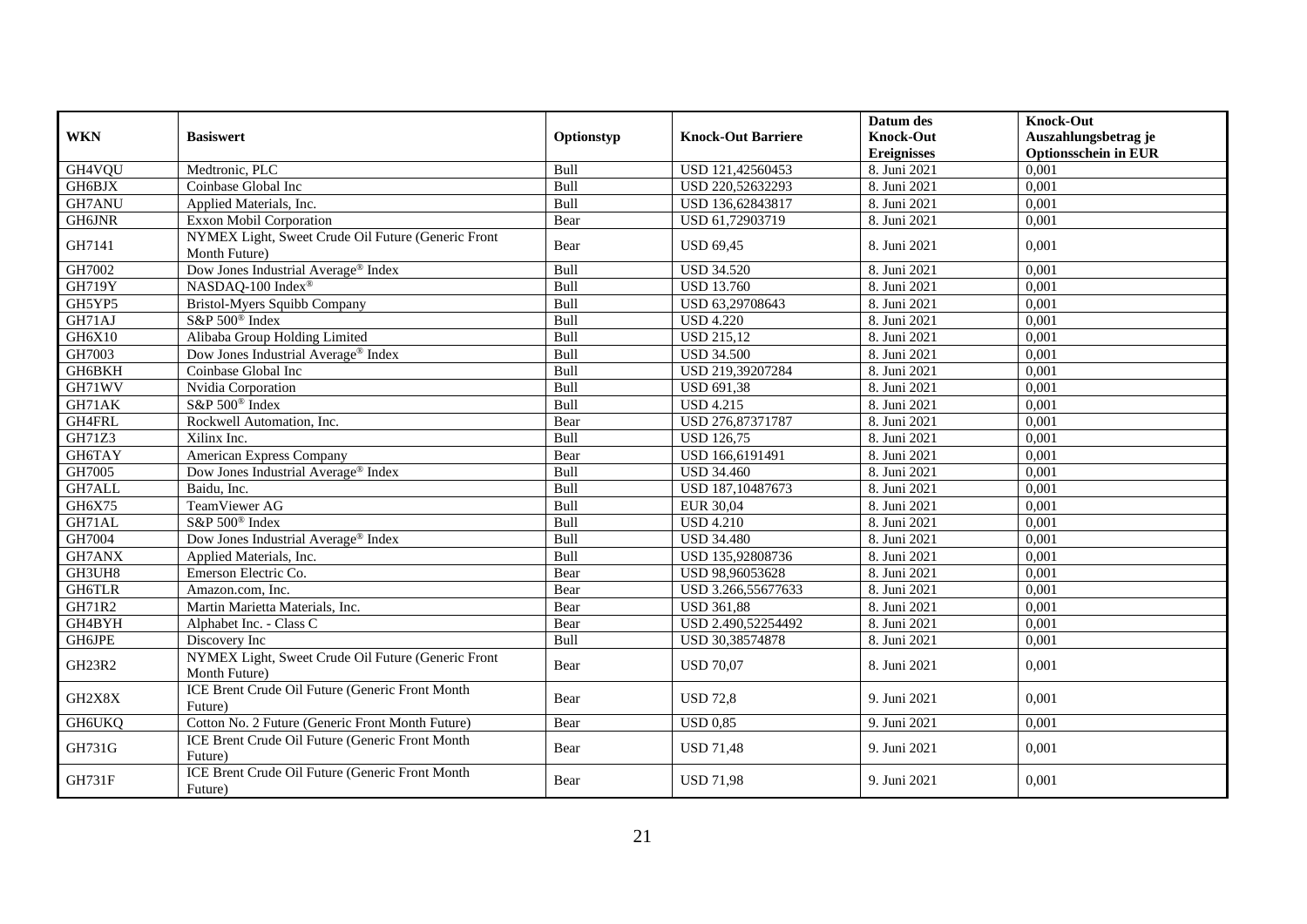|               |                                                         |            |                           | Datum des          | <b>Knock-Out</b>            |
|---------------|---------------------------------------------------------|------------|---------------------------|--------------------|-----------------------------|
| <b>WKN</b>    | <b>Basiswert</b>                                        | Optionstyp | <b>Knock-Out Barriere</b> | <b>Knock-Out</b>   | Auszahlungsbetrag je        |
|               |                                                         |            |                           | <b>Ereignisses</b> | <b>Optionsschein in EUR</b> |
| GH6XB3        | <b>TUI AG</b>                                           | Bull       | EUR 4,834378              | 9. Juni 2021       | 0,001                       |
| GH6X76        | TeamViewer AG                                           | Bull       | EUR 29,884                | 9. Juni 2021       | 0,001                       |
| GH51N5        | LVMH Moët Hennessy Louis Vuitton SE                     | Bear       | EUR 666,87613994          | 9. Juni 2021       | 0,001                       |
| GH7329        | $DAX^{\circledcirc}$ (Performance Index)                | Bull       | EUR 15.690                | 9. Juni 2021       | 0.001                       |
| GH5W7X        | Hermes International                                    | Bear       | EUR 1.191,09442743        | 9. Juni 2021       | 0,001                       |
| <b>GH732L</b> | DAX <sup>®</sup> (Performance Index)                    | Bull       | EUR 15.675                | 9. Juni 2021       | 0,001                       |
| GH732G        | $DAX^{\circledR}$ (Performance Index)                   | Bull       | <b>EUR 15.680</b>         | 9. Juni 2021       | 0,001                       |
| GH7330        | DAX <sup>®</sup> (Performance Index)                    | Bull       | EUR 15.660                | 9. Juni 2021       | 0,001                       |
| <b>GH732T</b> | $DAX^{\circledast}$ (Performance Index)                 | Bull       | EUR 15.670                | 9. Juni 2021       | 0,001                       |
| GH7336        | $DAX^{\circledast}$ (Performance Index)                 | Bull       | EUR 15.660                | 9. Juni 2021       | 0,001                       |
| GH7334        | $DAX^{\circledcirc}$ (Performance Index)                | Bull       | EUR 15.660                | 9. Juni 2021       | 0,001                       |
| GH7335        | DAX <sup>®</sup> (Performance Index)                    | Bull       | <b>EUR 15.660</b>         | 9. Juni 2021       | 0,001                       |
| GH7332        | DAX <sup>®</sup> (Performance Index)                    | Bull       | EUR 15.660                | 9. Juni 2021       | 0,001                       |
| GH7333        | $DAX^{\circledR}$ (Performance Index)                   | Bull       | EUR 15.660                | 9. Juni 2021       | 0,001                       |
| GH7182        | $\text{DAX}^{\otimes}$ (Performance Index)              | Bull       | EUR 15.630                | 9. Juni 2021       | 0,001                       |
| GH7180        | DAX <sup>®</sup> (Performance Index)                    | Bull       | EUR 15.630                | 9. Juni 2021       | 0,001                       |
| GH7181        | DAX <sup>®</sup> (Performance Index)                    | Bull       | EUR 15.630                | 9. Juni 2021       | 0,001                       |
| GH5TM6        | TeamViewer AG                                           | Bull       | EUR 29.347                | 9. Juni 2021       | 0.001                       |
| GH6732        | Hugo Boss AG                                            | Bear       | EUR 48,68170967           | 9. Juni 2021       | 0,001                       |
| GH545L        | TeamViewer AG                                           | Bull       | EUR 29,695                | 9. Juni 2021       | 0,001                       |
| GH6X2H        | Scout24 AG                                              | Bear       | EUR 66,61819376           | 9. Juni 2021       | 0.001                       |
| GH7186        | DAX <sup>®</sup> (Performance Index)                    | Bull       | EUR 15.625                | 9. Juni 2021       | 0,001                       |
| GH7187        | $DAX^{\circledast}$ (Performance Index)                 | Bull       | EUR 15.625                | 9. Juni 2021       | 0,001                       |
| GH7183        | DAX <sup>®</sup> (Performance Index)                    | Bull       | EUR 15.625                | 9. Juni 2021       | 0,001                       |
| GH7188        | $DAX^{\circledcirc}$ (Performance Index)                | Bull       | EUR 15.625                | 9. Juni 2021       | 0.001                       |
| GH7184        | $\text{DAX}^{\otimes}$ (Performance Index)              | Bull       | EUR 15.625                | 9. Juni 2021       | 0,001                       |
| GH7185        | DAX <sup>®</sup> (Performance Index)                    | Bull       | EUR 15.625                | 9. Juni 2021       | 0,001                       |
| GH7189        | $DAX^{\circledR}$ (Performance Index)                   | Bull       | EUR 15.620                | 9. Juni 2021       | 0,001                       |
| <b>GH718A</b> | $\overline{\text{DAX}^{\otimes}}$ (Performance Index)   | Bull       | EUR 15.620                | 9. Juni 2021       | 0,001                       |
| <b>GH718B</b> | $DAX^{\circledast}$ (Performance Index)                 | Bull       | EUR 15.620                | 9. Juni 2021       | 0,001                       |
| <b>GH718E</b> | $DAX^{\circledast}$ (Performance Index)                 | Bull       | EUR 15.620                | 9. Juni 2021       | 0,001                       |
| <b>GH718C</b> | $DAX^{\circledcirc}$ (Performance Index)                | Bull       | EUR 15.620                | 9. Juni 2021       | 0.001                       |
| <b>GH718D</b> | $DAX^{\circledR}$ (Performance Index)                   | Bull       | EUR 15.620                | 9. Juni 2021       | 0,001                       |
| <b>GH718F</b> | $\overline{\text{DAX}}^{\textcirc}$ (Performance Index) | Bull       | EUR 15.610                | 9. Juni 2021       | 0,001                       |
| GH702G        | $\overline{\text{DAX}^{\otimes}}$ (Performance Index)   | Bull       | EUR 15.610                | 9. Juni 2021       | 0,001                       |
| GH7331        | $DAX^{\circledcirc}$ (Performance Index)                | Bear       | EUR 15.660                | 9. Juni 2021       | 0,001                       |
| GH702H        | $DAX^{\circledast}$ (Performance Index)                 | Bull       | EUR 15.610                | 9. Juni 2021       | 0,001                       |
| <b>GH702B</b> | DAX <sup>®</sup> (Performance Index)                    | Bull       | EUR 15.610                | 9. Juni 2021       | 0,001                       |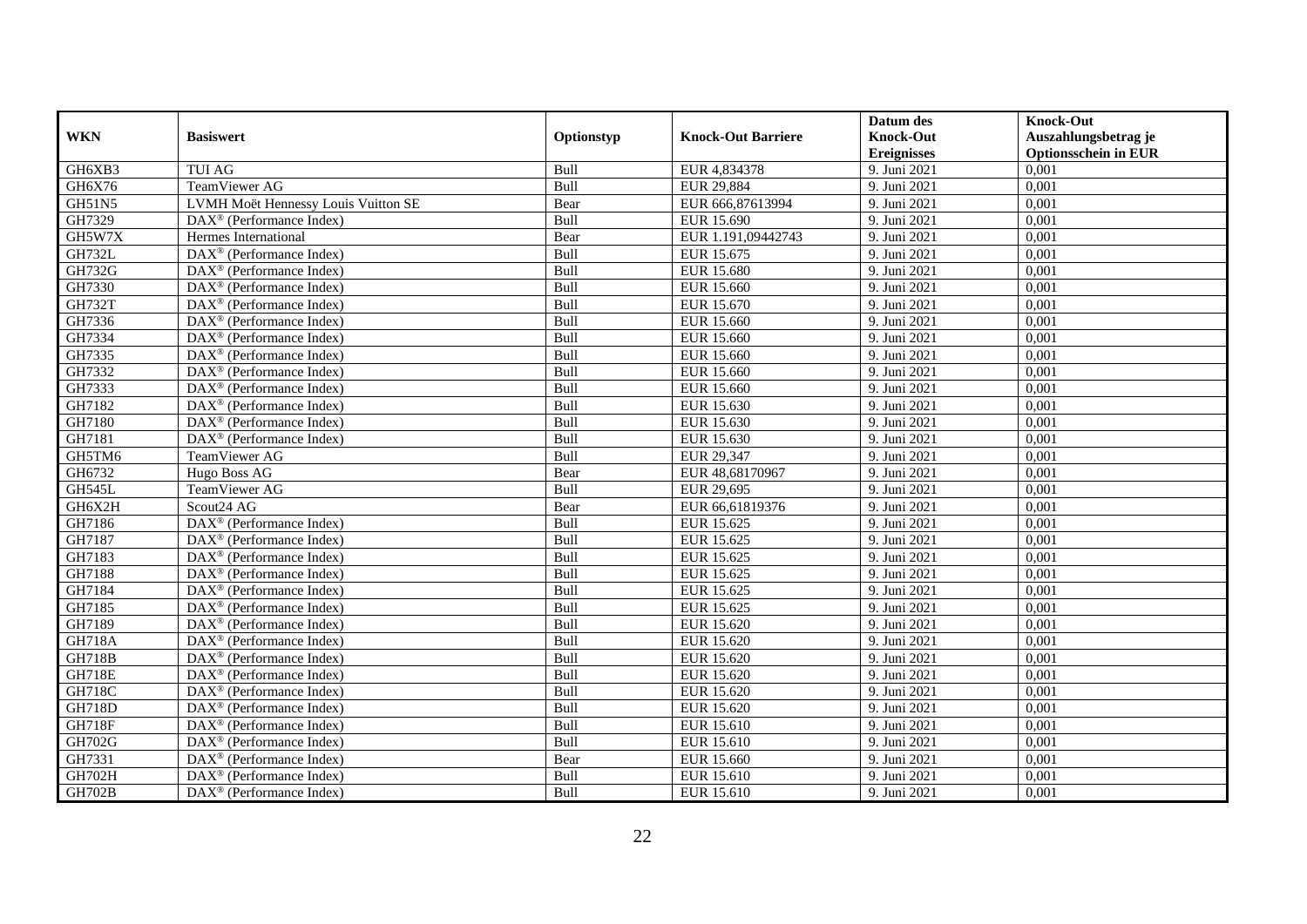|               |                                                                   |            |                           | Datum des        | <b>Knock-Out</b>            |
|---------------|-------------------------------------------------------------------|------------|---------------------------|------------------|-----------------------------|
| <b>WKN</b>    | <b>Basiswert</b>                                                  | Optionstyp | <b>Knock-Out Barriere</b> | <b>Knock-Out</b> | Auszahlungsbetrag je        |
|               |                                                                   |            |                           | Ereignisses      | <b>Optionsschein in EUR</b> |
| GH702D        | DAX <sup>®</sup> (Performance Index)                              | Bull       | EUR 15.610                | 9. Juni 2021     | 0,001                       |
| <b>GH702E</b> | $DAX^{\circledast}$ (Performance Index)                           | Bull       | EUR 15.610                | 9. Juni 2021     | 0,001                       |
| <b>GH702F</b> | $\text{DAX}^{\otimes}$ (Performance Index)                        | Bull       | EUR 15.610                | 9. Juni 2021     | 0,001                       |
| GH7CQL        | <b>E.ON SE</b>                                                    | Bear       | EUR 10,10743698           | 9. Juni 2021     | 0,001                       |
| GH3475        | Accor S.A.                                                        | Bear       | EUR 35,47136049           | 9. Juni 2021     | 0,001                       |
| GH0KJ6        | Roche Holding AG                                                  | Bear       | CHF 332,48953304          | 9. Juni 2021     | 0,001                       |
| GH2CD0        | 10-Year U.S. Treasury Note Future (Generic Front<br>Month Future) | Bear       | <b>USD 132,62</b>         | 9. Juni 2021     | 0,001                       |
| GH2K40        | Aeroports de Paris SA                                             | Bear       | EUR 117,88273416          | 9. Juni 2021     | 0,001                       |
| GH0KG6        | Roche Holding AG                                                  | Bear       | CHF 334,08593835          | 9. Juni 2021     | 0,001                       |
| GH2V25        | Amadeus IT Group S.A.                                             | Bear       | EUR 63,58293591           | 9. Juni 2021     | 0.001                       |
| GF1U9S        | Grupo Ferrovial SA                                                | Bear       | EUR 25,028                | 9. Juni 2021     | 0,001                       |
| <b>GH702L</b> | $\overline{\text{DAX}}^{\textcirc}$ (Performance Index)           | Bull       | <b>EUR 15.600</b>         | 9. Juni 2021     | 0,001                       |
| GH702M        | $DAX^{\circledcirc}$ (Performance Index)                          | Bull       | <b>EUR 15.600</b>         | 9. Juni 2021     | 0,001                       |
| GH718G        | $DAX^{\circledast}$ (Performance Index)                           | Bull       | EUR 15.600                | 9. Juni 2021     | 0,001                       |
| <b>GH1WHB</b> | Accor S.A.                                                        | Bear       | EUR 35,64118894           | 9. Juni 2021     | 0,001                       |
| GH702W        | DAX <sup>®</sup> (Performance Index)                              | Bull       | EUR 15.580                | 9. Juni 2021     | 0,001                       |
| <b>GH718H</b> | $DAX^{\circledcirc}$ (Performance Index)                          | Bull       | EUR 15.590                | 9. Juni 2021     | 0,001                       |
| <b>GH718J</b> | DAX <sup>®</sup> (Performance Index)                              | Bull       | <b>EUR 15.580</b>         | 9. Juni 2021     | 0,001                       |
| <b>GH702U</b> | $DAX^{\circledcirc}$ (Performance Index)                          | Bull       | EUR 15.590                | 9. Juni 2021     | 0,001                       |
| <b>GH702V</b> | $DAX^{\circledast}$ (Performance Index)                           | Bull       | <b>EUR 15.580</b>         | 9. Juni 2021     | 0,001                       |
| GH702J        | DAX <sup>®</sup> (Performance Index)                              | Bull       | <b>EUR 15.600</b>         | 9. Juni 2021     | 0,001                       |
| <b>GH702K</b> | DAX <sup>®</sup> (Performance Index)                              | Bull       | <b>EUR 15.600</b>         | 9. Juni 2021     | 0,001                       |
| <b>GH702N</b> | $DAX^{\circledast}$ (Performance Index)                           | Bull       | EUR 15.600                | 9. Juni 2021     | 0,001                       |
| <b>GH702P</b> | $DAX^{\circledcirc}$ (Performance Index)                          | Bull       | <b>EUR 15.600</b>         | 9. Juni 2021     | 0.001                       |
| GH7AVK        | DAX <sup>®</sup> (Performance Index)                              | Bull       | <b>EUR 15.580</b>         | 9. Juni 2021     | 0,001                       |
| GH7052        | DAX <sup>®</sup> (Performance Index)/ X-DAX <sup>®</sup>          | Bull       | <b>EUR 15.600</b>         | 9. Juni 2021     | 0.001                       |
| GH7AVC        | $DAX^{\circledR}$ (Performance Index)                             | Bull       | EUR 15.590                | 9. Juni 2021     | 0,001                       |
| GH71AB        | DAX <sup>®</sup> (Performance Index)/ X-DAX <sup>®</sup>          | Bull       | <b>EUR 15.600</b>         | 9. Juni 2021     | 0,001                       |
| GH7053        | DAX <sup>®</sup> (Performance Index)/ X-DAX <sup>®</sup>          | Bull       | EUR 15.600                | 9. Juni 2021     | 0,001                       |
| GH702S        | $DAX^{\circledast}$ (Performance Index)                           | Bull       | EUR 15.590                | 9. Juni 2021     | 0,001                       |
| <b>GH702T</b> | $DAX^{\circledcirc}$ (Performance Index)                          | Bull       | EUR 15.590                | 9. Juni 2021     | 0.001                       |
| GH702Q        | DAX <sup>®</sup> (Performance Index)                              | Bull       | <b>EUR 15.590</b>         | 9. Juni 2021     | 0,001                       |
| <b>GH702R</b> | DAX <sup>®</sup> (Performance Index)                              | Bull       | <b>EUR 15.590</b>         | 9. Juni 2021     | 0,001                       |
| GH7AVW        | $\overline{\text{DAX}^{\otimes}}$ (Performance Index)             | Bull       | <b>EUR 15.570</b>         | 9. Juni 2021     | 0,001                       |
| <b>GH718M</b> | $DAX^{\circledast}$ (Performance Index)                           | Bull       | EUR 15.560                | 9. Juni 2021     | 0,001                       |
| GH7032        | DAX <sup>®</sup> (Performance Index)                              | Bull       | EUR 15.560                | 9. Juni 2021     | 0,001                       |
| <b>GH718K</b> | DAX <sup>®</sup> (Performance Index)                              | Bull       | EUR 15.575                | 9. Juni 2021     | 0,001                       |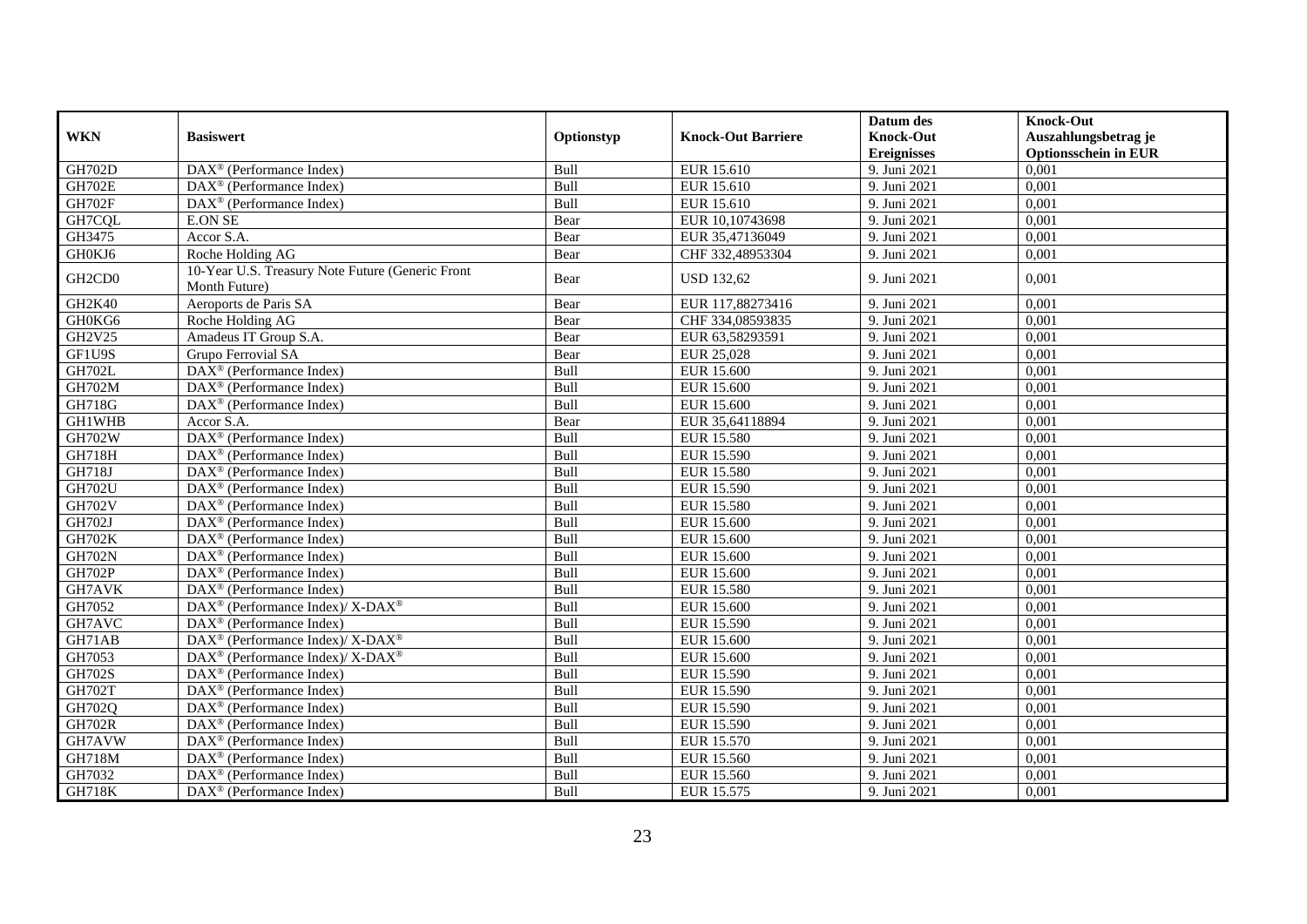|               |                                                              |            |                           | Datum des          | <b>Knock-Out</b>            |
|---------------|--------------------------------------------------------------|------------|---------------------------|--------------------|-----------------------------|
| <b>WKN</b>    | <b>Basiswert</b>                                             | Optionstyp | <b>Knock-Out Barriere</b> | <b>Knock-Out</b>   | Auszahlungsbetrag je        |
|               |                                                              |            |                           | <b>Ereignisses</b> | <b>Optionsschein in EUR</b> |
| GH7033        | DAX <sup>®</sup> (Performance Index)                         | Bull       | EUR 15.560                | 9. Juni 2021       | 0,001                       |
| <b>GH718L</b> | $\overline{\text{DAX}}^{\textcircled{}}$ (Performance Index) | Bull       | EUR 15.570                | 9. Juni 2021       | 0,001                       |
| GH6R8M        | Heineken N.V.                                                | Bear       | EUR 99,20035618           | 9. Juni 2021       | 0,001                       |
| GH7AVZ        | $DAX^{\circledast}$ (Performance Index)                      | Bull       | EUR 15.570                | 9. Juni 2021       | 0,001                       |
| GH7AW0        | DAX <sup>®</sup> (Performance Index)                         | Bull       | EUR 15.570                | 9. Juni 2021       | 0,001                       |
| GF6DUD        | Amadeus IT Group S.A.                                        | Bear       | EUR 63,97583103           | 9. Juni 2021       | 0,001                       |
| GH7AVP        | DAX <sup>®</sup> (Performance Index)                         | Bull       | EUR 15.575                | 9. Juni 2021       | 0,001                       |
| GC7FL6        | Aeroports de Paris SA                                        | Bear       | EUR 119,78505931          | 9. Juni 2021       | 0,001                       |
| <b>GH702X</b> | DAX <sup>®</sup> (Performance Index)                         | Bull       | EUR 15.575                | 9. Juni 2021       | 0,001                       |
| GH7AVY        | DAX <sup>®</sup> (Performance Index)                         | Bull       | EUR 15.570                | 9. Juni 2021       | 0,001                       |
| <b>GH702Y</b> | $\overline{\text{DAX}^{\otimes}(\text{Performance Index})}$  | Bull       | EUR 15.575                | 9. Juni 2021       | 0.001                       |
| <b>GH702Z</b> | DAX <sup>®</sup> (Performance Index)                         | Bull       | EUR 15.575                | 9. Juni 2021       | 0,001                       |
| GH7AW1        | $DAX^{\circledR}$ (Performance Index)                        | Bull       | EUR 15.570                | 9. Juni 2021       | 0,001                       |
| GH7AW2        | $DAX^{\circledast}$ (Performance Index)                      | Bull       | EUR 15.570                | 9. Juni 2021       | 0,001                       |
| GH45DW        | Carnival Plc                                                 | Bear       | GBP 18,88466137           | 9. Juni 2021       | 0,001                       |
| GH7030        | DAX <sup>®</sup> (Performance Index)                         | Bull       | EUR 15.575                | 9. Juni 2021       | 0,001                       |
| GH7031        | DAX <sup>®</sup> (Performance Index)                         | Bull       | EUR 15.575                | 9. Juni 2021       | 0,001                       |
| GH7036        | $DAX^{\circledcirc}$ (Performance Index)                     | Bull       | EUR 15.560                | 9. Juni 2021       | 0,001                       |
| GH7037        | DAX <sup>®</sup> (Performance Index)                         | Bull       | EUR 15.560                | 9. Juni 2021       | 0,001                       |
| GH7034        | $DAX^{\circledR}$ (Performance Index)                        | Bull       | EUR 15.560                | 9. Juni 2021       | 0,001                       |
| GH7035        | $\overline{\text{DAX}^{\otimes}}$ (Performance Index)        | Bull       | EUR 15.560                | 9. Juni 2021       | 0.001                       |
| GH4VFT        | <b>EUREX Euro Bund Future (Generic Front Month</b>           | Bear       | EUR 172,57                | 9. Juni 2021       | 0,001                       |
|               | Future)                                                      |            |                           |                    |                             |
| <b>GH718N</b> | DAX <sup>®</sup> (Performance Index)                         | Bull       | EUR 15.550                | 9. Juni 2021       | 0,001                       |
| <b>GH703C</b> | $DAX^{\circledcirc}$ (Performance Index)                     | Bull       | EUR 15.550                | 9. Juni 2021       | 0.001                       |
| GH703D        | DAX <sup>®</sup> (Performance Index)                         | Bull       | <b>EUR 15.550</b>         | 9. Juni 2021       | 0,001                       |
| GH7038        | DAX <sup>®</sup> (Performance Index)                         | Bull       | <b>EUR 15.550</b>         | 9. Juni 2021       | 0,001                       |
| GH7039        | DAX <sup>®</sup> (Performance Index)                         | Bull       | EUR 15.550                | 9. Juni 2021       | 0,001                       |
| <b>GH703A</b> | $DAX^{\circledR}$ (Performance Index)                        | Bull       | <b>EUR 15.550</b>         | 9. Juni 2021       | 0,001                       |
| <b>GH703B</b> | $DAX^{\circledast}$ (Performance Index)                      | Bull       | EUR 15.550                | 9. Juni 2021       | 0,001                       |
| <b>GH718P</b> | DAX <sup>®</sup> (Performance Index)                         | Bull       | EUR 15.540                | 9. Juni 2021       | 0,001                       |
| <b>GH703J</b> | $DAX^{\circledcirc}$ (Performance Index)                     | Bull       | <b>EUR 15.540</b>         | 9. Juni 2021       | 0.001                       |
| <b>GH718Q</b> | $DAX^{\circledR}$ (Performance Index)                        | Bull       | EUR 15.530                | 9. Juni 2021       | 0,001                       |
| <b>GH703K</b> | DAX <sup>®</sup> (Performance Index)                         | Bull       | EUR 15.540                | 9. Juni 2021       | 0,001                       |
| <b>GH703N</b> | DAX <sup>®</sup> (Performance Index)                         | Bull       | EUR 15.530                | 9. Juni 2021       | 0,001                       |
| GH703E        | $DAX^{\circledast}$ (Performance Index)                      | Bull       | <b>EUR 15.540</b>         | 9. Juni 2021       | 0,001                       |
| GH703L        | $DAX^{\circledast}$ (Performance Index)                      | Bull       | EUR 15.530                | 9. Juni 2021       | 0,001                       |
| <b>GH703M</b> | DAX <sup>®</sup> (Performance Index)                         | Bull       | EUR 15.530                | 9. Juni 2021       | 0,001                       |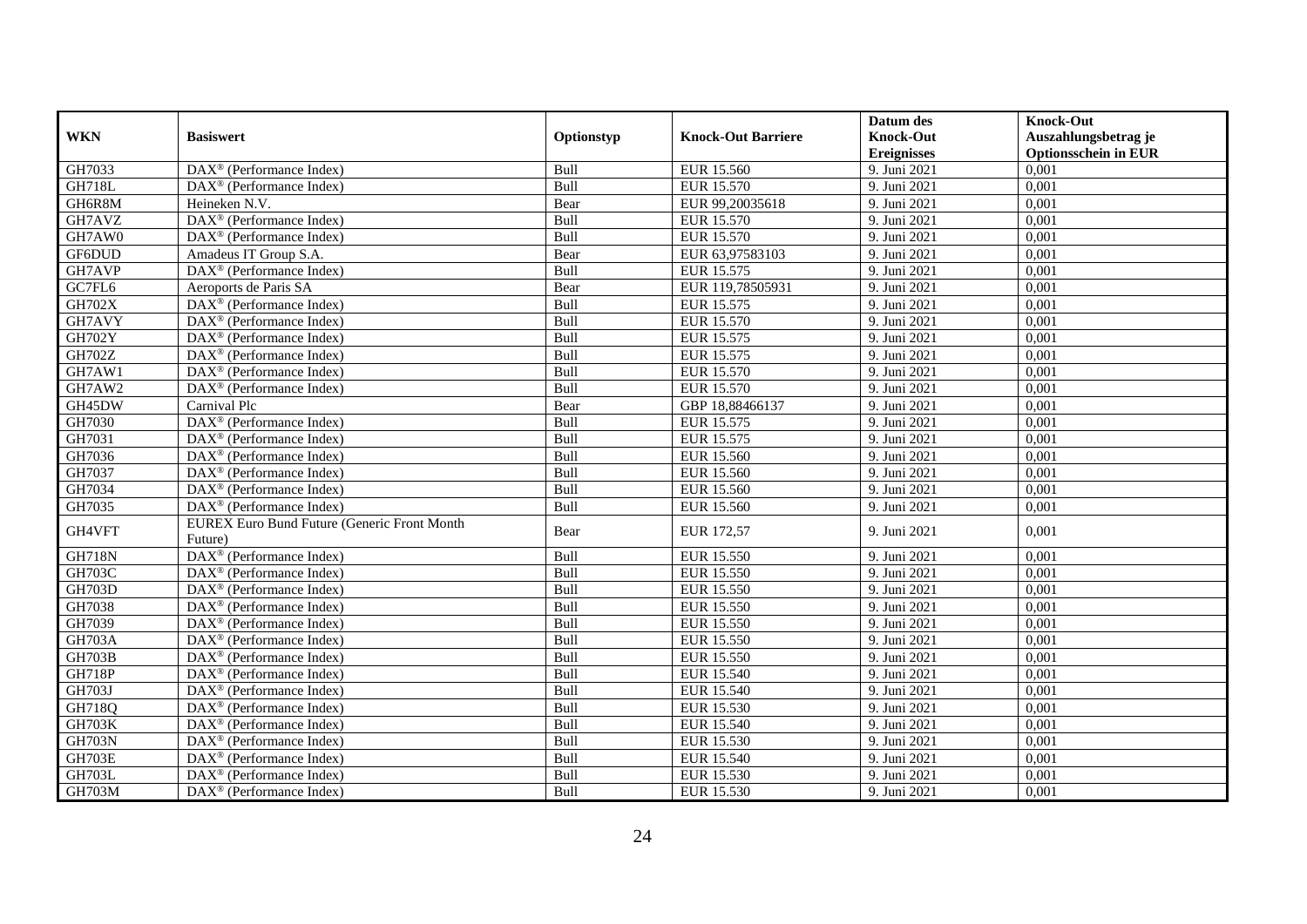|               |                                                       |            |                           | Datum des          | <b>Knock-Out</b>            |
|---------------|-------------------------------------------------------|------------|---------------------------|--------------------|-----------------------------|
| <b>WKN</b>    | <b>Basiswert</b>                                      | Optionstyp | <b>Knock-Out Barriere</b> | <b>Knock-Out</b>   | Auszahlungsbetrag je        |
|               |                                                       |            |                           | <b>Ereignisses</b> | <b>Optionsschein in EUR</b> |
| <b>GH703F</b> | DAX <sup>®</sup> (Performance Index)                  | Bull       | EUR 15.540                | 9. Juni 2021       | 0,001                       |
| GH703G        | $DAX^{\circledR}$ (Performance Index)                 | Bull       | <b>EUR 15.540</b>         | 9. Juni 2021       | 0,001                       |
| <b>GH703H</b> | DAX <sup>®</sup> (Performance Index)                  | Bull       | EUR 15.540                | 9. Juni 2021       | 0,001                       |
| <b>GH718S</b> | $DAX^{\circledast}$ (Performance Index)               | Bull       | EUR 15.520                | 9. Juni 2021       | 0,001                       |
| GH7044        | DAX <sup>®</sup> (Performance Index)                  | Bull       | EUR 15.510                | 9. Juni 2021       | 0,001                       |
| GH718T        | $DAX^{\circledR}$ (Performance Index)                 | Bull       | EUR 15.510                | 9. Juni 2021       | 0,001                       |
| GH7045        | DAX <sup>®</sup> (Performance Index)                  | Bull       | EUR 15.510                | 9. Juni 2021       | 0,001                       |
| GH7AFD        | Volkswagen AG                                         | Bull       | EUR 229,88969634          | 9. Juni 2021       | 0,001                       |
| <b>GH718R</b> | $DAX^{\circledR}$ (Performance Index)                 | Bull       | EUR 15.525                | 9. Juni 2021       | 0,001                       |
| GH2PF5        | Münchener Rückversicherungs-Gesellschaft AG           | Bull       | EUR 231,28339576          | 9. Juni 2021       | 0,001                       |
| <b>GH703P</b> | DAX <sup>®</sup> (Performance Index)                  | Bull       | EUR 15.525                | 9. Juni 2021       | 0,001                       |
| <b>GH0KJA</b> | Roche Holding AG                                      | Bear       | CHF 335,69225931          | 9. Juni 2021       | 0,001                       |
| <b>GH703Y</b> | DAX <sup>®</sup> (Performance Index)                  | Bull       | EUR 15.520                | 9. Juni 2021       | 0,001                       |
| GH703Z        | $DAX^{\circledcirc}$ (Performance Index)              | Bull       | EUR 15.520                | 9. Juni 2021       | 0,001                       |
| GH703W        | DAX <sup>®</sup> (Performance Index)                  | Bull       | <b>EUR 15.520</b>         | 9. Juni 2021       | 0,001                       |
| <b>GH703X</b> | DAX <sup>®</sup> (Performance Index)                  | Bull       | <b>EUR 15.520</b>         | 9. Juni 2021       | 0,001                       |
| GH7040        | $DAX^{\circledR}$ (Performance Index)                 | Bull       | EUR 15.520                | 9. Juni 2021       | 0,001                       |
| GH7041        | $\overline{\text{DAX}^{\otimes}}$ (Performance Index) | Bull       | EUR 15.510                | 9. Juni 2021       | 0,001                       |
| GH703Q        | DAX <sup>®</sup> (Performance Index)                  | Bull       | EUR 15.525                | 9. Juni 2021       | 0,001                       |
| <b>GH703R</b> | $DAX^{\circledast}$ (Performance Index)               | Bull       | EUR 15.525                | 9. Juni 2021       | 0,001                       |
| GH6R88        | Givaudan SA                                           | Bear       | CHF 4.147,58427017        | 9. Juni 2021       | 0,001                       |
| GH7042        | $DAX^{\circledR}$ (Performance Index)                 | Bull       | EUR 15.510                | 9. Juni 2021       | 0,001                       |
| GH7043        | $DAX^{\circledR}$ (Performance Index)                 | Bull       | EUR 15.510                | 9. Juni 2021       | 0,001                       |
| GH7046        | $DAX^{\circledR}$ (Performance Index)                 | Bull       | <b>EUR 15.510</b>         | 9. Juni 2021       | 0,001                       |
| <b>GH703U</b> | $DAX^{\circledR}$ (Performance Index)                 | Bull       | EUR 15.525                | 9. Juni 2021       | 0,001                       |
| <b>GH703V</b> | DAX <sup>®</sup> (Performance Index)                  | Bull       | EUR 15.520                | 9. Juni 2021       | 0,001                       |
| GH7CLN        | Porsche Automobil Holding SE                          | Bull       | EUR 96,68577129           | 9. Juni 2021       | 0,001                       |
| <b>GH703S</b> | $DAX^{\circledR}$ (Performance Index)                 | Bull       | EUR 15.525                | 9. Juni 2021       | 0,001                       |
| <b>GH703T</b> | DAX <sup>®</sup> (Performance Index)                  | Bull       | EUR 15.525                | 9. Juni 2021       | 0,001                       |
| GH51JM        | HelloFresh SE                                         | Bear       | EUR 84,09336115           | 9. Juni 2021       | 0.001                       |
| GH4XR2        | GlaxoSmithKline plc                                   | Bear       | GBP 13,67299311           | 9. Juni 2021       | 0,001                       |
| GH2V26        | Amadeus IT Group S.A.                                 | Bear       | EUR 64,90716868           | 9. Juni 2021       | 0,001                       |
| GH3474        | Aeroports de Paris SA                                 | Bear       | EUR 121,83046623          | 9. Juni 2021       | 0,001                       |
| GH6XCL        | <b>Ballard Power Systems Inc</b>                      | Bear       | USD 18,90532939           | 9. Juni 2021       | 0,001                       |
| GH6BGS        | Chevron Corporation                                   | Bear       | USD 109,39503721          | 9. Juni 2021       | 0,001                       |
| GH6JNV        | Exxon Mobil Corporation                               | Bear       | USD 62,66494964           | 9. Juni 2021       | 0,001                       |
| GH5NPG        | PayPal Holdings, Inc.                                 | Bear       | USD 265,84899503          | 9. Juni 2021       | 0,001                       |
| GH5NTP        | PayPal Holdings, Inc.                                 | Bear       | USD 267,1353129           | 9. Juni 2021       | 0,001                       |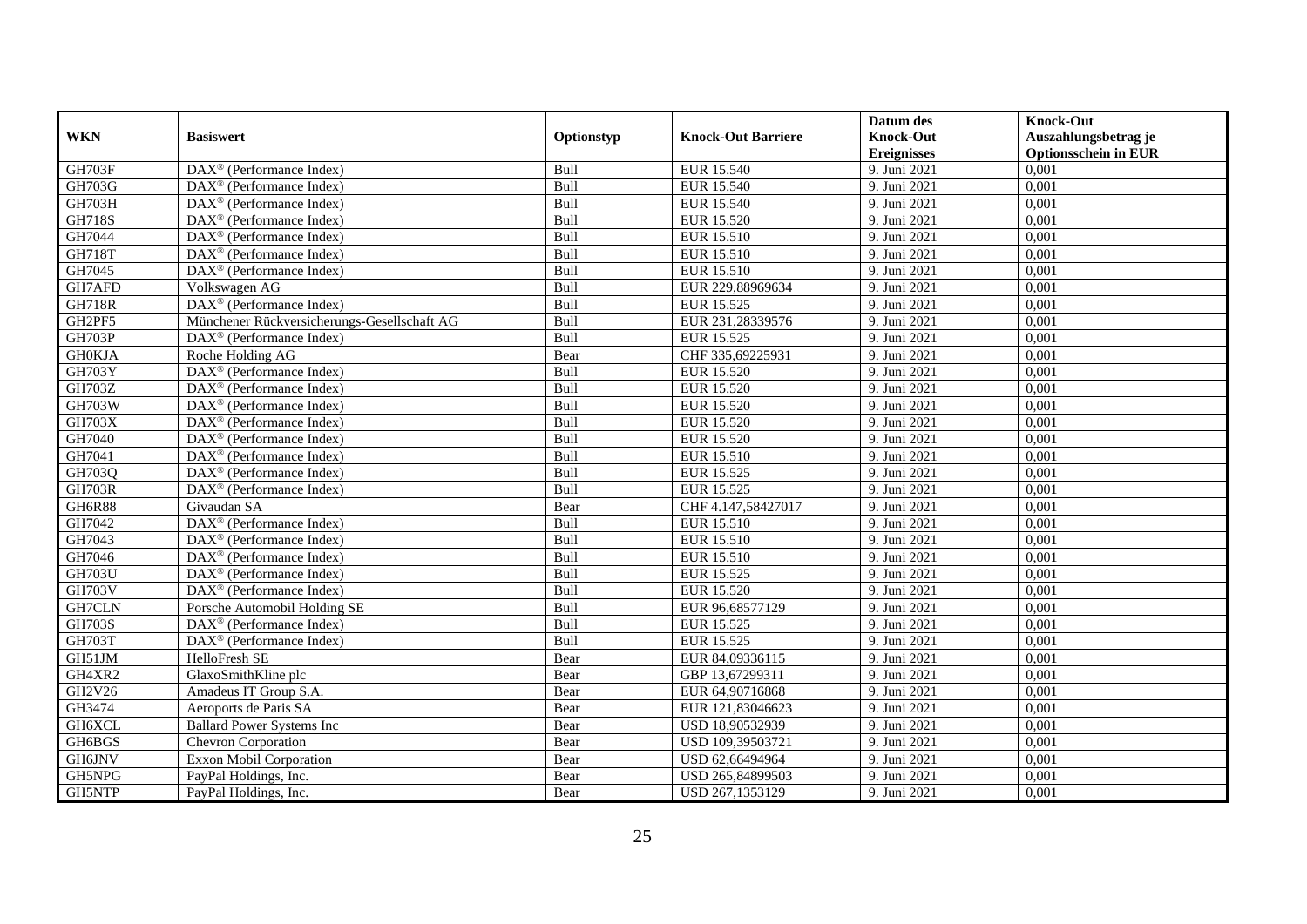|               |                                      |            |                           | Datum des          | <b>Knock-Out</b>            |
|---------------|--------------------------------------|------------|---------------------------|--------------------|-----------------------------|
| <b>WKN</b>    | <b>Basiswert</b>                     | Optionstyp | <b>Knock-Out Barriere</b> | <b>Knock-Out</b>   | Auszahlungsbetrag je        |
|               |                                      |            |                           | <b>Ereignisses</b> | <b>Optionsschein in EUR</b> |
| GH731Q        | Dow Jones Industrial Average® Index  | Bull       | <b>USD 34.600</b>         | 9. Juni 2021       | 0,001                       |
| <b>GH645H</b> | S&P Global Inc                       | Bear       | USD 386,42276491          | 9. Juni 2021       | 0,001                       |
| <b>GH731R</b> | Dow Jones Industrial Average® Index  | Bull       | <b>USD 34.580</b>         | 9. Juni 2021       | 0,001                       |
| GF6ZYP        | S&P 500 <sup>®</sup> Index           | Bear       | USD 4.237,02714732        | 9. Juni 2021       | 0,001                       |
| GH6TLL        | Amazon.com, Inc.                     | Bear       | USD 3.282,32221456        | 9. Juni 2021       | 0,001                       |
| GH7ADV        | Marathon Petroleum Corporation       | Bear       | USD 64,47977162           | 9. Juni 2021       | 0,001                       |
| GH3A4B        | Paychex Inc.                         | Bear       | <b>USD 103,616</b>        | 9. Juni 2021       | 0,001                       |
| GH5WH6        | <b>Barrick Gold Corporation</b>      | Bull       | USD 23,11112142           | 9. Juni 2021       | 0,001                       |
| GH4T4B        | eBay Inc.                            | Bear       | USD 66,17730077           | 9. Juni 2021       | 0,001                       |
| GH4XQP        | GlaxoSmithKline plc                  | Bear       | GBP 13,74275528           | 9. Juni 2021       | 0,001                       |
| <b>GH6JRK</b> | Verizon Communications Inc.          | Bear       | USD 57,40835363           | 9. Juni 2021       | 0,001                       |
| GH2SVN        | <b>Automatic Data Processing</b>     | Bear       | USD 200,32829809          | 9. Juni 2021       | 0,001                       |
| GH5WFC        | Adobe Inc.                           | Bear       | USD 518,24377976          | 9. Juni 2021       | 0,001                       |
| GC5RJX        | Roche Holding AG                     | Bear       | CHF 338,22562485          | 9. Juni 2021       | 0,001                       |
| GB7JXP        | Merck KGaA                           | Bear       | EUR 152,99322548          | 9. Juni 2021       | 0,001                       |
| GH5TW8        | Merck KGaA                           | Bear       | EUR 153,03871472          | 9. Juni 2021       | 0,001                       |
| GH7AMV        | Applied Materials, Inc.              | Bull       | USD 135,24467759          | 9. Juni 2021       | 0,001                       |
| GH3X2F        | Novartis AG                          | Bear       | CHF 82,03089947           | 9. Juni 2021       | 0,001                       |
| GH5NR2        | Twitter, Inc.                        | Bear       | USD 60,32244411           | 9. Juni 2021       | 0,001                       |
| GH6R8H        | Givaudan SA                          | Bear       | CHF 4.172,80337942        | 9. Juni 2021       | 0,001                       |
| <b>GH731P</b> | Dow Jones Industrial Average® Index  | Bear       | <b>USD 34.640</b>         | 9. Juni 2021       | 0,001                       |
| GH4XQS        | GlaxoSmithKline plc                  | Bear       | GBP 13,81251741           | 9. Juni 2021       | 0,001                       |
| GH162W        | Merck KGaA                           | Bear       | EUR 154,31528526          | 9. Juni 2021       | 0,001                       |
| GF8EXF        | Fresenius Medical Care AG & Co. KGaA | Bear       | EUR 68,44661609           | 9. Juni 2021       | 0,001                       |
| GH5RSW        | <b>AIXTRON SE</b>                    | Bear       | EUR 17,87418944           | 9. Juni 2021       | 0,001                       |
| GH5RTJ        | <b>AIXTRON SE</b>                    | Bear       | EUR 17,71548086           | 9. Juni 2021       | 0,001                       |
| GH7CG1        | OMV AG                               | Bear       | EUR 50,18246785           | 9. Juni 2021       | 0,001                       |
| GH5RSY        | <b>AIXTRON SE</b>                    | Bear       | EUR 18,1320909            | 9. Juni 2021       | 0,001                       |
| GH5RT2        | <b>AIXTRON SE</b>                    | Bear       | EUR 18,29079949           | 9. Juni 2021       | 0,001                       |
| GH5RT1        | <b>AIXTRON SE</b>                    | Bear       | EUR 17,96346302           | 9. Juni 2021       | 0.001                       |
| GH5TKA        | American Water Works Co Inc          | Bear       | USD 158,22578583          | 9. Juni 2021       | 0,001                       |
| GH5RSV        | <b>AIXTRON SE</b>                    | Bear       | EUR 17,79483516           | 9. Juni 2021       | 0,001                       |
| GH5RSZ        | <b>AIXTRON SE</b>                    | Bear       | EUR 18,21144519           | 9. Juni 2021       | 0,001                       |
| GH5RTH        | <b>AIXTRON SE</b>                    | Bear       | EUR 17,546853             | 9. Juni 2021       | 0,001                       |
| GH5RT0        | <b>AIXTRON SE</b>                    | Bear       | EUR 18,04281733           | 9. Juni 2021       | 0,001                       |
| GH5RV4        | <b>AIXTRON SE</b>                    | Bear       | EUR 17,62620726           | 9. Juni 2021       | 0,001                       |
| GH5RV5        | <b>AIXTRON SE</b>                    | Bear       | EUR 17,45757943           | 9. Juni 2021       | 0,001                       |
| GH5RQS        | Vinci S.A.                           | Bear       | EUR 95,82013473           | 9. Juni 2021       | 0,001                       |